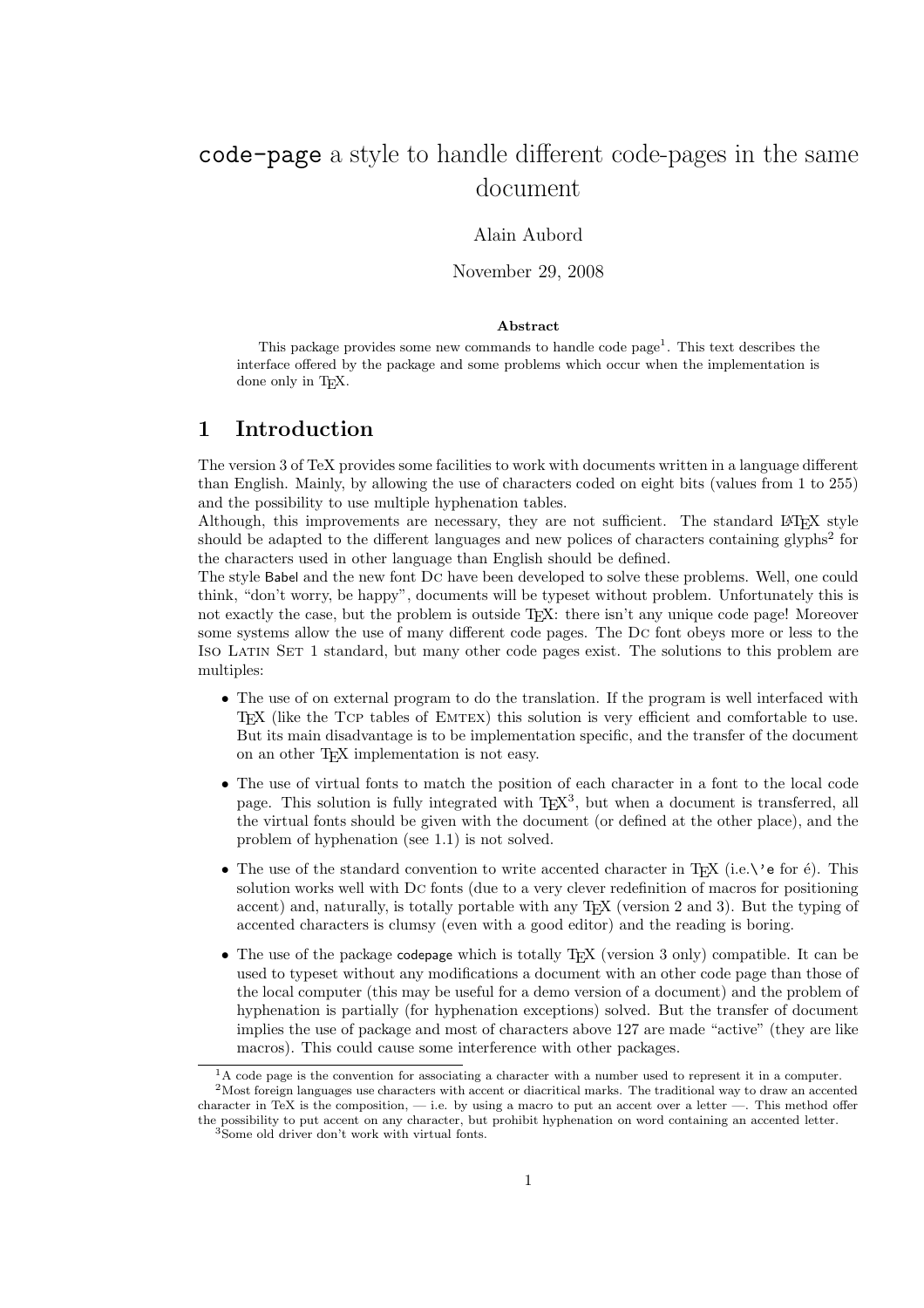As one could see, no solution is totally perfect, this is due to the lack of a standard for code page not to  $T_F X^4$ .

## **1.1 The hyphenation problem**

The algorithm used in the TEX program to hyphenate word is based on patterns read when the format<sup>5</sup> is build. During the build of the hyphenation table, all the characters are put to lowercase by using the \lccode value. When a string of characters in a text is to be hyphenated, it is put in lowercase by using the \lccode value and the compared with hyphenation table to find a good break point.

If the pattern file use the \lccode values defined for the Dc font (which is generally the case), a match will never occur with the character above 127 in a text with a different code page since the  $\lvert$ code are adapted to that code page<sup>6</sup>. Despite this fact, the use of a pattern file containing characters above 127 is a good idea7, because the results are surprisingly good (almost with French language). Moreover, the package codepage provides the command \MakeHyphenationLetter to adapt locally the **\lccode** value to a value usable by the **\hyphenation** command.

## **2 The user interface**

The prime goal of the interface was to be "as simple as possible". Therefore it's composed by two macros and some constants:

The code pages are defined by constants:

- \FourThreeSeven for the code page 437 of the PC; this code page is the standard code page used with English system.
- \EightFiveZero for the code page 850. This code page is similar to code page 437 but contain more accented characters and less mathematical and special glyphs. It is used by international systems.
- \IsoOne Iso Latin set 1 (the windows characters).

\Mac Mac Intosh characters.

- The T<sub>EX</sub> encoding are defined by two other constants:
- \CM for the standard original TEX encoding. This code is defined on only 128 position and does not contain characters with diacritical marks.
- \DC for the new code defined at Cork. When this code is chosen, the Dc fonts should be available.
- Now the two main macros:
- \codepage#1#2 This macro has two parameters which should be the constants defined above. The first parameter is the local code page, the second the encoding of the fonts used with  $T_F X$ (\DC,\CM). This macro redefines all the macros for putting accent over a letter, the original macro is saved under a new name.

<sup>&</sup>lt;sup>4</sup>If, one day, a such standard should be established, no doubts it will be defined on sixteen bits (number from 1 to 65535) to allow special characters for every applications (math symbols, foreign languages, etc...).

<sup>5</sup>A format is a precompiled version of commands used to composed a document.

 $6$ This is mandatory to have a correct behaviour with the command \uppercase and \lowercase, which transform a character in lower or upper case, according to the values: \lccode and \uccode.

<sup>7</sup>The modification of the original pattern file should not be done to preserve portability and (often) to respect the wish of maintainer who want to have a standard file.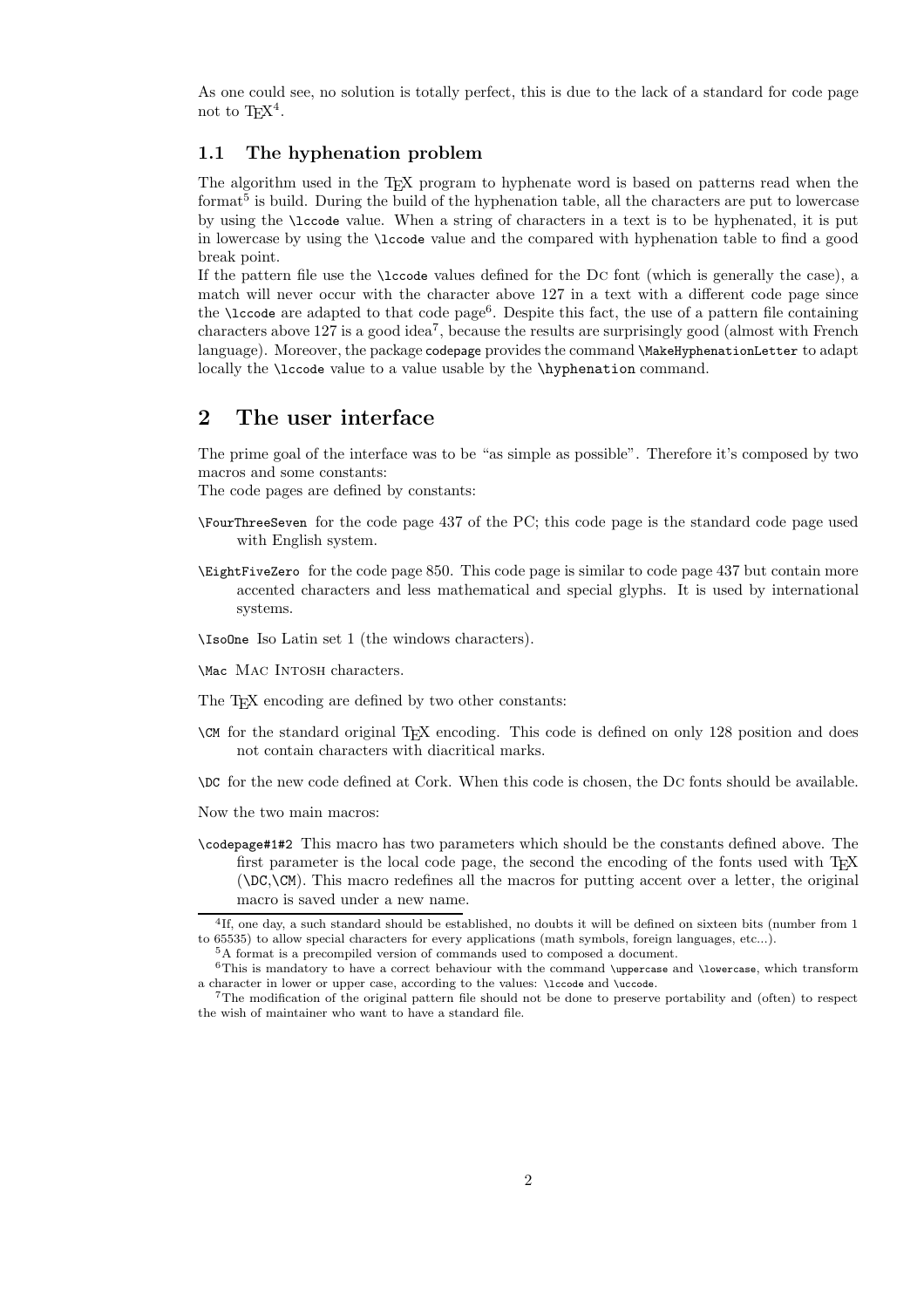| New name         | Original command |
|------------------|------------------|
| <b>\Grave</b>    | ، ۱              |
| \Circumflex      | \^               |
| \Tilda           | \~               |
| <b>\OverBar</b>  | \=               |
| <b>\UnderBar</b> | ١b               |
| <b>\Join</b>     | \t               |
| \HungarUmlaut    | ١H               |
| \Acute           | ر \              |
| <b>\Diaresis</b> | \ "              |
| \Breve           | \u               |
| OverDot          | \.               |
| \UnderDot        | ١d               |
| <b>\Tcheche</b>  | \v               |
| \Cedille         | ۱c               |

After the call of \codepage all the characters above 127 are "active".

- \MakeHyphenationLetter#1#2 This macro has two parameters, the first is the local code page and the second is a character above 127. This macro should always be called in a group (i.e. inside braces) to avoid undesirable change of \lccode. After the call, the letter can be use in the macro \hyphenation to construct correct pattern for hyphenation exceptions. Unfortunately this is not one way transformation, and two different characters above 127 could have the same \lccode. In this case a warning is used, but this could affect only exceptionally the use of \hyphenation command<sup>8</sup>. This macro is defined only when the Dc encoding is chosen.
- \CurrentEncoding This macro contain the value of the encoding chosen. Its value is meaningful only after the call to the \codepage command.

Now we have some other macros defined by the package. Normally they should be quite rarely used:

- \TRtrue to allow the translation of special characters (this is the default value !).
- \TRfalse to suppress the translation of special character. This is useful when writing special characters into auxiliary (external) files like (.idx, .toc). Sometimes, the translation should be done only when these files are read again and not when they are written.
- \AllActive put the \catcode for all characters above 127 to \active.
- \AllOther put the \catcode for all characters above 127 to the value 12 (other).
- \og draw the opening french guillomet (defined only when Cm encoding is used).
- \fg draw the closing french guillomet (defined only when Cm encoding is used).
- \atcatcode contain the value of the \catcode for the character **@** or \relax outside the part of code where this \catcode is modified.

\CurrentEncoding contain the value of the TEX encoding choosen.

## **3** A short example (for  $\angle$ **FIFX2e)**

```
\documentclass{article}
   \usepackage{t1enc,codepage}
   {\MakeHyphenationLetter{\EightFiveZero}{`e}
    \hyphenation{sys-tè-me sys-tè-mes}
   }
   \codepage{\EightFiveZero}{\DC}
```
 ${}^{8}$ The tests done with the French language haven't shown any problem, although some french letters are in conflict.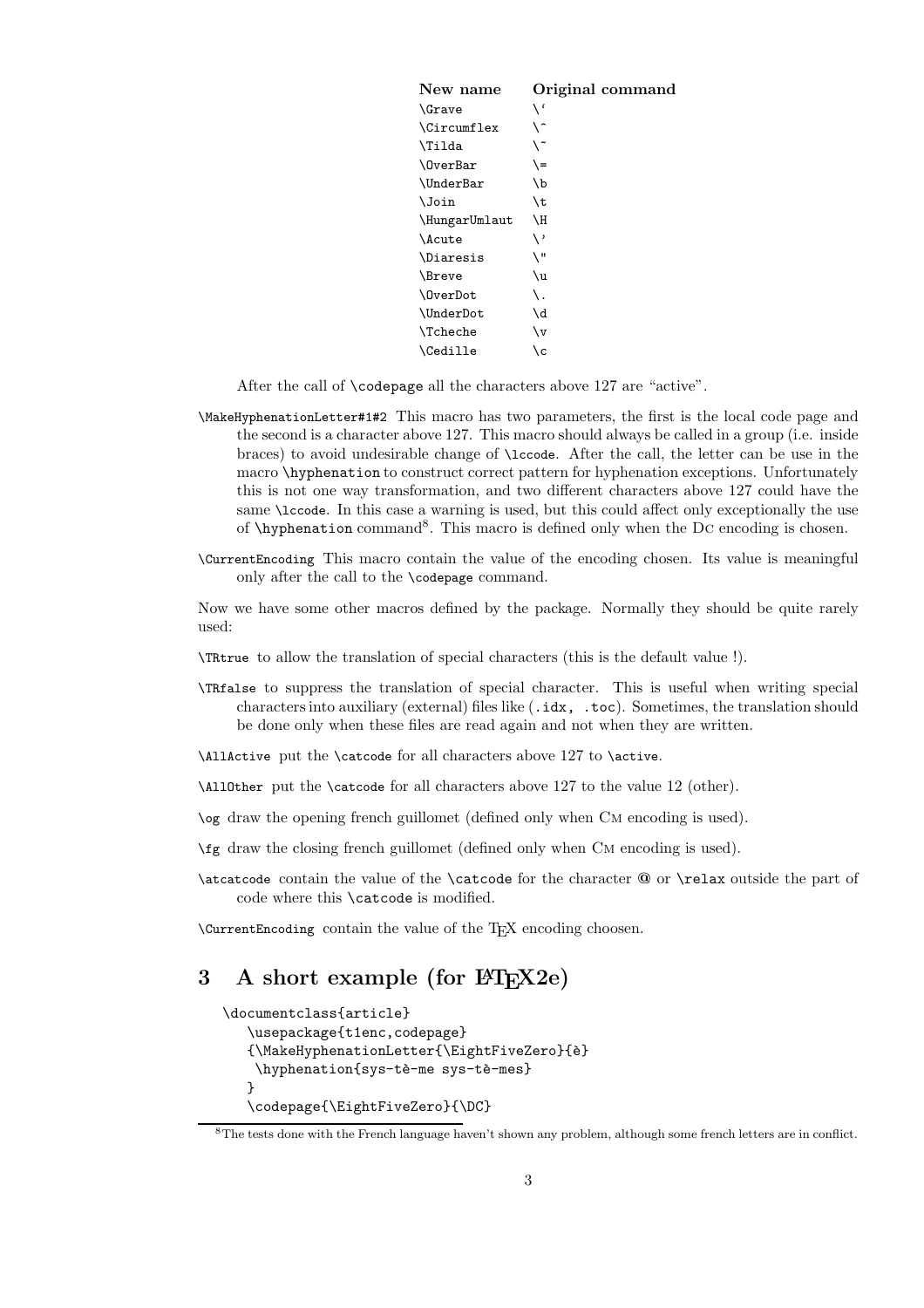```
\begin{document}
  Unix est un joli système d'exploitation.
\end{document}
```
This example will work correctly if all the characters above 127 are usable. Some implementations (like Emtex) map all characters above 127 on character 127 or use special translation tables (Tcp tables for EMTEX). With EMTEX the options  $/8$  should be used when the format is generated.

## **4 The implementation**

## **4.1 Introduction**

The package is divided in three parts:

- 1. The drawing of characters<sup>9</sup>.
- 2. The definition for the different code pages.
- 3. The interface.

Inside the package the characters above 127 are defined by commands whose names try to follow the standard defined by the POSTSCRIPT language ( $\e$ acute will draw the character  $\acute{e}$ ).

The definition of a code page is done by associating a character with the command which draw it. To be more precise the command \eacute does not draw the character directly, but it define an active character to draw the glyph "e acute". Thus a code page table is a call to a command which define each character from this code page to become an active character which draw the desired glyph.

In addition, the associated code (\uccode and \lccode) are adapted to the values used in the code page to have a correct behaviour with the commands \uppercase and \lowercase. The change of  $\lvert$  lccode prohibit correct hyphenation<sup>10</sup>, therefore the command  $\M{a}$ keHyphenationLetter is provided to circumvent this problem.

## **4.2 File** codepage.sty

First of all, a general purpose counter used in all package is declared:

 $1 \langle *codepage$ 

Now we save the category code for the character **@**

```
2 \chardef\atcatcode=\catcode'\@
```

```
3 \catcode'\@=11\relax
```
and we define some conditionals to be able to test:

- what format is used (because some commands do not exist in T<sub>EX</sub>)
- if the translation should be executed on every special character. This is obviously almost ever the case (why else using this package ?!) but in some cases this is not a good solution. When the special characters are written in an auxiliary files, it could be better to translate them when the text is read again, specially if these characters should be transform by commands such \lowercase or \uppercase.
- if it's the first time that the command \codepage is called, because the definition for the command drawing of accents should be saved just the first time (to avoid recursion problem).

```
4 \newif\if@FirstCodePageCall
```

```
5 \@FirstCodePageCalltrue
```

```
6 \newif\ifTeX
```

```
7 \newif\ifTR % True if we do the translation of character
```

```
8 \TRtrue
```
<sup>&</sup>lt;sup>9</sup>Not all the characters in all code page could be represented in T<sub>E</sub>X.<br><sup>10</sup>Generally, the hyphenation patterns are defined with the Dc characters and it's not a good idea to modify this file to adapt it to a particular code page.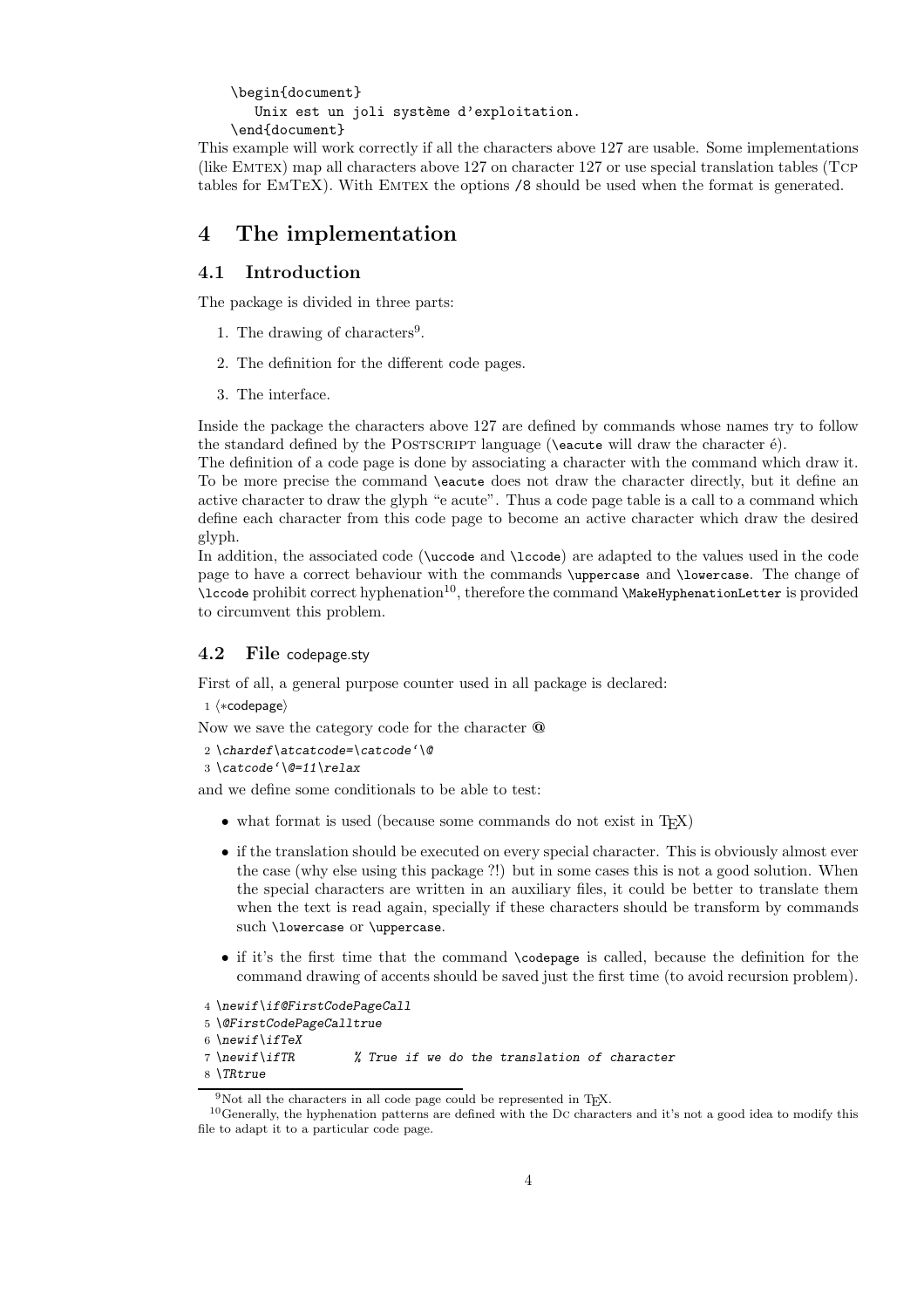Here is the test to know if the format is plain T<sub>E</sub>X or L<sup>AT</sup>EX. This code is stolen from [2]. *\expandafter\ifx\csname @currsize\endcsname\relax\TeXtrue\else\TeXfalse\fi \ifTeX \message{codepage.sty used in TeX context}% \else \typeout{codepage.sty used in LaTeX context}% \fi* \@BadHyphenCarMsg This macro is defined here because it's used in all code page tables. It issue a warning when a special character is used to hyphenate a word, but it is not really a letter. A symbol drawn using mathematical mode of T<sub>E</sub>X could not be used to hyphenate word. *\def\@BadHyphenCarMsg#1{% \ifTeX \message{Warning: the character \string #1 is not a character to form a word}% \message{Hyphenation can't be done with it}% \else \typeout{Warning: the character \string #1 is not a character to form a word}% \typeout{Hyphenation can't be done with it}% \fi }%@BadHyphenCarMsg* \@ConflictHyphenCarMsg Due to the manner to treat the hyphenation (see paragraph 4.4), some conflicts could arise between two characters for hyphenation. The two arguments of the macro are the two characters in conflict. *\def\@ConflictHyphenCarMsg#1#2{% \ifTeX \message{Warning the character #1 could be in conflict}% \message{with character #2 for hyphenation algorithm !}% \else \typeout{Warning the character #1 could be in conflict}% \typeout{with character #2 for hyphenation algorithm !}% \fi }%\@ConflictHyphenCarMsg* Now we could declare the interface of the package, first the definition of constants *\chardef\CM=0% The target font is CM encoding* The target font is DC encoding *\chardef\FourThreeSeven=0% Code page 437 \chardef\EightFiveZero=1% Code page 850 \chardef\IsoOne=2% Iso latin set 1 \chardef\Mac=3% Apple Mac Intosh characters* \codepage This is the main macro which take two parameters: 1. the source code page of the document; 2. the encoding scheme chosen for the output (T1 or OT1). After the call of the macro, all the characters above 127 are made "active". Some characters draw their shape, the other issue a warning indicating that they could not be drawn with T<sub>E</sub>X commands. The first thing to do is the save of the current encoding in a global variable and the save of the original macros for putting accents over letter. This should be done inside the macro to be independent of the order of style's declarations and it should be done just once to avoid the recursion problem. *\def\codepage#1#2{% \chardef\CurrentEncoding=#2% \if@FirstCodePageCall \let\Grave=\'% \let\Circumflex=\^% \let\Tilda=\~% \let\OverBar=\=%*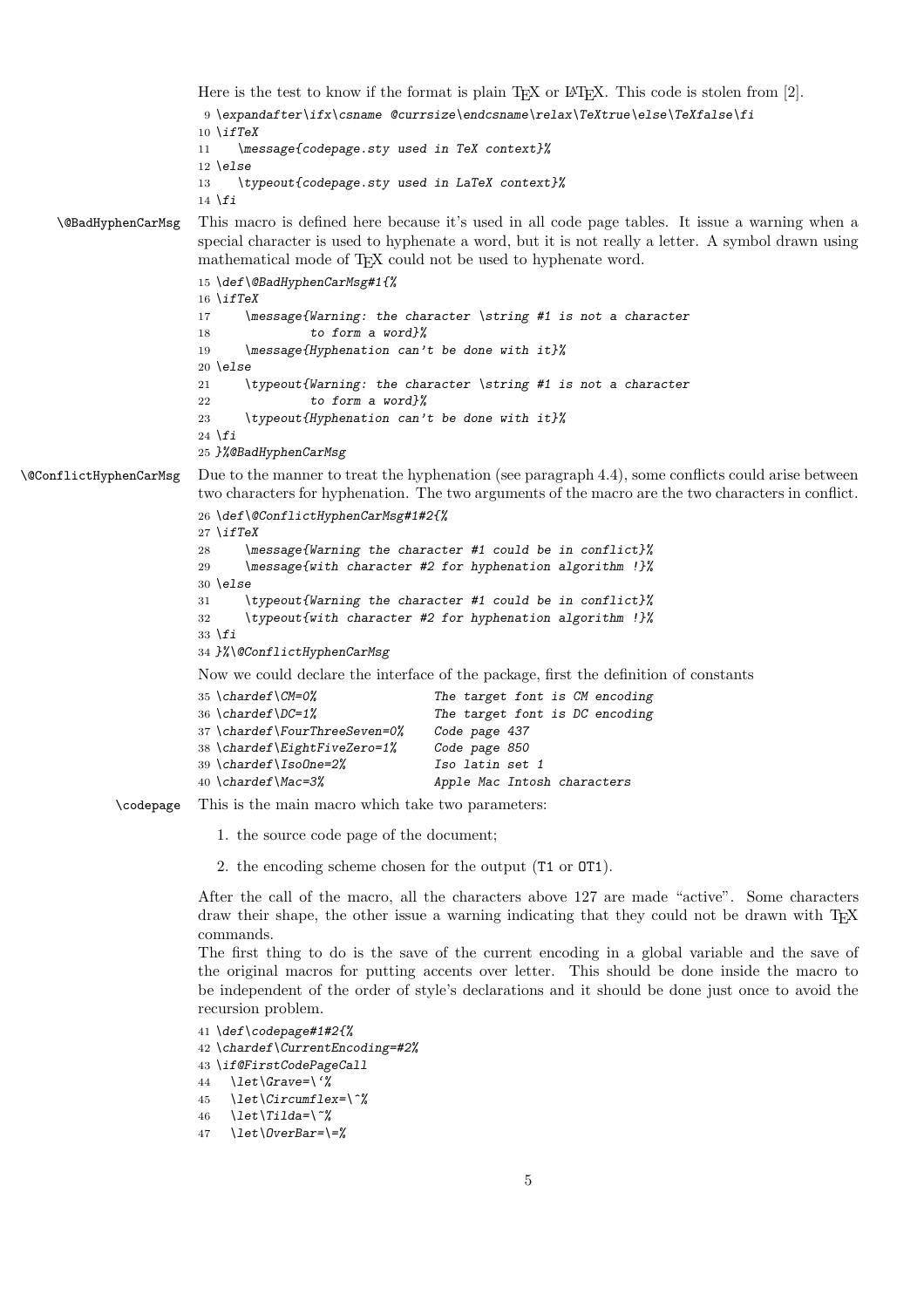```
48 \let\UnderBar=\b%
49 \let\Join=\t%
50 \let\HungarUmlaut=\H%
51 \let\Acute=\'%
52 \let\Diaresis=\"%
53 \let\Breve=\u%
54 \let\OverDot=\.%
55 \let\UnderDot=\d%
56 \let\Tcheche=\v%
57 \let\Cedille=\c%
58 \@FirstCodePageCallfalse
59 \fi
```
All the characters upper 127 are made active and the table for the code page of document is set.

```
60 \AllActive
61 \ifcase#1%
62 \input code437 %
63 \or
64 \input code850 %
65 \or
66 \input codeiso1 %
67 \or
68 \input codemac %
69 \fi
```
The last thing to do is to save with an other name the standard macros for drawing accent which are modified by "tabbing" environment of  $BTRX$  and the suppression of white space generated. Thus the same macro's name could be used everywhere to put accent on character.

```
70 \let\@Grave=\'%
71 \let\@Aigu=\'%
72 \let\@OverBar=\=%
73 \ignorespaces
74 }%\codepage
```
#### $\lambda$ AllActive

```
75 \def\AllActive{%
76 \catcode'\^^80=\active \catcode'\^^81=\active \catcode'\^^82=\active
77 \catcode'\^^83=\active \catcode'\^^84=\active \catcode'\^^85=\active
78 \catcode'\^^86=\active \catcode'\^^87=\active \catcode'\^^88=\active
79 \catcode'\^^89=\active \catcode'\^^8a=\active \catcode'\^^8b=\active
80 \catcode'\^^8c=\active \catcode'\^^8d=\active \catcode'\^^8e=\active
81 \catcode'\^^8f=\active \catcode'\^^90=\active \catcode'\^^91=\active
82 \catcode'\^^92=\active \catcode'\^^93=\active \catcode'\^^94=\active
83 \catcode'\^^95=\active \catcode'\^^96=\active \catcode'\^^97=\active
84 \catcode'\^^98=\active \catcode'\^^99=\active \catcode'\^^9a=\active
85 \catcode'\^^9b=\active \catcode'\^^9c=\active \catcode'\^^9d=\active
86 \catcode'\^^9e=\active \catcode'\^^9f=\active \catcode'\^^a0=\active
87 \catcode'\^^a1=\active \catcode'\^^a2=\active \catcode'\^^a3=\active
88 \catcode'\^^a4=\active \catcode'\^^a5=\active \catcode'\^^a6=\active
89 \catcode'\^^a7=\active \catcode'\^^a8=\active \catcode'\^^a9=\active
90 \catcode'\^^aa=\active \catcode'\^^ab=\active \catcode'\^^ac=\active
91 \catcode'\^^ad=\active \catcode'\^^ae=\active \catcode'\^^af=\active
92 \catcode'\^^b0=\active \catcode'\^^b1=\active \catcode'\^^b2=\active
93 \catcode'\^^b3=\active \catcode'\^^b4=\active \catcode'\^^b5=\active
94 \catcode'\^^b6=\active \catcode'\^^b7=\active \catcode'\^^b8=\active
95 \catcode'\^^b9=\active \catcode'\^^ba=\active \catcode'\^^bb=\active
96 \catcode'\^^bc=\active \catcode'\^^bd=\active \catcode'\^^be=\active
97 \catcode'\^^bf=\active \catcode'\^^c0=\active \catcode'\^^c1=\active
98 \catcode'\^^c2=\active \catcode'\^^c3=\active \catcode'\^^c4=\active
99 \catcode'\^^c5=\active \catcode'\^^c6=\active \catcode'\^^c7=\active
100 \catcode'\^^c8=\active \catcode'\^^c9=\active \catcode'\^^ca=\active
101 \catcode'\^^cb=\active \catcode'\^^cc=\active \catcode'\^^cd=\active
102 \catcode'\^^ce=\active \catcode'\^^cf=\active \catcode'\^^d0=\active
```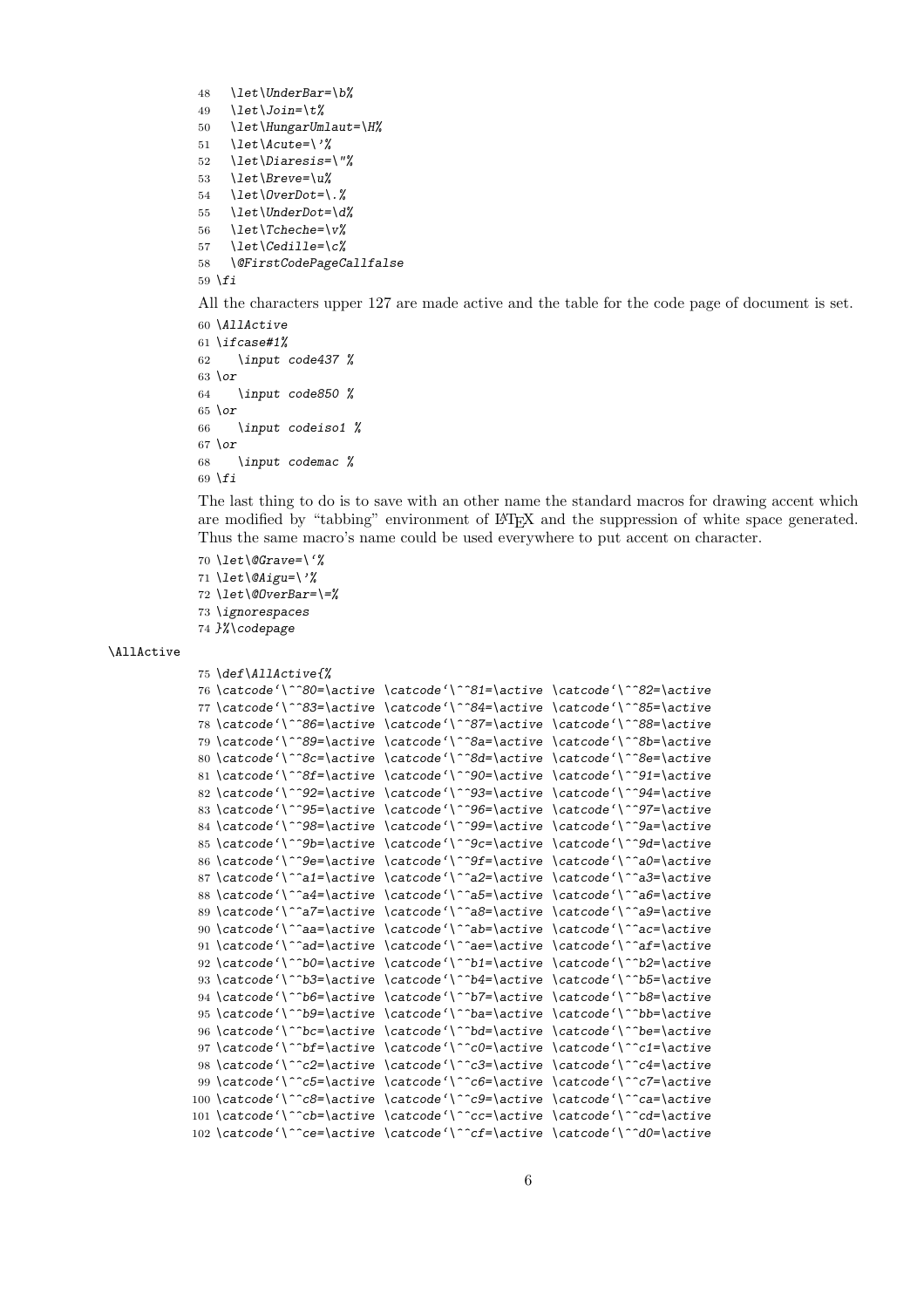```
103 \catcode'\^^d1=\active \catcode'\^^d2=\active \catcode'\^^d3=\active
104 \catcode'\^^d4=\active \catcode'\^^d5=\active \catcode'\^^d6=\active
105 \catcode'\^^d7=\active \catcode'\^^d8=\active \catcode'\^^d9=\active
106 \catcode'\^^da=\active \catcode'\^^db=\active \catcode'\^^dc=\active
107 \catcode'\^^dd=\active \catcode'\^^de=\active \catcode'\^^df=\active
108 \catcode'\^^e0=\active \catcode'\^^e1=\active \catcode'\^^e2=\active
109 \catcode'\^^e3=\active \catcode'\^^e4=\active \catcode'\^^e5=\active
110 \catcode'\^^e6=\active \catcode'\^^e7=\active \catcode'\^^e8=\active
111 \catcode'\^^e9=\active \catcode'\^^ea=\active \catcode'\^^eb=\active
112 \catcode'\^^ec=\active \catcode'\^^ed=\active \catcode'\^^ee=\active
113 \catcode'\^^ef=\active \catcode'\^^f0=\active \catcode'\^^f1=\active
114 \catcode'\^^f2=\active \catcode'\^^f3=\active \catcode'\^^f4=\active
115 \catcode'\^^f5=\active \catcode'\^^f6=\active \catcode'\^^f7=\active
116 \catcode'\^^f8=\active \catcode'\^^f9=\active \catcode'\^^fa=\active
117 \catcode'\^^fb=\active \catcode'\^^fc=\active \catcode'\^^fd=\active
118 \catcode'\^^fe=\active \catcode'\^^ff=\active
```

```
119 }% \AllActive
```
#### \AllOther

#### 120 *\def\AllOther{%*

This definition is used to save space (two digits take twice as space than and macro) and to clarify the meaning of catcode.

```
121 \chardef\other=12\relax
```

```
122 \catcode'\^^80=\other \catcode'\^^81=\other \catcode'\^^82=\other
123 \catcode'\^^83=\other \catcode'\^^84=\other \catcode'\^^85=\other
124 \catcode'\^^86=\other \catcode'\^^87=\other \catcode'\^^88=\other
125 \catcode'\^^89=\other \catcode'\^^8a=\other \catcode'\^^8b=\other
126 \catcode'\^^8c=\other \catcode'\^^8d=\other \catcode'\^^8e=\other
127 \catcode'\^^8f=\other \catcode'\^^90=\other \catcode'\^^91=\other
128 \catcode'\^^92=\other \catcode'\^^93=\other \catcode'\^^94=\other
129 \catcode'\^^95=\other \catcode'\^^96=\other \catcode'\^^97=\other
130 \catcode'\^^98=\other \catcode'\^^99=\other \catcode'\^^9a=\other
131 \catcode'\^^9b=\other \catcode'\^^9c=\other \catcode'\^^9d=\other
132 \catcode'\^^9e=\other \catcode'\^^9f=\other \catcode'\^^a0=\other
133 \catcode'\^^a1=\other \catcode'\^^a2=\other \catcode'\^^a3=\other
134 \catcode'\^^a4=\other \catcode'\^^a5=\other \catcode'\^^a6=\other
135 \catcode'\^^a7=\other \catcode'\^^a8=\other \catcode'\^^a9=\other
136 \catcode'\^^aa=\other \catcode'\^^ab=\other \catcode'\^^ac=\other
137 \catcode'\^^ad=\other \catcode'\^^ae=\other \catcode'\^^af=\other
138 \catcode'\^^b0=\other \catcode'\^^b1=\other \catcode'\^^b2=\other
139 \catcode'\^^b3=\other \catcode'\^^b4=\other \catcode'\^^b5=\other
140 \catcode'\^^b6=\other \catcode'\^^b7=\other \catcode'\^^b8=\other
141 \catcode'\^^b9=\other \catcode'\^^ba=\other \catcode'\^^bb=\other
142 \catcode'\^^bc=\other \catcode'\^^bd=\other \catcode'\^^be=\other
143 \catcode'\^^bf=\other \catcode'\^^c0=\other \catcode'\^^c1=\other
144 \catcode'\^^c2=\other \catcode'\^^c3=\other \catcode'\^^c4=\other
145 \catcode'\^^c5=\other \catcode'\^^c6=\other \catcode'\^^c7=\other
146 \catcode'\^^c8=\other \catcode'\^^c9=\other \catcode'\^^ca=\other
147 \catcode'\^^cb=\other \catcode'\^^cc=\other \catcode'\^^cd=\other
148 \catcode'\^^ce=\other \catcode'\^^cf=\other \catcode'\^^d0=\other
149 \catcode'\^^d1=\other \catcode'\^^d2=\other \catcode'\^^d3=\other
150 \catcode'\^^d4=\other \catcode'\^^d5=\other \catcode'\^^d6=\other
151 \catcode'\^^d7=\other \catcode'\^^d8=\other \catcode'\^^d9=\other
152 \catcode'\^^da=\other \catcode'\^^db=\other \catcode'\^^dc=\other
153 \catcode'\^^dd=\other \catcode'\^^de=\other \catcode'\^^df=\other
154 \catcode'\^^e0=\other \catcode'\^^e1=\other \catcode'\^^e2=\other
155 \catcode'\^^e3=\other \catcode'\^^e4=\other \catcode'\^^e5=\other
156 \catcode'\^^e6=\other \catcode'\^^e7=\other \catcode'\^^e8=\other
157 \catcode'\^^e9=\other \catcode'\^^ea=\other \catcode'\^^eb=\other
158 \catcode'\^^ec=\other \catcode'\^^ed=\other \catcode'\^^ee=\other
159 \catcode'\^^ef=\other \catcode'\^^f0=\other \catcode'\^^f1=\other
160 \catcode'\^^f2=\other \catcode'\^^f3=\other \catcode'\^^f4=\other
```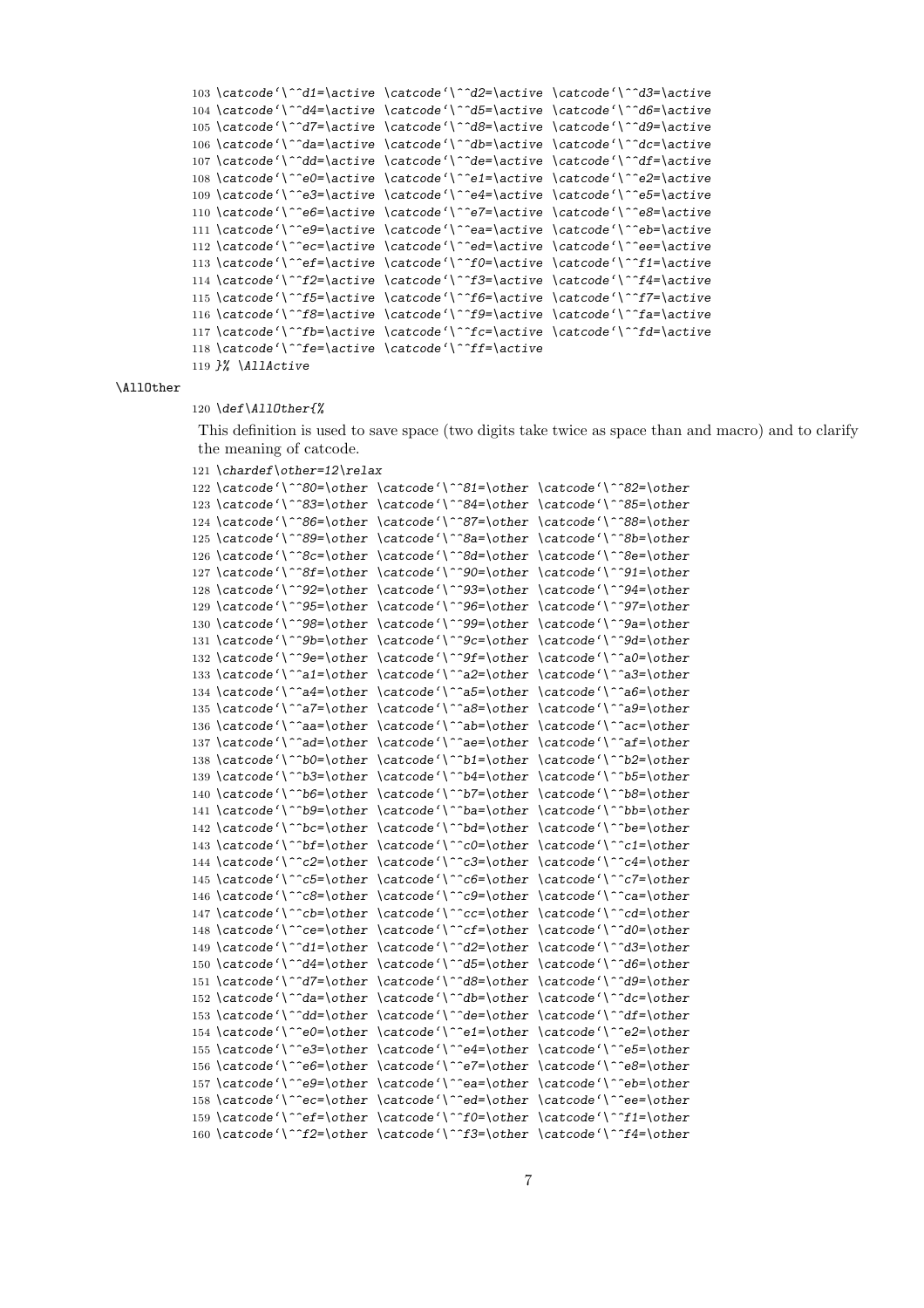```
161 \catcode'\^^f5=\other \catcode'\^^f6=\other \catcode'\^^f7=\other
162 \catcode'\^^f8=\other \catcode'\^^f9=\other \catcode'\^^fa=\other
163 \catcode'\^^fb=\other \catcode'\^^fc=\other \catcode'\^^fd=\other
164 \catcode'\^^fe=\other \catcode'\^^ff=\other
165 }% \AllOther
```
\MakeHyphenationLetter This macro allow a special letter to be use in a \hyphenation command to declare hyphenation exceptions. To do the hyphenation TEX will transform all the characters to lowercase (by using the \lowerccase primitive) and then compare the string of characters with the table of hyphenation; if a match is found the hyphenation could be done.

> The \lccode and the \uccode are always defined in term of code page of document (for instance the code page 850 of PC), but the process of hyphenation comes at a very late stage when all the characters are already translated in the Dc encoding. Thus a match is never possible. The macro \MakeHyphenationLetter will then change locally the value of \lccode to anticipate what it will be when the character is translated. Unfortunately this transformation is not one way, and different characters could give the same result, but this case is quite rare and a warning is issued.

> The two parameters for the macro are the code page of the document and the letter to be used in the \hyphenation command.

- *\def\MakeHyphenationLetter#1#2{% \ifcase#1%*
- *\@MakeHyphenationFourThreeSeven{#2}% \or \@MakeHyphenationEightFiveZero{#2}% \or \@MakeHyphenationLatinOne{#2}% \or \@MakeHyphenationMac{#2}% \fi }% MakeHyphenationLetter*

\@CarSmaller Macros that work only with LATEX, and draw character smaller (two steps less than current writing size ie. normalsize is set to footnotesize). With TEX this macros does nothing.

|     | 177 \def\@CarSmaller{\ifTeX        |
|-----|------------------------------------|
| 178 | %Do nothing                        |
| 179 | \else                              |
| 180 | <i>%We are in LaTeX</i>            |
| 181 | \ifx\@currsize\normalsize\relax    |
| 182 | <i><u><b>\footnotesize</b></u></i> |
| 183 | \else                              |
| 184 | \ifx\@currsize\small\relax         |
| 185 | $\text{Scriptsize}$                |
| 186 | \else                              |
| 187 | \ifx\@currsize\footnotesize\relax  |
| 188 | $\tau$ iny                         |
| 189 | \else                              |
| 190 | \ifx\@currsize\scriptsize\relax    |
| 191 | \tiny % we cannot have less        |
| 192 | \fi                                |
| 193 | ∖fi                                |
| 194 | $\chi$ fi                          |
| 195 | \fi                                |
| 196 | \ifx\@currsize\large\relax         |
| 197 | $\sum_{\text{small}}$              |
| 198 | \else                              |
| 199 | \ifx\@currsize\Large\relax         |
| 200 | \normalsize                        |
| 201 | \else                              |
| 202 | \ifx\@currsize\LARGE\relax         |
| 203 | <i>large</i>                       |
| 204 | \else                              |
| 205 | \ifx\@currsize\huge\relax          |
| 206 | <i>Large</i>                       |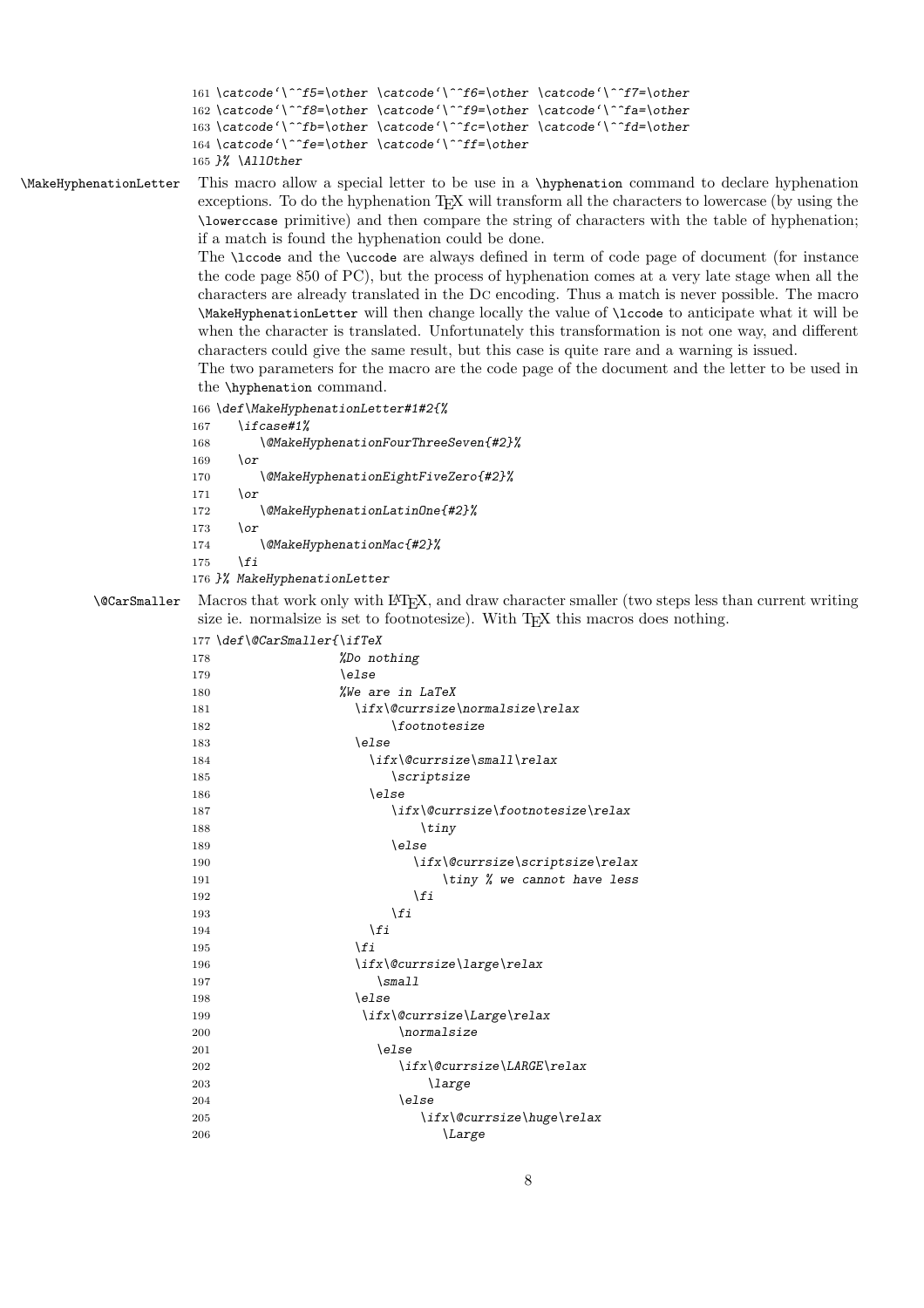```
207 \else
          208 \ifx\@currsize\Huge\relax
          210
\verb|\LARGE|210 \qquad \qquad \int f \, d\theta211 \qquad \qquad \int f \,212 \sqrt{f}213 \fi
          214 \fi
          215 \fi
          216 }% \@CarSmaller
     \@Sup
          217 \def\@Sup#1{%
          218 \ifmmode
          219 ^{\hbox{\@CarSmaller #1}}%
          220 \else
          221 $^{\hbox{\@CarSmaller #1}}$%
          222 \fi
          223 }%\@Sup
 \@Fraction Create a fraction (for one half, one quarter etc.)
          224 \def\@Fraction#1#2{%
          225 \ifmmode
          226 \ifTeX<br>227 #1\o
                   227 #1\over#2%
          228 \else
          229 \frac{#1}{#2}%
          230 \fi
          231 \else
          232 \ifTeX
          233 $#1\over#2$%
          234 \else
          235 $\frac{#1}{#2}$%
          \begin{matrix} 236 && \backslash f\, \textbf{\textit{i}}\\ 237 && \backslash f\, \textbf{\textit{i}}\\ \end{matrix}\chi_{fi}238 }%\@Fraction
\@MathSymbol MathSymbol defines its first parameter to print the mathematical symbol given as second parameter
           (given without \setminus)
          239 \def\@MathSymbol#1#2{%
          240 %Do the global definitions
          241 \gdef#1{\ifTR
          242 \ifmmode
          243 % Already in math ==> no $
          244 \csname#2\endcsname
          245 \else
          246 $\csname#2\endcsname$%
          247 \fi
          248 \else
          249 %No translation to do
          250 \string#1%
          251 \fi
          252 }%
          253 }%\@MathSymbol
   \@InMath @InMath write its argument in mathematical mode (given without \)
          254 \def\@InMath#1{%
          255 \ifmmode
          256 % Already in math ==> no $
          257 \csname#1\endcsname
          258 \else
          259 $\csname#1\endcsname$%
          260 \fi
          261 }%\@InMath
```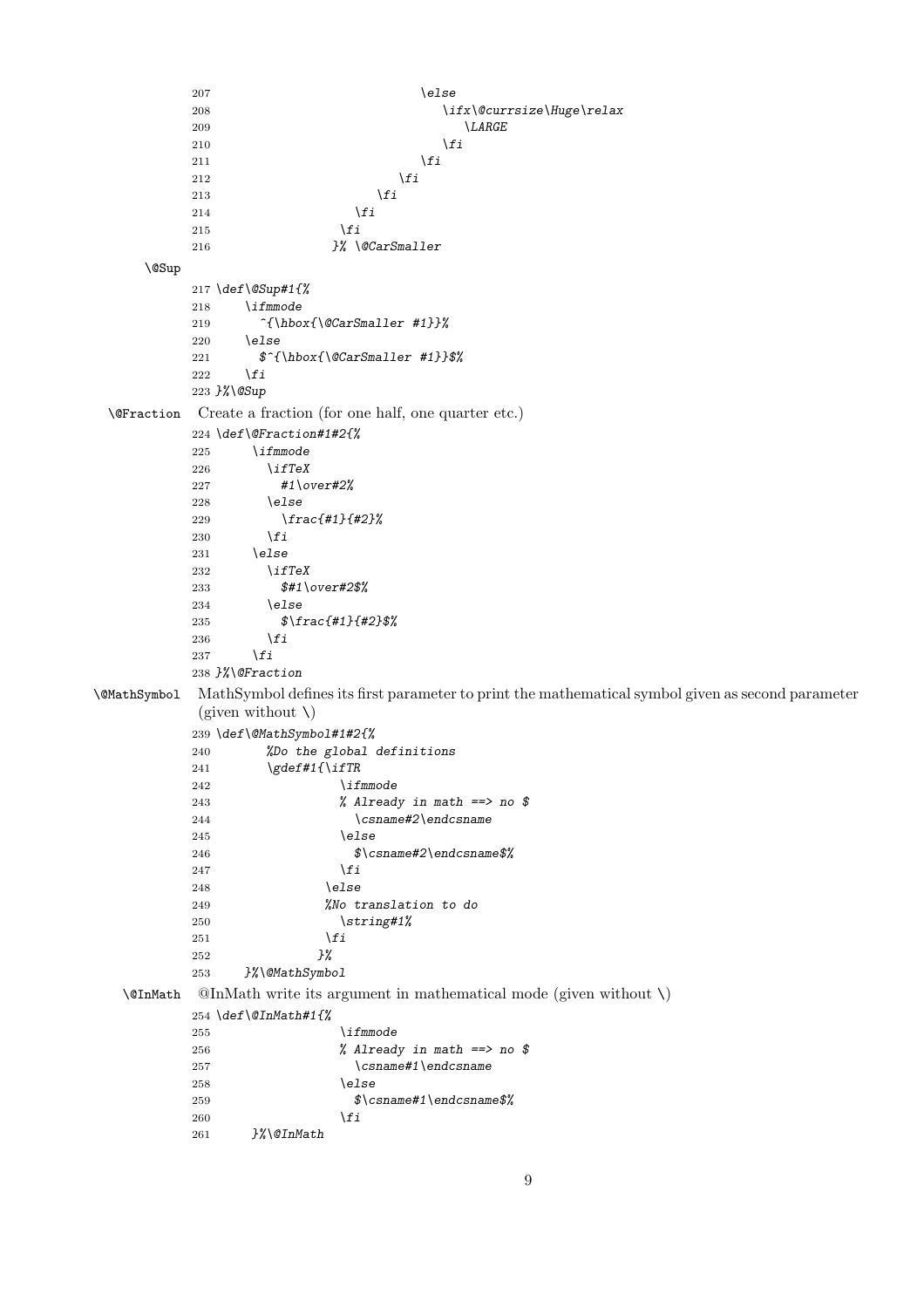```
\@UC
               262 \def\@UC#1#2#3{%
               263 \global\uccode'#1=#2\global\lccode'#1=#3%
               264 }%
\@DefaultValue Define the default macro for an active character which could not be printed.
               265 \def\@DefaultValue#1{%
               266 \ifTeX
               267 \message{The character No #1 doesn't exist in target
               268 font (ignored) !}%
               269 \else
               270 \typeout{The character No #1 doesn't exist in target
               271 font (ignored) !}%
               272 \fi
               273 }%
               The last thing to do is to restore the value of @ character
```
274 *\catcode'\@=\atcatcode \let\atcatcode\relax* 275  $\langle$ /codepage $\rangle$ 

## **4.3 The drawing of characters (Files** shapecm.tex**,** shapedc.tex**)**

One file for every different possible (in TEX) coding scheme is used. Each file should define macros to draw the characters and the accents in TEX. All files should contain the same macros. Two types of macros are provided:

- The macros prefixed with the @ character which are used to facilitate the drawing of some characters. These macros should be global and shared by all the active characters (thus they are declared in the file codepage.tex).
- The macros to define active characters. The name of these macro follows the Postscript conventions for character's name (whenever possible) and does not contain an @ character.

The auxiliary macros which are used are:

\@Sup to put its argument in superscript

- \@Fraction to create a fraction with the first parameter over the second in smaller size than the current writing size.
- \@CarSmaller which change the font to have a font two steps smaller than the current font (do nothing in  $T_FX$ ).

\@MathSymbol draw a predefined TEX math symbol.

\@UC just to have one macro for doing the same action many times.

```
276 \; \langle *shapecm \rangle277 \chardef\atcatcode=\catcode'\@
278 \catcode'\@=11\relax
```
\@StartNewWord This macro give the possibility to hyphenate word containing special characters between the syllabs containing the accented character. The trick used is to isolate a special character by surrounding it with "end of word" mark (i.e. a white space of 0pt where the hyphenation is prohibited). These techniques are used since many year in T<sub>E</sub>X communauty.

279 *\gdef\@StartNewWord{\penalty\@M\hskip\z@skip}%*

\@TreatDotLessCar Change a dot character to remove the dot when used with an accented character.

```
280 \gdef\@TreatDotLessCar#1#2{%
281 \@StartNewWord
282 \ifx#1i%
283 \csname#2\endcsname \i
284 \else
285 \ifx#1j%
```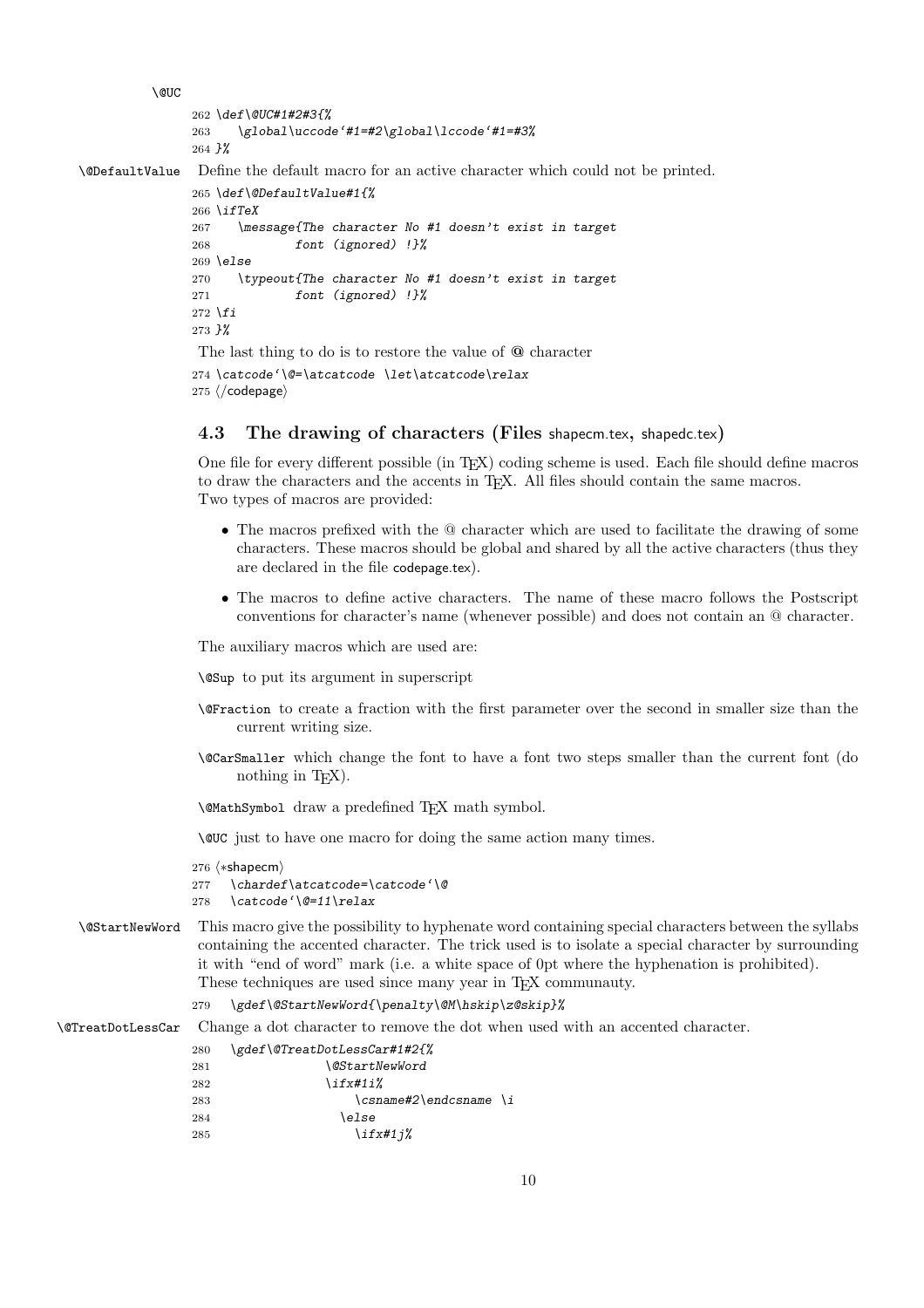```
286 \csname#2\endcsname \j
287 \else
288 \csname#2\endcsname #1%
289 \fi
290 \fi
291 \@StartNewWord}%
292 \gdef\'#1{{\@TreatDotLessCar{#1}{Grave}}}%
293 \gdef\^#1{{\@TreatDotLessCar{#1}{Circumflex}}}%
294 \gdef\~#1{{\@TreatDotLessCar{#1}{Tilda}}}%
295 \gdef\=#1{{\@TreatDotLessCar{#1}{OverBar}}}%
296 \gdef\b#1{{\underbar #1\@StartNewWord}}%
297 \gdef\t#1{{\@TreatDotLessCar{#1}{Join}}}%
298 \gdef\H#1{{\@TreatDotLessCar{#1}{HungarUmlaut}}}%
299 \gdef\'#1{{\@TreatDotLessCar{#1}{Acute}}}%
300 \gdef\"#1{{\@TreatDotLessCar{#1}{Diaresis}}}%
301 \gdef\u#1{{\@TreatDotLessCar{#1}{Breve}}}%
302 \gdef\.#1{{\@TreatDotLessCar{#1}{OverDot}}}%
303 \gdef\d#1{{\UnderDot #1\@StartNewWord}}%
304 \gdef\v#1{{\@TreatDotLessCar{#1}{Tcheche}}}%
305 \gdef\c#1{{\Cedille #1\@StartNewWord}}%
```
Now we should define the definition for the french quotation marks which aren't defined in the Cm font. The code is taken from [3].

```
306 \gdef\og{\leavevmode\raise.3ex\hbox{$\scriptscriptstyle\langle\!\langle\,$}}%
307 \gdef\fg{\leavevmode\raise.3ex\hbox{$\scriptscriptstyle\,\rangle\!\rangle$}}%
```
This is a rudimentary code to obtain pounds sign in TEX mode.

*\ifTeX\gdef\pounds{{\it\\$}}\fi*

The macros for defining a active character to draw its glyph has always three parameters:

- 1. The character in source font (should be active before the call)
- 2. The uppercase code
- 3. The lowercase code

*\def\dieresis#1#2#3{%*

This macro will define an active character to draw a "diaresis" character. The first thing to do is to set the \lccode and \uccode to values meaningful for the code page of the document.

*\@UC{#1}{#2}{#3}%*

Then, depending on the T<sub>E</sub>X encoding, the translation is done if the test \ifTR is true, else the character is left verbatim (with \catcode=12). When \ifTR is true, the character is written  $\char`$  "xx for the DC encoding and it is composed (i.e.  $\e$ ) for the CM encoding.

```
311 \gdef#1{\ifTR\char"7F{}\else\string#1\fi}%
312 }%
313 \def\acute#1#2#3{%
314 \@UC{#1}{#2}{#3}%
315 \gdef#1{\ifTR\char"13{}\else\string#1\fi}%
316 }%
317 \def\cedilla#1#2#3{%
318 \@UC{#1}{#2}{#3}%
319 \gdef#1{\ifTR\char"18{}\else\string#1\fi}%
320 }%
321 \def\Agrave#1#2#3{%
322 \@UC{#1}{#2}{#3}%
323 \gdef#1{\ifTR\ifmmode\grave{A}\else\@Grave{A}\fi\else\string#1\fi}%
324 }%
325 \def\Aacute#1#2#3{%
326 \@UC{#1}{#2}{#3}%
327 \gdef#1{\ifTR\ifmmode\acute{A}\else\@Aigu{A}\fi\else\string#1\fi}%
328 }%
329 \def\Acircumflex#1#2#3{%
```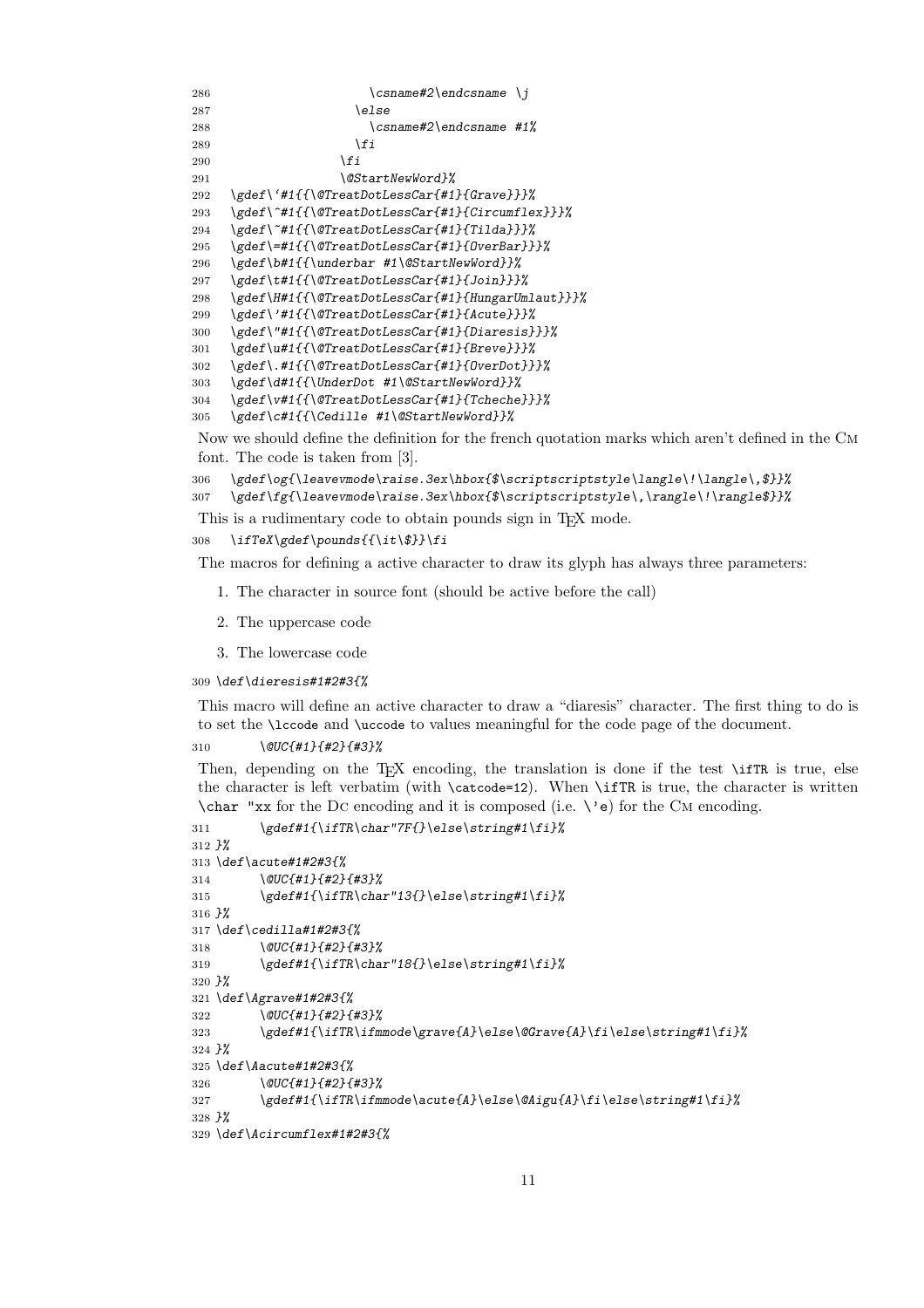```
330 \@UC{#1}{#2}{#3}%
331 \gdef#1{\ifTR\ifmmode\hat{A}\else\^{A}\fi\else\string#1\fi}%
332 }%
333 \def\Atilde#1#2#3{%
334 \@UC{#1}{#2}{#3}%
335 \gdef#1{\ifTR\ifmmode\tilde{A}\else\~{A}\fi\else\string#1\fi}%
336 }%
337 \def\Adieresis#1#2#3{%
338 \@UC{#1}{#2}{#3}%
339 \gdef#1{\ifTR\ifmmode\ddot{A}\else\"{A}\fi\else\string#1\fi}%
340 }%
341 \def\Aring#1#2#3{%
342 \@UC{#1}{#2}{#3}%
343 \gdef#1{\ifTR\AA{}\else\string#1\fi}%
344 }%
345 \def\fiLigature#1#2#3{%
346 \@UC{#1}{#2}{#3}%
347 \gdef#1{\ifTR{fi}\else\string#1\fi}%
348 }%
349 \def\flLigature#1#2#3{%
350 \@UC{#1}{#2}{#3}%
351 \gdef#1{\ifTR{fl}\else\string#1\fi}%
352 }%
353 \def\AE#1#2#3{%
354 \@UC{#1}{#2}{#3}%
355 \gdef#1{\ifTR\AE{}\else\string#1\fi}%
356 }%
357 \def\Ccedilla#1#2#3{%
358 \@UC{#1}{#2}{#3}%
359 \gdef#1{\ifTR\c {C}\else\string#1\fi}%
360 }%
361 \def\Egrave#1#2#3{%
362 \@UC{#1}{#2}{#3}%
363 \gdef#1{\ifTR\ifmmode\grave{E}\else\@Grave{E}\fi\else\string#1\fi}%
364 }%
365 \def\Eacute#1#2#3{%
366 \@UC{#1}{#2}{#3}%
367 \gdef#1{\ifTR\ifmmode\acute{E}\else\@Aigu{E}\fi\else\string#1\fi}%
368 }%
369 \def\Ecircumflex#1#2#3{%
370 \@UC{#1}{#2}{#3}%
371 \gdef#1{\ifTR\ifmmode\hat{E}\else\^{E}\fi\else\string#1\fi}%
372 }%
373 \def\Edieresis#1#2#3{%
374 \@UC{#1}{#2}{#3}%
375 \gdef#1{\ifTR\ifmmode\ddot{E}\else\"{E}\fi\else\string#1\fi}%
376 }%
377 \def\Igrave#1#2#3{%
378 \@UC{#1}{#2}{#3}%
379 \gdef#1{\ifTR\ifmmode\grave{I}\else\@Grave{I}\fi\else\string#1\fi}%
380 }%
381 \def\Iacute#1#2#3{%
382 \@UC{#1}{#2}{#3}%
383 \gdef#1{\ifTR\ifmmode\acute{I}\else\@Aigu{I}\fi\else\string#1\fi}%
384 }%
385 \def\Icircumflex#1#2#3{%
386 \@UC{#1}{#2}{#3}%
387 \gdef#1{\ifTR\ifmmode\hat{I}\else\^{I}\fi\else\string#1\fi}%
388 }%
389 \def\Idieresis#1#2#3{%
390 \@UC{#1}{#2}{#3}%
391 \gdef#1{\ifTR\ifmmode\ddot{I}\else\"{I}\fi\else\string#1\fi}%
```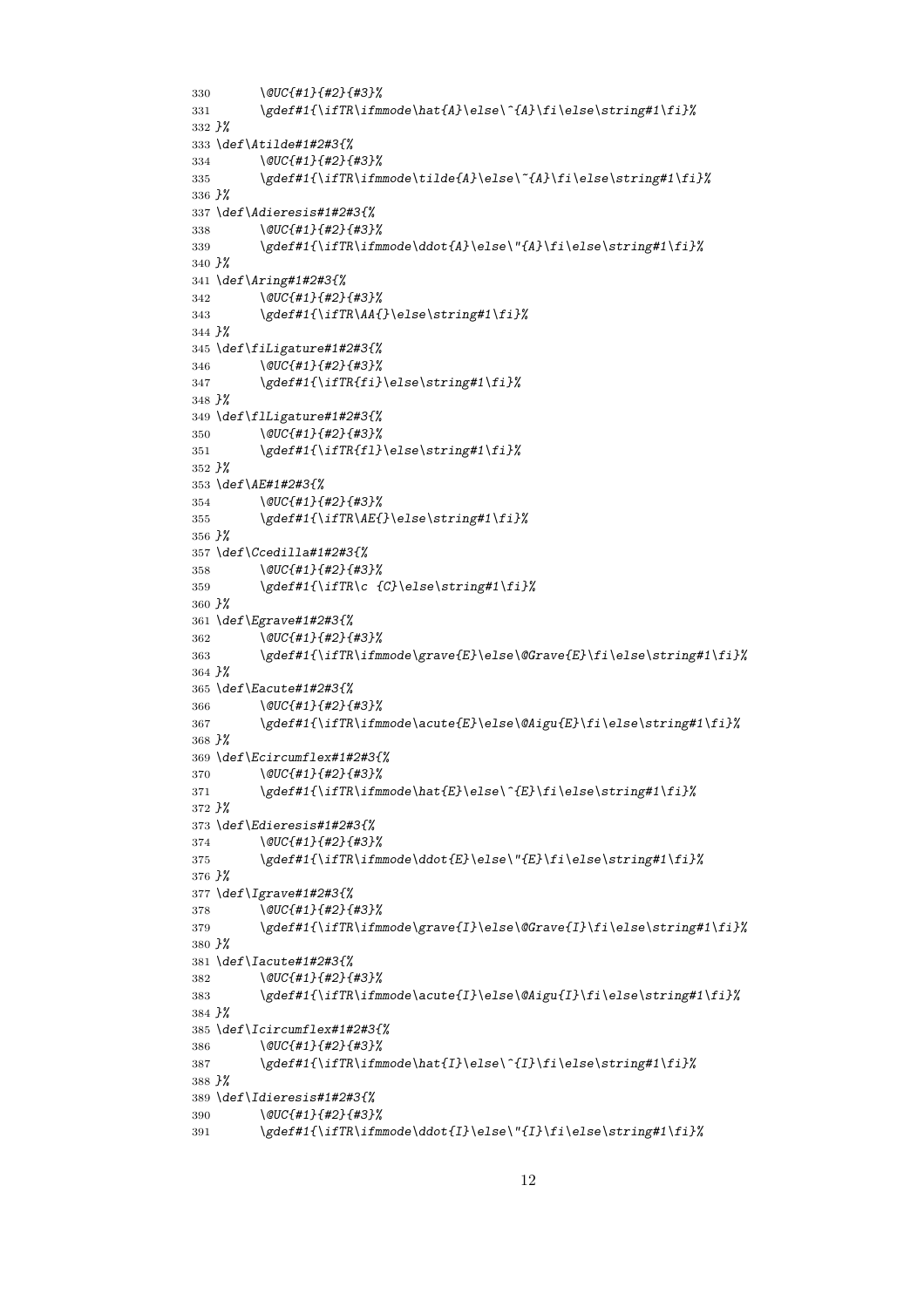```
392 }%
393 \def\DBar#1#2#3{%
394 \@UC{#1}{#2}{#3}%
395 % nothing to do we use the default value
396 }%
397 \def\Ntilde#1#2#3{%
398 \@UC{#1}{#2}{#3}%
399 \gdef#1{\ifTR\ifmmode\tilde{N}\else\~{N}\fi\else\string#1\fi}%
400 }%
401 \def\Ograve#1#2#3{%
402 \@UC{#1}{#2}{#3}%
        403 \gdef#1{\ifTR\ifmmode\grave{O}\else\@Grave{O}\fi\else\string#1\fi}%
404 }%
405 \def\Oacute#1#2#3{%
406 \@UC{#1}{#2}{#3}%
407 \gdef#1{\ifTR\ifmmode\acute{O}\else\@Aigu{O}\fi\else\string#1\fi}%
408 }%
409 \def\Ocircumflex#1#2#3{%
410 \@UC{#1}{#2}{#3}%
411 \gdef#1{\ifTR\ifmmode\hat{O}\else\^{O}\fi\else\string#1\fi}%
412 }%
413 \def\Otilde#1#2#3{%
414 \@UC{#1}{#2}{#3}%
415 \gdef#1{\ifTR\ifmmode\tilde{O}\else\~{O}\fi\else\string#1\fi}%
416 }%
417 \def\Odieresis#1#2#3{%
418 \@UC{#1}{#2}{#3}%
419 \gdef#1{\ifTR\ifmmode\ddot{O}\else\"{O}\fi\else\string#1\fi}%
420 }%
421 \def\Oslash#1#2#3{%
422 \@UC{#1}{#2}{#3}%
423 \gdef#1{\ifTR\O{}\else\string#1\fi}%
424 }%
425 \def\Ugrave#1#2#3{%
426 \@UC{#1}{#2}{#3}%
427 \gdef#1{\ifTR\ifmmode\grave{U}\else\@Grave{U}\fi\else\string#1\fi}%
428 }%
429 \def\Uacute#1#2#3{%
430 \@UC{#1}{#2}{#3}%
431 \gdef#1{\ifTR\ifmmode\acute{U}\else\@Aigu{U}\fi\else\string#1\fi}%
432 }%
433 \def\Ucircumflex#1#2#3{%
434 \@UC{#1}{#2}{#3}%
435 \gdef#1{\ifTR\ifmmode\hat{U}\else\^{U}\fi\else\string#1\fi}%
436 }%
437 \def\Udieresis#1#2#3{%
438 \@UC{#1}{#2}{#3}%
439 \gdef#1{\ifTR\ifmmode\ddot{U}\else\"{U}\fi\else\string#1\fi}%
440 }%
441 \def\Yacute#1#2#3{%
442 \@UC{#1}{#2}{#3}%
443 \gdef#1{\ifTR\ifmmode\acute{Y}\else\@Aigu{Y}\fi\else\string#1\fi}%
444 }%
445 \def\Thorn#1#2#3{%
446 \@UC{#1}{#2}{#3}%
447 % no definition in CM
448 }%
449 \def\germandbls#1#2#3{%
450 \@UC{#1}{#2}{#3}%
451 \gdef#1{\ifTR{SS}\else\string#1\fi}%
452 }%
453 \def\agrave#1#2#3{%
```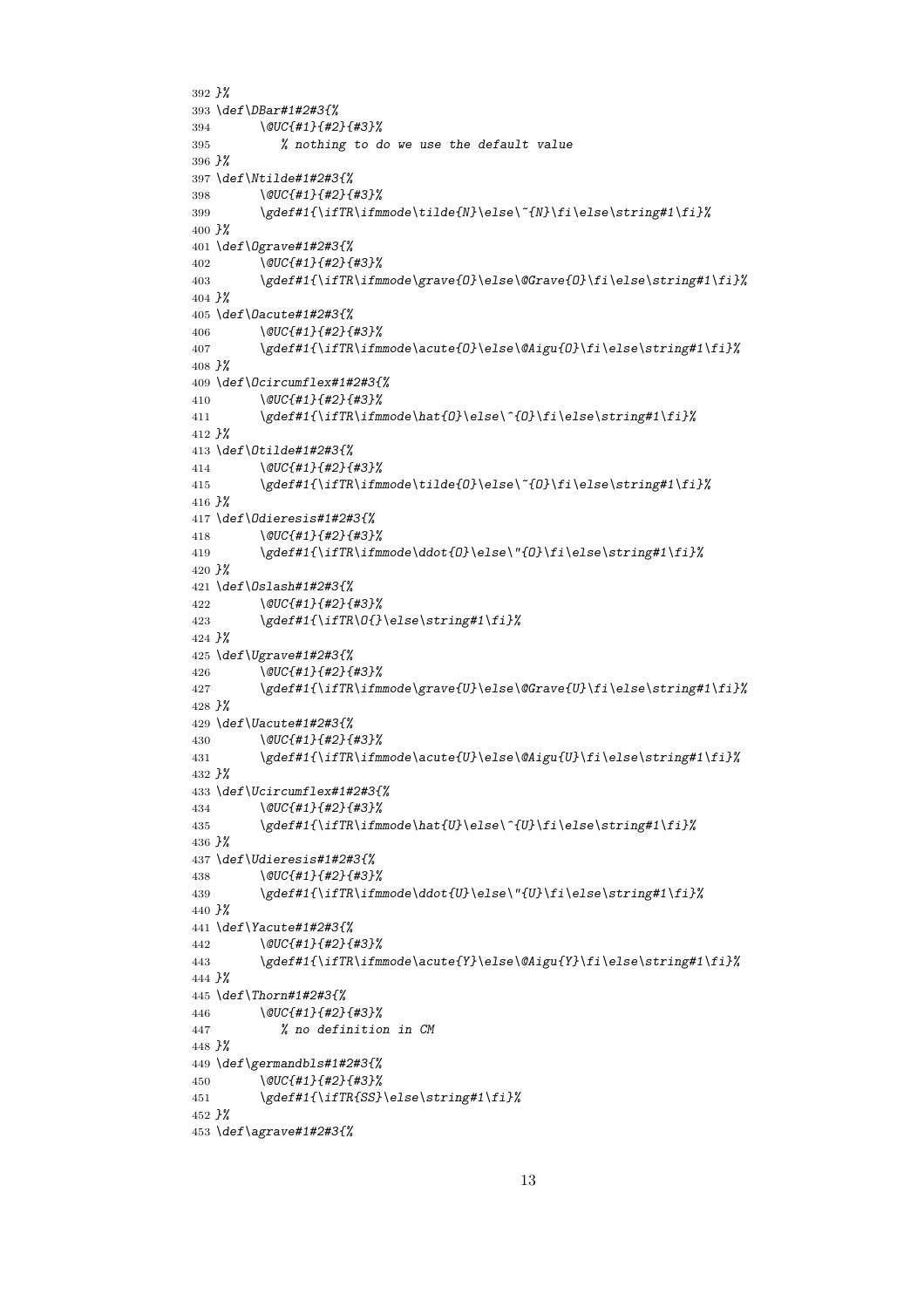```
454 \@UC{#1}{#2}{#3}%
455 \gdef#1{\ifTR\ifmmode\grave{a}\else\@Grave{a}\fi\else\string#1\fi}%
456 }%
457 \def\aacute#1#2#3{%
458 \@UC{#1}{#2}{#3}%
459 \gdef#1{\ifTR\ifmmode\acute{a}\else\@Aigu{a}\fi\else\string#1\fi}%
460 }%
461 \def\acircumflex#1#2#3{%
462 \@UC{#1}{#2}{#3}%
463 \gdef#1{\ifTR\ifmmode\hat{a}\else\^{a}\fi\else\string#1\fi}%
464 }%
465 \def\atilde#1#2#3{%
466 \@UC{#1}{#2}{#3}%
467 \gdef#1{\ifTR\ifmmode\tilde{a}\else\~{a}\fi\else\string#1\fi}%
468 }%
469 \def\adieresis#1#2#3{%
470 \@UC{#1}{#2}{#3}%
471 \gdef#1{\ifTR\ifmmode\ddot{a}\else\"{a}\fi\else\string#1\fi}%
472 }%
473 \def\aring#1#2#3{%
474 \@UC{#1}{#2}{#3}%
475 \gdef#1{\ifTR\aa{}\else\string#1\fi}%
476 }%
477 \def\ae#1#2#3{%
478 \@UC{#1}{#2}{#3}%
479 \gdef#1{\ifTR\ae{}\else\string#1\fi}%
480 }%
481 \def\ccedilla#1#2#3{%
482 \@UC{#1}{#2}{#3}%
483 \gdef#1{\ifTR\c {c}\else\string#1\fi}%
484 }%
485 \def\egrave#1#2#3{%
486 \@UC{#1}{#2}{#3}%
487 \gdef#1{\ifTR\ifmmode\grave{e}\else\@Grave{e}\fi\else\string#1\fi}%
488 }%
489 \def\eacute#1#2#3{%
490 \@UC{#1}{#2}{#3}%
491 \gdef#1{\ifTR\ifmmode\acute{e}\else\@Aigu{e}\fi\else\string#1\fi}%
492 }%
493 \def\ecircumflex#1#2#3{%
494 \@UC{#1}{#2}{#3}%
495 \gdef#1{\ifTR\ifmmode\hat{e}\else\^{e}\fi\else\string#1\fi}%
496 }%
497 \def\edieresis#1#2#3{%
498 \@UC{#1}{#2}{#3}%
499 \gdef#1{\ifTR\ifmmode\ddot{e}\else\"{e}\fi\else\string#1\fi}%
500 }%
501 \def\igrave#1#2#3{%
502 \@UC{#1}{#2}{#3}%
503 \gdef#1{\ifTR\ifmmode\grave{i}\else\@Grave{i}\fi\else\string#1\fi}%
504 }%
505 \def\iacute#1#2#3{%
506 \@UC{#1}{#2}{#3}%
507 \gdef#1{\ifTR\ifmmode\acute{i}\else\@Aigu{i}\fi\else\string#1\fi}%
508 }%
509 \def\icircumflex#1#2#3{%
510 \@UC{#1}{#2}{#3}%
511 \gdef#1{\ifTR\ifmmode\hat{i}\else\^{i}\fi\else\string#1\fi}%
512 }%
513 \def\idieresis#1#2#3{%
514 \@UC{#1}{#2}{#3}%
515 \gdef#1{\ifTR\ifmmode\ddot{i}\else\"{i}\fi\else\string#1\fi}%
```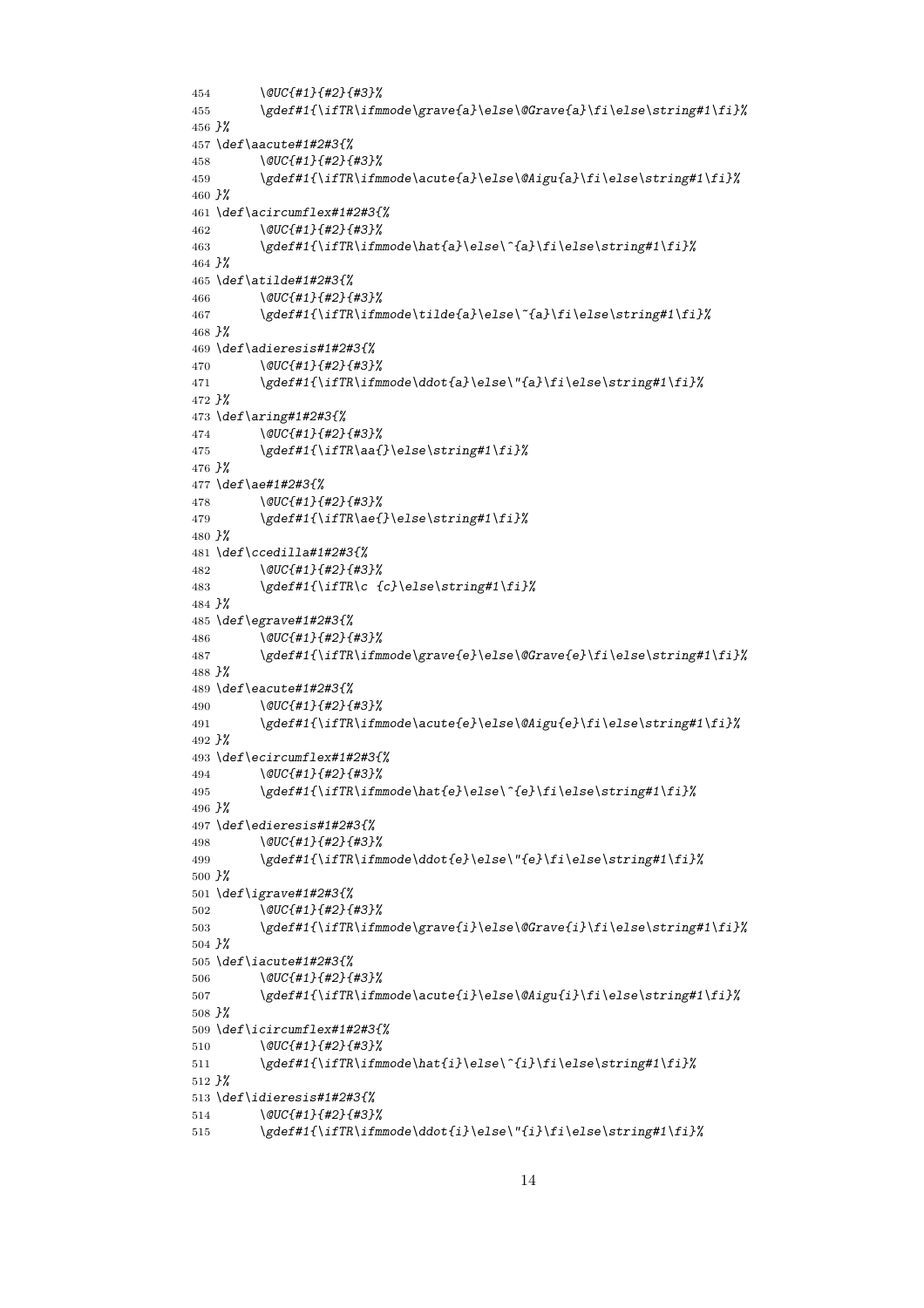```
516 }%
517 \def\dBar#1#2#3{%
518 \@UC{#1}{#2}{#3}%
519 % no definition in CM
520 }%
521 \def\ntilde#1#2#3{%
        522 \@UC{#1}{#2}{#3}%
523 \gdef#1{\ifTR\ifmmode\tilde{n}\else\~{n}\fi\else\string#1\fi}%
524 }%
525 \def\ograve#1#2#3{%
526 \@UC{#1}{#2}{#3}%
527 \gdef#1{\ifTR\ifmmode\grave{o}\else\@Grave{o}\fi\else\string#1\fi}%
528 }%
529 \def\oacute#1#2#3{%
530 \@UC{#1}{#2}{#3}%
531 \gdef#1{\ifTR\ifmmode\acute{o}\else\@Aigu{o}\fi\else\string#1\fi}%
532 }%
533 \def\ocircumflex#1#2#3{%
534 \@UC{#1}{#2}{#3}%
535 \gdef#1{\ifTR\ifmmode\hat{o}\else\^{o}\fi\else\string#1\fi}%
536 }%
537 \def\otilde#1#2#3{%
538 \@UC{#1}{#2}{#3}%
539 \gdef#1{\ifTR\ifmmode\tilde{o}\else\~{o}\fi\else\string#1\fi}%
540 }%
541 \def\odieresis#1#2#3{%
542 \@UC{#1}{#2}{#3}%
543 \gdef#1{\ifTR\ifmmode\ddot{o}\else\"{o}\fi\else\string#1\fi}%
544 }%
545 \def\OE#1#2#3{%
546 \@UC{#1}{#2}{#3}%
547 \gdef#1{\ifTR\OE{}\else\string#1\fi}%
548 }%
549 \def\oe#1#2#3{%
550 \@UC{#1}{#2}{#3}%
551 \gdef#1{\ifTR\oe{}\else\string#1\fi}%
552 }%
553 \def\oslash#1#2#3{%
554 \@UC{#1}{#2}{#3}%
555 \gdef#1{\ifTR\o{}\else\string#1\fi}%
556 }%
557 \def\ugrave#1#2#3{%
558 \@UC{#1}{#2}{#3}%
559 \gdef#1{\ifTR\ifmmode\grave{u}\else\@Grave{u}\fi\else\string#1\fi}%
560 }%
561 \def\uacute#1#2#3{%
562 \@UC{#1}{#2}{#3}%
563 \gdef#1{\ifTR\ifmmode\acute{u}\else\@Aigu{u}\fi\else\string#1\fi}%
564 }%
565 \def\ucircumflex#1#2#3{%
566 \@UC{#1}{#2}{#3}%
567 \gdef#1{\ifTR\ifmmode\hat{u}\else\^{u}\fi\else\string#1\fi}%
568 }%
569 \def\udieresis#1#2#3{%
570 \@UC{#1}{#2}{#3}%
571 \gdef#1{\ifTR\ifmmode\ddot{u}\else\"{u}\fi\else\string#1\fi}%
572 }%
573 \def\yacute#1#2#3{%
574 \@UC{#1}{#2}{#3}%
575 \gdef#1{\ifTR\ifmmode\acute{y}\else\@Aigu{y}\fi\else\string#1\fi}%
576 }%
577 \def\thorn#1#2#3{%
```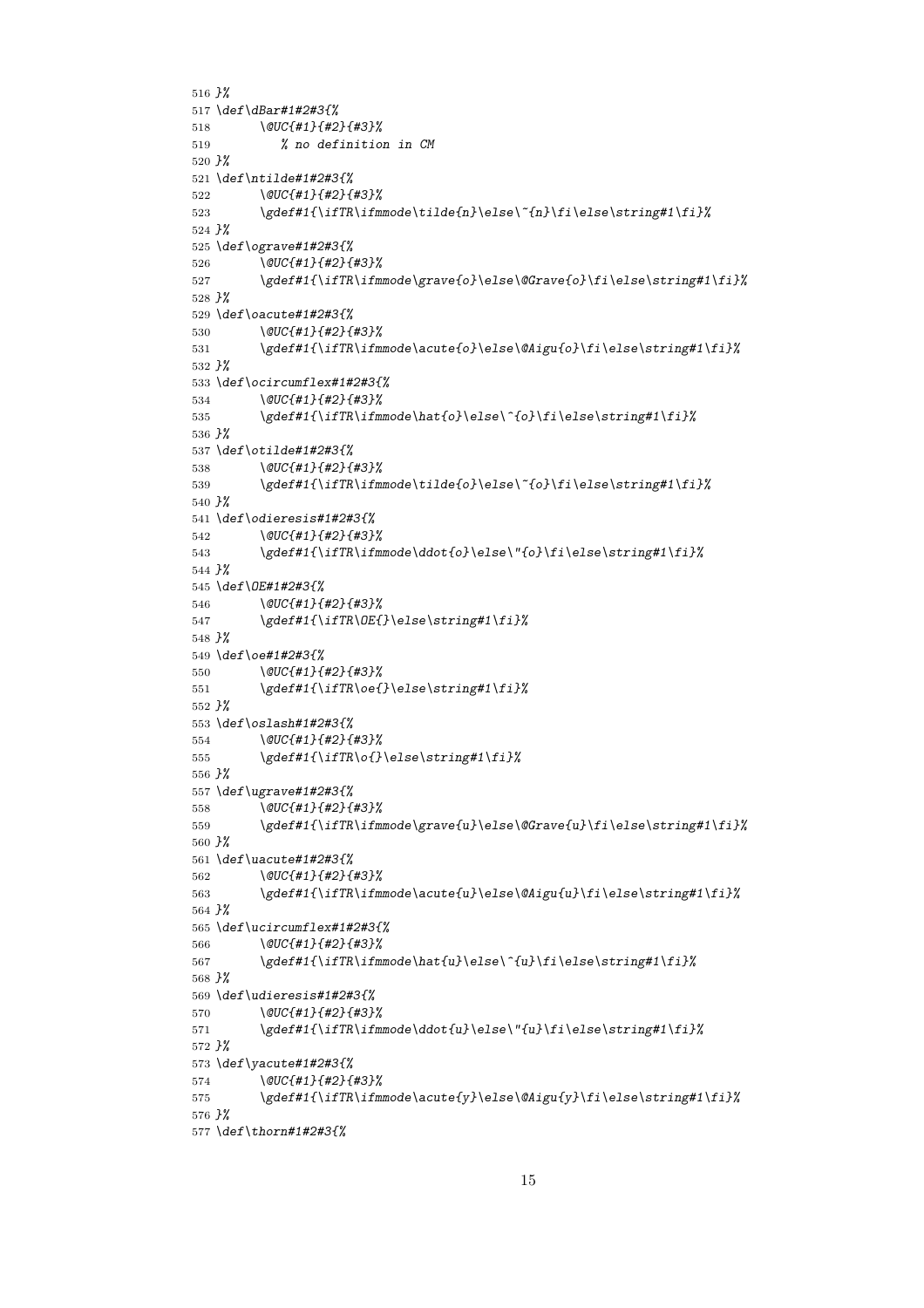```
578 \@UC{#1}{#2}{#3}%
579 % no definition in CM
580 }%
581 \def\ydieresis#1#2#3{%
582 \@UC{#1}{#2}{#3}%
583 \gdef#1{\ifTR\ifmmode\ddot{y}\else\"{y}\fi\else\string#1\fi}%
584 }%
585 \def\Ydieresis#1#2#3{%
586 \@UC{#1}{#2}{#3}%
587 \gdef#1{\ifTR\ifmmode\ddot{Y}\else\"{Y}\fi\else\string#1\fi}%
588 }%
589 %
590 \def\alpha#1#2#3{%
591 \@UC{#1}{#2}{#3}%
592 \@MathSymbol{#1}{alpha}%
593 }%
594 \def\approx#1#2#3{%
595 \@UC{#1}{#2}{#3}%
596 \@MathSymbol{#1}{approx}%
597 }%
598 \def\beta#1#2#3{%
599 \@UC{#1}{#2}{#3}%
600 \@MathSymbol{#1}{beta}%
601 }%
602 \def\bullet#1#2#3{%
603 \@UC{#1}{#2}{#3}%
604 \@MathSymbol{#1}{bullet}%
605 }%
606 \def\cap#1#2#3{%
607 \@UC{#1}{#2}{#3}%
608 \@MathSymbol{#1}{cap}%
609 }%
610 \def\cent#1#2#3{%
611 \@UC{#1}{#2}{#3}%
612 % no definition in CM
613 % no definition in DC
614 }%
615 \def\guillemeotright#1#2#3{%
616 \@UC{#1}{#2}{#3}%
617 \gdef#1{\ifTR\fg{}\else\string#1\fi}%
618 }%
619 \def\copyright#1#2#3{%
620 \@UC{#1}{#2}{#3}%
621 \gdef#1{\ifTR\copyright{}\else\string#1\fi}%
622 }%
623 \def\currency#1#2#3{% character hex A4 in Iso latin set 1
624 \@UC{#1}{#2}{#3}%
625 % no definition in CM
626 }%
627 \def\degree#1#2#3{%
628 \@UC{#1}{#2}{#3}%
629 }%
630 \def\dag#1#2#3{%
631 \@UC{#1}{#2}{#3}%
632 \@MathSymbol{#1}{dag}%
633 }%
634 \def\ddag#1#2#3{%
635 \@UC{#1}{#2}{#3}%
636 \@MathSymbol{#1}{ddag}%
637 }%
638 \def\delta#1#2#3{%
639 \@UC{#1}{#2}{#3}%
```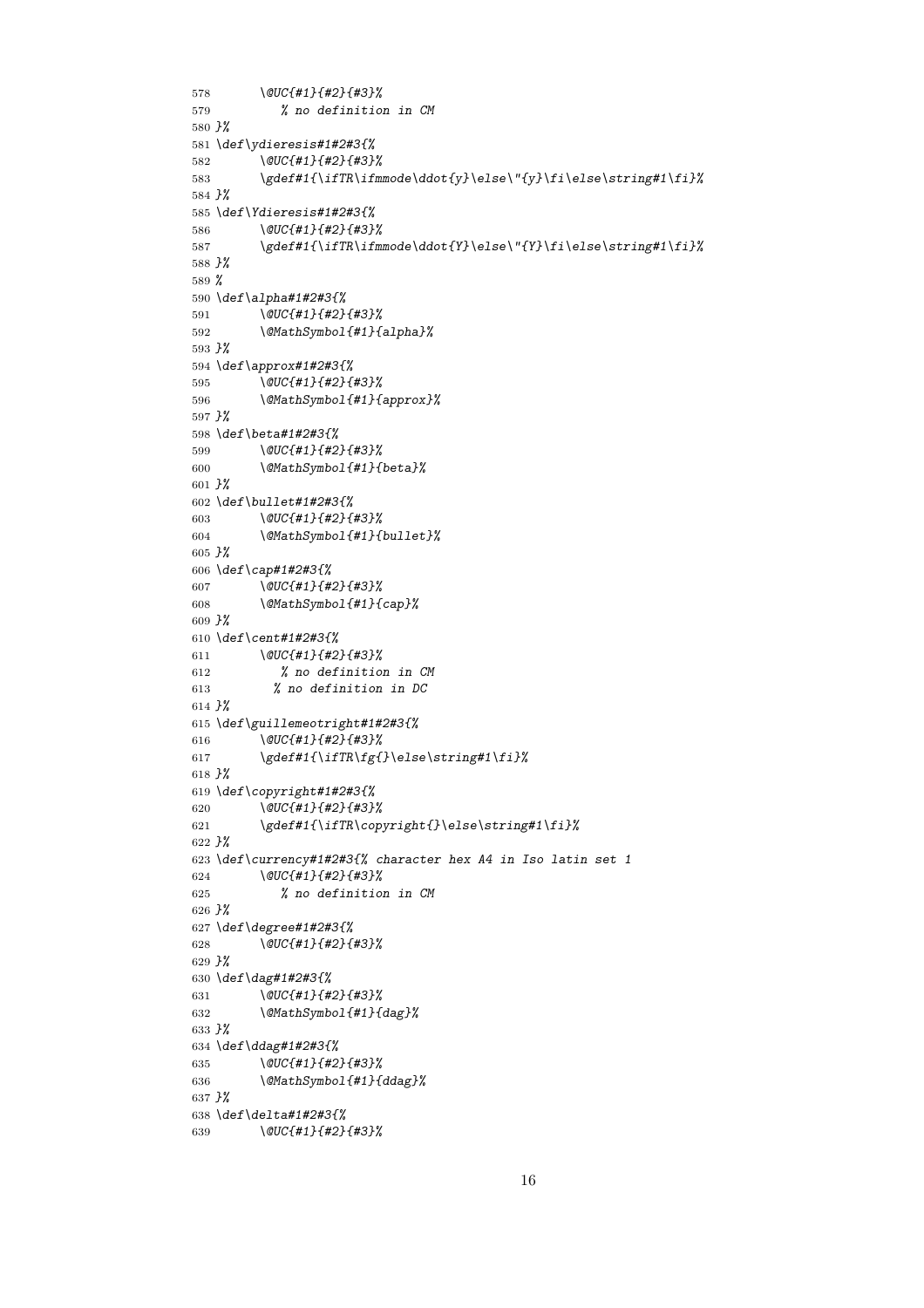```
640 \@MathSymbol{#1}{delta}%
641 }%
642 \def\div#1#2#3{%
643 \@UC{#1}{#2}{#3}%
644 \@MathSymbol{#1}{div}%
645 }%
646 \def\diamond#1#2#3{%
647 \@UC{#1}{#2}{#3}%
648 \@MathSymbol{#1}{Diamond}%
649 }%
650 \def\emptysetSign#1#2#3{%
        651 \@UC{#1}{#2}{#3}%
652 \@MathSymbol{#1}{emptyset}% is nicer than epsilon
653 }%
654 \def\section#1#2#3{%
655 \@UC{#1}{#2}{#3}%
656 \gdef#1{\ifTR{\S}\else\string#1\fi}%
657 }%
658 \def\epsilon#1#2#3{%
659 \@UC{#1}{#2}{#3}%
660 \@MathSymbol{#1}{varepsilon}% is nicer than epsilon
661 }%
662 \def\equiv#1#2#3{%
663 \@UC{#1}{#2}{#3}%
664 \@MathSymbol{#1}{equiv}%
665 }%
666 \def\ellipsis#1#2#3{%
667 \@UC{#1}{#2}{#3}%
668 \gdef#1{\ifTR{...}\else\string#1\fi}%
669 }%
670 \def\exclamdown#1#2#3{%
671 \@UC{#1}{#2}{#3}%
        672 \gdef#1{\ifTR{!'}\else\string#1\fi}%
673 }%
674 \def\ordfeminine#1#2#3{%
675 \@UC{#1}{#2}{#3}%
676 \gdef#1{\ifTR\@Sup{\b{a}}\else\string#1\fi}%
677 }%
678 \def\geq#1#2#3{%
679 \@UC{#1}{#2}{#3}%
680 \@MathSymbol{#1}{geq}%
681 }%
682 \def\Gamma#1#2#3{%
683 \@UC{#1}{#2}{#3}%
684 \@MathSymbol{#1}{Gamma}%
685 }%
686 \def\infty#1#2#3{%
687 \@UC{#1}{#2}{#3}%
688 \@MathSymbol{#1}{infty}%
689 }%
690 \def\leq#1#2#3{%
691 \@UC{#1}{#2}{#3}%
692 \@MathSymbol{#1}{leq}%
693 }%
694 \def\emdash#1#2#3{%
695 \@UC{#1}{#2}{#3}%
696 \gdef#1{\ifTR{---}\else\string#1\fi}%
697 }%
698 \def\ordmasculine#1#2#3{%
699 \@UC{#1}{#2}{#3}%
700 \gdef#1{\ifTR\@Sup{\b{o}}\else\string#1\fi}%
701 }%
```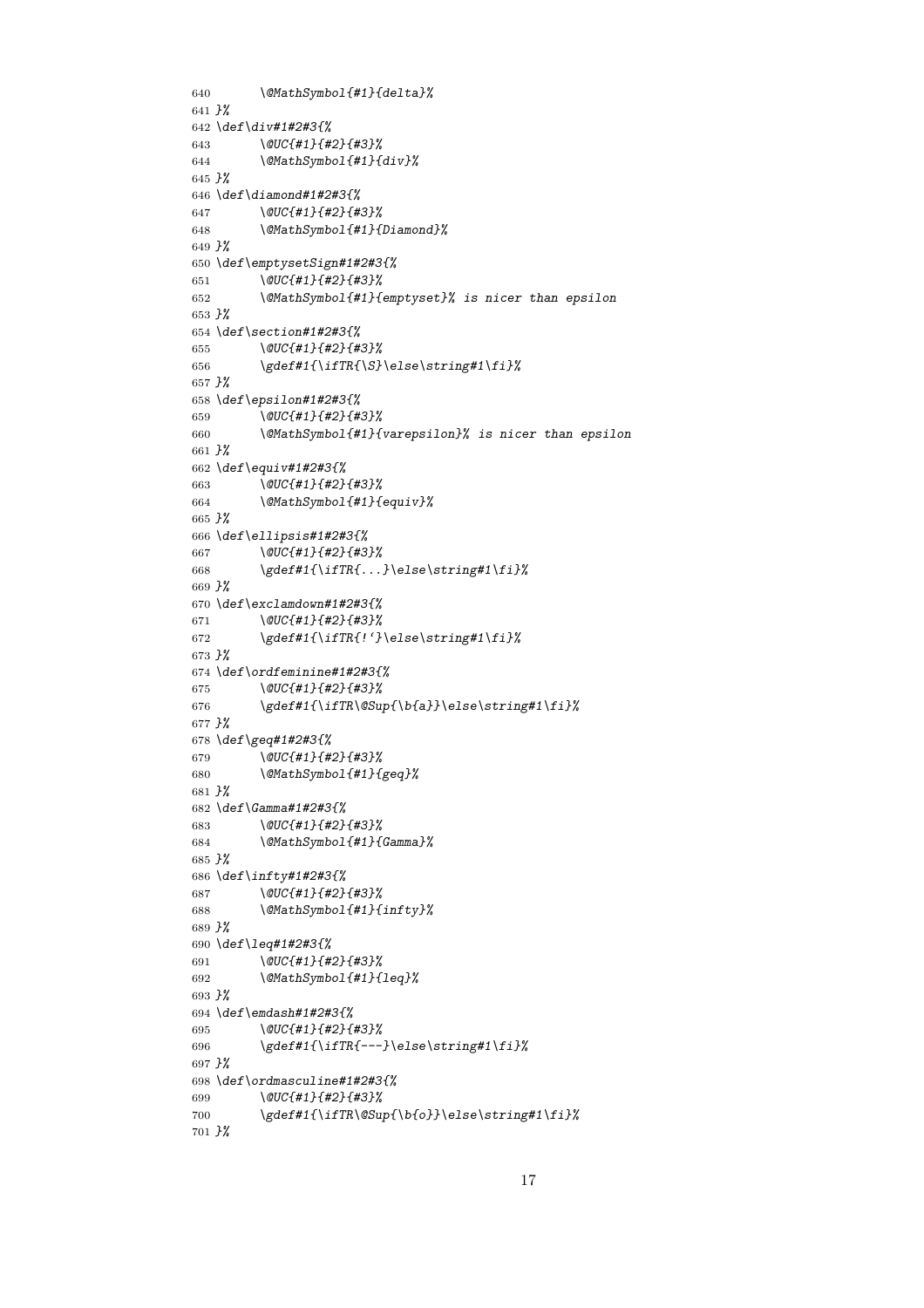```
702 \def\mu#1#2#3{%
703 \@UC{#1}{#2}{#3}%
704 \@MathSymbol{#1}{mu}%
705 }%
706 \def\neg#1#2#3{%
707 \@UC{#1}{#2}{#3}%
708 \@MathSymbol{#1}{neg}%
709 }%
710 \def\neq#1#2#3{%
711 \@UC{#1}{#2}{#3}%
712 \@MathSymbol{#1}{neq}%
713 }%
714 \def\unbreakablespace#1#2#3{%
715 \@UC{#1}{#2}{#3}%
716 \gdef#1{\ifTR~\else\string#1\fi}%
717 }%
718 \def\Omega#1#2#3{%
719 \@UC{#1}{#2}{#3}%
720 \@MathSymbol{#1}{Omega}%
721 }%
722 \def\OneHalf#1#2#3{%
723 \@UC{#1}{#2}{#3}%
724 \gdef#1{\ifTR{\@Fraction{1}{2}}\else\string#1\fi}%
725 }%
726 \def\OneQuarter#1#2#3{%
727 \@UC{#1}{#2}{#3}%
728 \gdef#1{\ifTR{\@Fraction{1}{4}}\else\string#1\fi}%
729 }%
730 \def\guilletmotleft#1#2#3{%
731 \@UC{#1}{#2}{#3}%
732 \gdef#1{\ifTR\og{}\else\string#1\fi}%
733 }%
734 \def\Pi#1#2#3{%
735 \@UC{#1}{#2}{#3}%
736 \@MathSymbol{#1}{Pi}%
737 }%
738 \def\pi#1#2#3{%
739 \@UC{#1}{#2}{#3}%
740 \@MathSymbol{#1}{pi}%
741 }%
742 \def\pm#1#2#3{%
743 \@UC{#1}{#2}{#3}%
744 \@MathSymbol{#1}{pm}%
745 }%
746 \def\ParagraphSign#1#2#3{%
747 \@UC{#1}{#2}{#3}%
748 \gdef#1{\ifTR{\P}\else\string#1\fi}%
749 }%
750 \def\partial#1#2#3{%
751 \@UC{#1}{#2}{#3}%
752 \@MathSymbol{#1}{partial}%
753 }%
754 \def\Phi#1#2#3{%
755 \@UC{#1}{#2}{#3}%
756 \@MathSymbol{#1}{Phi}%
757 }%
758 \def\pounds#1#2#3{%
759 \@UC{#1}{#2}{#3}%
760 \gdef#1{\ifTR\pounds{}\else\string#1\fi}%
761 }%
762 \def\powerone#1#2#3{%
763 \@UC{#1}{#2}{#3}%
```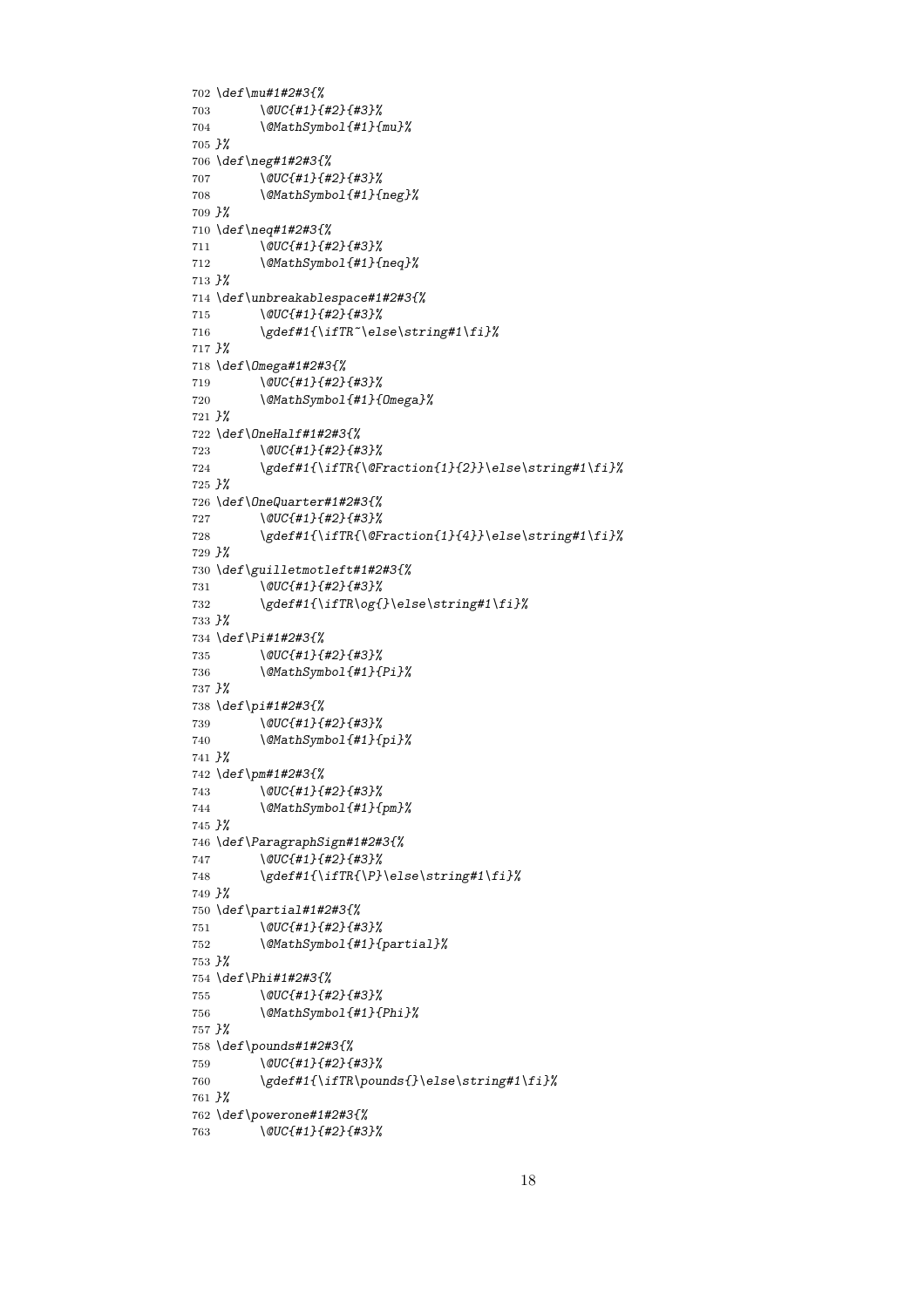```
764 \gdef#1{\ifTR{\@Sup{1}}\else\string#1\fi}%
765 }%
766 \def\powerthree#1#2#3{%
767 \@UC{#1}{#2}{#3}%
768 \gdef#1{\ifTR{\@Sup{3}}\else\string#1\fi}%
769 }%
770 \def\powertwo#1#2#3{%
771 \@UC{#1}{#2}{#3}%
772 \gdef#1{\ifTR{\@Sup{2}}\else\string#1\fi}%
773 }%
774 \def\questiondown#1#2#3{%
775 \@UC{#1}{#2}{#3}%
776 \gdef#1{\ifTR{?'}\else\string#1\fi}%
777 }%
778 \def\register#1#2#3{%
779 \@UC{#1}{#2}{#3}%
780 % no definition in CM
781 % no definition in DC
782 }%
783 \def\Sigma#1#2#3{%
784 \@UC{#1}{#2}{#3}%
785 \@MathSymbol{#1}{Sigma}%
786 }%
787 \def\sigma#1#2#3{%
788 \@UC{#1}{#2}{#3}%
789 \@MathSymbol{#1}{sigma}%
790 }%
791 \def\quoteright#1#2#3{%
792 \@UC{#1}{#2}{#3}%
793 \gdef#1{\ifTR{'}\else\string#1\fi}%
794 }%
795 \def\quoteleft#1#2#3{%
796 \@UC{#1}{#2}{#3}%
797 \gdef#1{\ifTR{'}\else\string#1\fi}%
798 }%
799 \def\splitbar#1#2#3{%
800 \@UC{#1}{#2}{#3}%
801 % no definition in CM
802 }%
803 \def\tau#1#2#3{%
804 \@UC{#1}{#2}{#3}%
805 \@MathSymbol{#1}{tau}%
806 }%
807 \def\ThetaSign#1#2#3{%
808 \@UC{#1}{#2}{#3}%
809 \@MathSymbol{#1}{Theta}%
810 }%
811 \def\threequarter#1#2#3{%
812 \@UC{#1}{#2}{#3}%
813 \gdef#1{\ifTR{\@Fraction{3}{4}}\else\string#1\fi}%
814 }%
815 \def\times#1#2#3{%
816 \@UC{#1}{#2}{#3}%
817 \@MathSymbol{#1}{times}%
818 }%
819 \def\trademark#1#2#3{%
820 \@UC{#1}{#2}{#3}%
821 \gdef#1{\ifTR\@Sup{TM}\else\string#1\fi}%
822 }%
823 \def\quotedblright#1#2#3{%
824 \@UC{#1}{#2}{#3}%
825 \gdef#1{\ifTR{''}\else\string#1\fi}%
```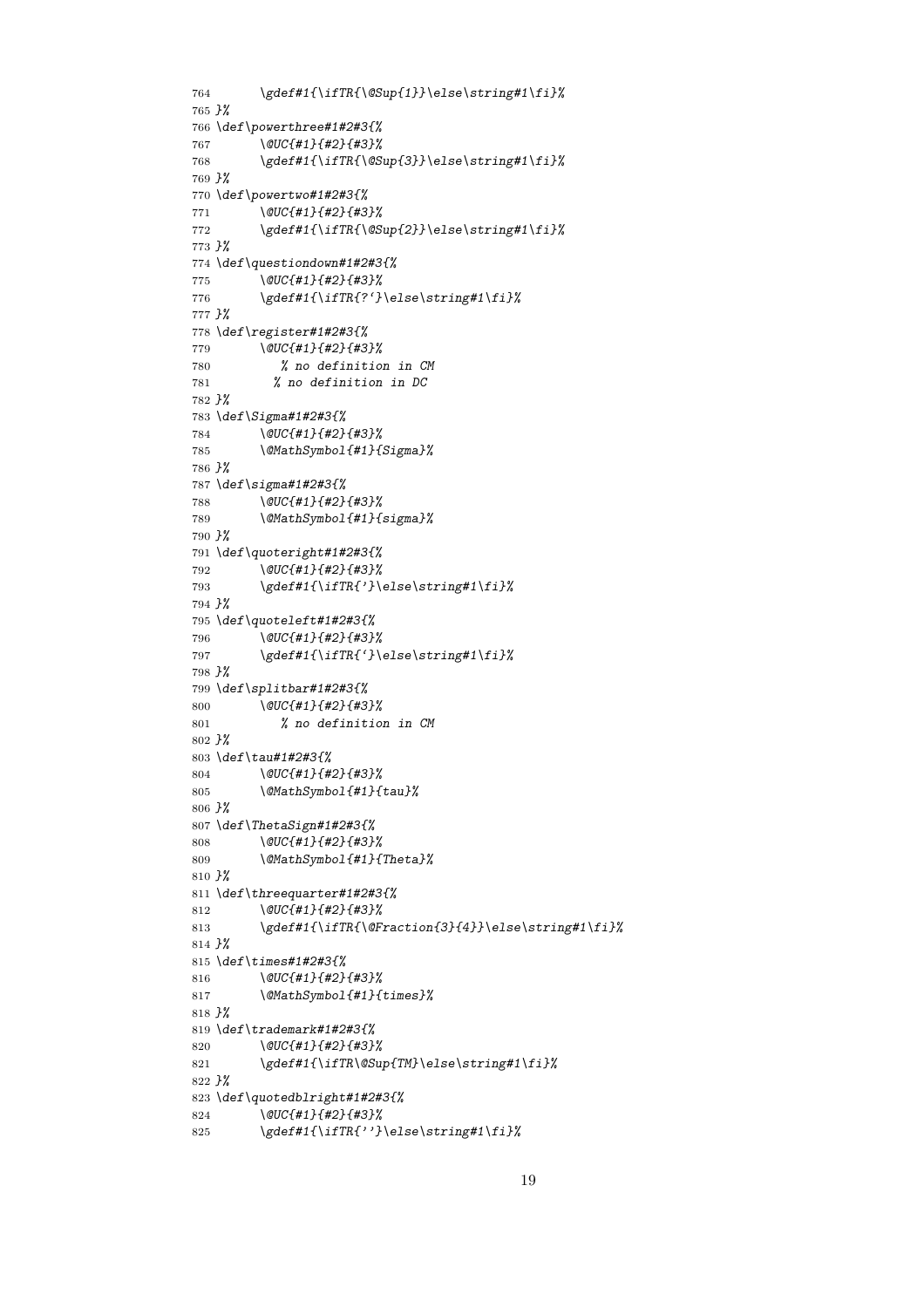```
826 }%
827 \def\quotedblleft#1#2#3{%
828 \@UC{#1}{#2}{#3}%
829 \gdef#1{\ifTR{''}\else\string#1\fi}%
830 }%
831 \def\yen#1#2#3{%
832 \@UC{#1}{#2}{#3}%
833 % no definition in CM
834 % no definition in DC
835 }%
836 \def\perthousand#1#2#3{%
837 \@UC{#1}{#2}{#3}%
838 % no definition in CM
839 % no definition in DC
840 }%
841 \def\florin#1#2#3{%
842 \@UC{#1}{#2}{#3}%
843 \gdef#1{\ifTR{\it f}\else\string#1\fi}%
844 }%
845 \catcode'\@=\atcatcode \let\atcatcode\relax
846 \langle/shapecm\rangle
```
These macros redefines all the effect of the macros to put accents on characters in order to produce directly the character in the font Dc. The code is stolen from the file DCLFONT.STY from the Nfss distribution. Two reasons have dictated this choice:

- When NFSS is not used, the composition of character+accent will give directly the accented character;
- When NFSS is used, it's better to have the translation done in command **\char 'xxx** instead of ^^xx. This avoid bad translation when an auxiliary file is reread.

The first thing to do is to save the catcode of @ character.

```
847 \langle *shapedc\rangle848 \chardef\atcatcode=\catcode'\@
849 \catcode'\@=11\relax
850 \global\chardef\aa="0E5%
851 \global\chardef\ae="0E6%
852 \global\chardef\l="0AA%
853 \global\chardef\oe="0F7%
854 \global\chardef\o="0F8%
855 \global\chardef\ss="0FF%
856 \global\chardef\AA="0C5%
857 \global\chardef\AE="0C6%
858 \global\chardef\L="8A%
859 \global\chardef\OE="0D7%
860 \global\chardef\O="0D8%
861 \global\chardef\SS="0DF%
862 \global\chardef\i="19%
863 \global\chardef\j="1A%
864 \global\chardef\pounds="0BF%
865 \gdef\hbar{{\mathchar'11\mkern-9muh}}%
866 \def\@accent@def#1#2#3{\expandafter\gdef
867 \csname @#1@\string#2@#1@\endcsname{#3}}%
868 \gdef\@accent@use#1#2#3{%
869 \expandafter\ifx \csname @#1@\string#3@#1@\endcsname \relax
870 {\accent#2 #3}%
871 \else \csname @#1@\string#3@#1@\endcsname\fi}%
872 \gdef\'{\@accent@use{grave}{0}}%
873 \let\@accii=\'%
874 \@accent@def{grave}{a}{\char"E0{}}%
875 \@accent@def{grave}{e}{\char"E8{}}%
876 \@accent@def{grave}{\i}{\char"EC{}}%
```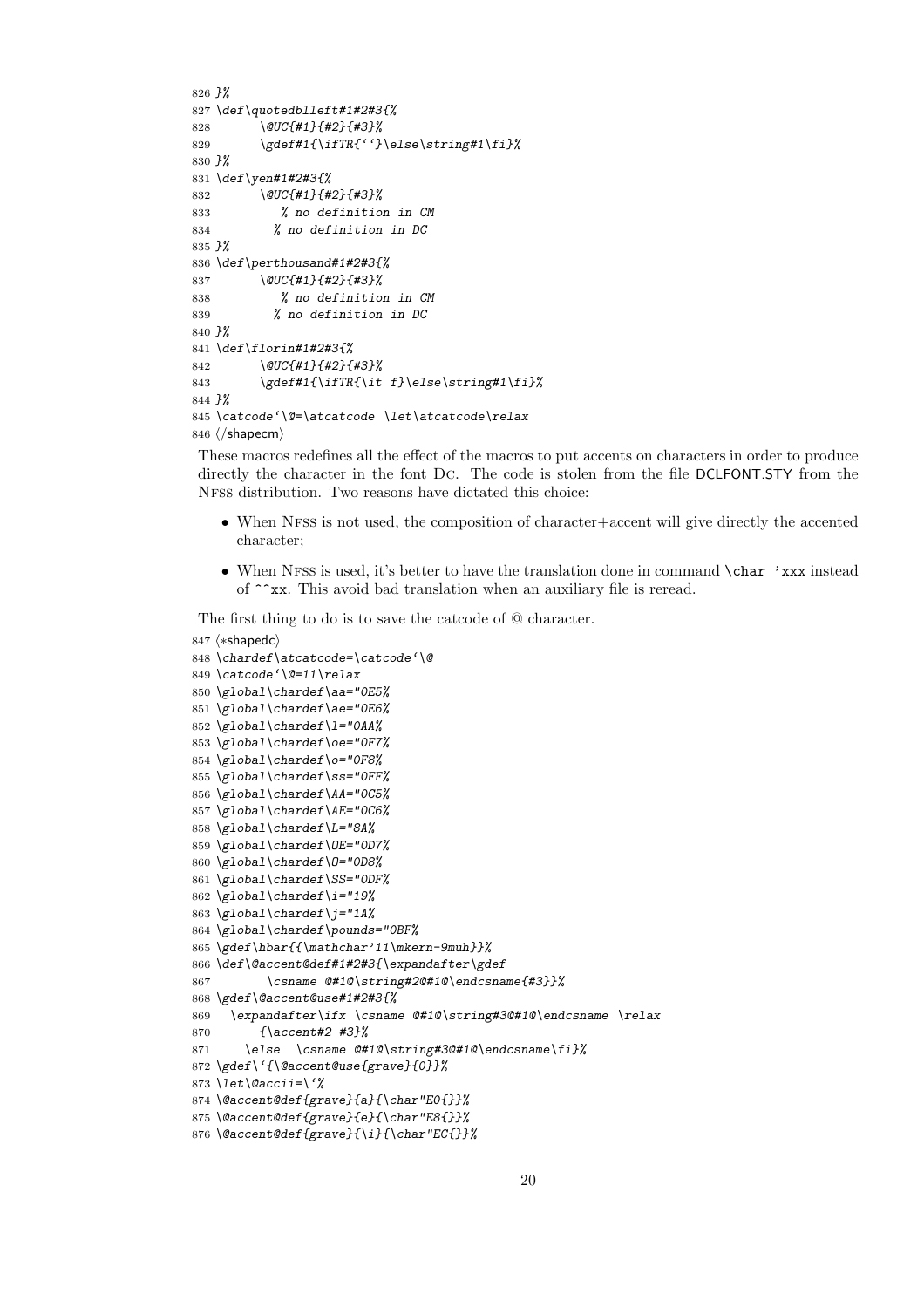*\@accent@def{grave}{i}{\char"EC{}}% \@accent@def{grave}{o}{\char"F2{}}% \@accent@def{grave}{u}{\char"F9{}}% \@accent@def{grave}{A}{\char"C0{}}% \@accent@def{grave}{E}{\char"C8{}}% \@accent@def{grave}{I}{\char"CC{}}% \@accent@def{grave}{O}{\char"D2{}}% \@accent@def{grave}{U}{\char"D9{}}% \gdef\'{\@accent@use{acute}{1}}% \let\@acci=\'% \@accent@def{acute}{n}{\char"AB{}}% \@accent@def{acute}{l}{\char"A8{}}% \@accent@def{acute}{r}{\char"AF{}}% \@accent@def{acute}{s}{\char"B1{}}% \@accent@def{acute}{z}{\char"B9{}}% \@accent@def{acute}{a}{\char"E1{}}% \@accent@def{acute}{e}{\char"E9{}}% \@accent@def{acute}{\i}{\char"ED{}}% \@accent@def{acute}{i}{\char"ED{}}% \@accent@def{acute}{o}{\char"F3{}}% \@accent@def{acute}{u}{\char"FA{}}% \@accent@def{acute}{y}{\char"FD{}}% \@accent@def{acute}{N}{\char"8B{}}% \@accent@def{acute}{L}{\char"88{}}% \@accent@def{acute}{R}{\char"8F{}}% \@accent@def{acute}{S}{\char"91{}}% \@accent@def{acute}{Z}{\char"99{}}% \@accent@def{acute}{A}{\char"C1{}}% \@accent@def{acute}{E}{\char"C9{}}% \@accent@def{acute}{I}{\char"CD{}}% \@accent@def{acute}{O}{\char"D3{}}% \@accent@def{acute}{U}{\char"DA{}}% \@accent@def{acute}{Y}{\char"DD{}}% \@accent@def{acute}{c}{\char"A2{}}% \@accent@def{acute}{C}{\char"82{}}% \gdef\v{\@accent@use{check}{7}}% \@accent@def{check}{c}{\char"A3{}}% \@accent@def{check}{e}{\char"A5{}}% \@accent@def{check}{n}{\char"AC{}}% \@accent@def{check}{r}{\char"B0{}}% \@accent@def{check}{s}{\char"B2{}}% \@accent@def{check}{z}{\char"BA{}}% \@accent@def{check}{C}{\char"83{}}% \@accent@def{check}{D}{\char"84{}}% \@accent@def{check}{E}{\char"85{}}% \@accent@def{check}{N}{\char"8C{}}% \@accent@def{check}{R}{\char"90{}}% \@accent@def{check}{S}{\char"92{}}% \@accent@def{check}{T}{\char"94{}}% \@accent@def{check}{Z}{\char"9A{}}% \gdef\u{\@accent@use{breve}{8}}% \@accent@def{breve}{a}{\char"A0{}}% \@accent@def{breve}{g}{\char"A7{}}% \@accent@def{breve}{A}{\char"80{}}% \@accent@def{breve}{G}{\char"87{}}% \gdef\=#1{{\accent9 #1}}% \let\@acciii=\=% \gdef\^{\@accent@use{circflx}{2}}% \@accent@def{circflx}{a}{\char"E2{}}% \@accent@def{circflx}{e}{\char"EA{}}% \@accent@def{circflx}{\i}{\char"EE{}}% \@accent@def{circflx}{i}{\char"EE{}}%*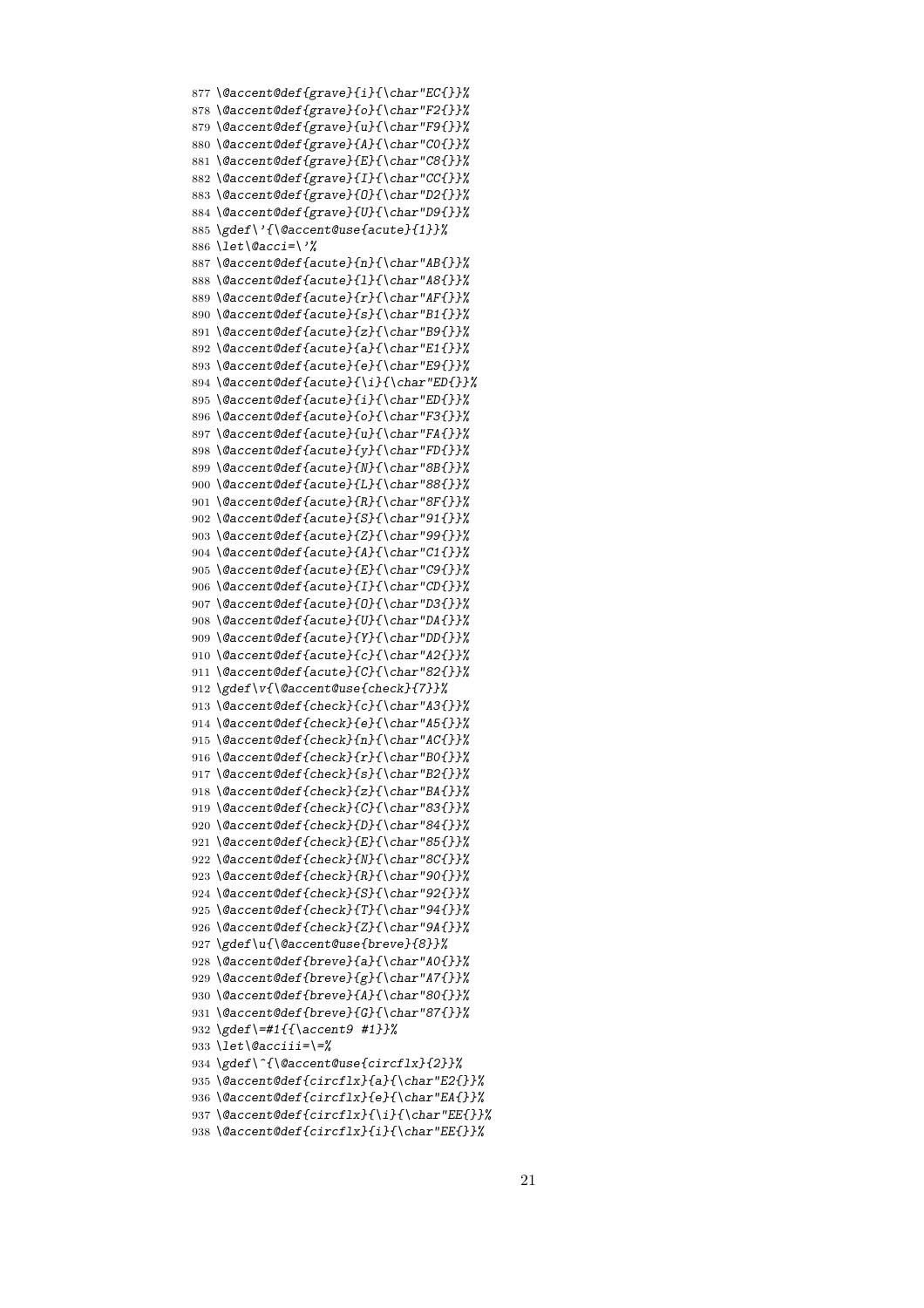```
939 \@accent@def{circflx}{o}{\char"F4{}}%
940 \@accent@def{circflx}{u}{\char"FB{}}%
941 \@accent@def{circflx}{A}{\char"C2{}}%
942 \@accent@def{circflx}{E}{\char"CA{}}%
943 \@accent@def{circflx}{I}{\char"CE{}}%
944 \@accent@def{circflx}{O}{\char"D4{}}%
945 \@accent@def{circflx}{U}{\char"DB{}}%
946 \gdef\.{\@accent@use{dot}{10}}%
947 \@accent@def{dot}{z}{\char"BB{}}%
948 \@accent@def{dot}{Z}{\char"9B{}}%
949 \@accent@def{dot}{I}{\char"9D{}}%
950 \@accent@def{dot}{i}{i}%
951 \gdef\H{\@accent@use{Hung}{5}}%
952 \@accent@def{Hung}{o}{\char"AE{}}%
953 \@accent@def{Hung}{u}{\char"B6{}}%
954 \@accent@def{Hung}{O}{\char"8E{}}%
955 \@accent@def{Hung}{U}{\char"96{}}%
956 \gdef\~{\@accent@use{tilde}{3}}%
957 \@accent@def{tilde}{a}{\char"E3{}}%
958 \@accent@def{tilde}{n}{\char"F1{}}%
959 \@accent@def{tilde}{o}{\char"F5{}}%
960 \@accent@def{tilde}{A}{\char"C3{}}%
961 \@accent@def{tilde}{N}{\char"D1{}}%
962 \@accent@def{tilde}{O}{\char"D5{}}%
963 \gdef\"{\@accent@use{Umlaut}{4}}%
964 \@accent@def{Umlaut}{a}{\char"E4{}}%
965 \@accent@def{Umlaut}{e}{\char"EB{}}%
966 \@accent@def{Umlaut}{\i}{\char"EF{}}%
967 \@accent@def{Umlaut}{i}{\char"EF{}}%
968 \@accent@def{Umlaut}{o}{\char"F6{}}%
969 \@accent@def{Umlaut}{u}{\char"FC{}}%
970 \@accent@def{Umlaut}{A}{\char"C4{}}%
971 \@accent@def{Umlaut}{E}{\char"CB{}}%
972 \@accent@def{Umlaut}{I}{\char"CF{}}%
973 \@accent@def{Umlaut}{O}{\char"D6{}}%
974 \@accent@def{Umlaut}{U}{\char"DC{}}%
975 \gdef\pb#1{\oalign{#1\crcr\hidewidth
976 \vbox to.2ex{\hbox{\char9}\vss}\hidewidth}}%
977 \gdef\pc#1{\expandafter\ifx
978 \csname @cedilla@\string#1@cedilla@\endcsname \relax
979 \c@dilla#1\else \csname @cedilla@\string#1@cedilla@\endcsname\fi}%
980 \@accent@def{cedilla}{s}{\char"B3{}}%
981 \@accent@def{cedilla}{t}{\char"B5{}}%
982 \@accent@def{cedilla}{c}{\char"E7{}}%
983 \@accent@def{cedilla}{S}{\char"93{}}%
984 \@accent@def{cedilla}{T}{\char"95{}}%
985 \@accent@def{cedilla}{C}{\char"C7{}}%
986 \gdef\c@dilla#1{\setbox\z@\hbox{#1}\ifdim\ht\z@=1ex\accent11 #1%
987 \else{\ooalign{\hidewidth\char11\hidewidth\crcr\unhbox\z@}}\fi}%
988 %
989 \def\dieresis#1#2#3{%
990 \@UC{#1}{#2}{#3}%
991 \gdef#1{\ifTR\char'004{}\else\string#1\fi}%
992 }%
993 \def\acute#1#2#3{%
994 \@UC{#1}{#2}{#3}%
995 \gdef#1{\ifTR\char"01{}\else\string#1\fi}%
996 }%
997 \def\cedilla#1#2#3{%
998 \@UC{#1}{#2}{#3}%
999 \gdef#1{\ifTR\char"0D{}\else\string#1\fi}%
1000 }%
```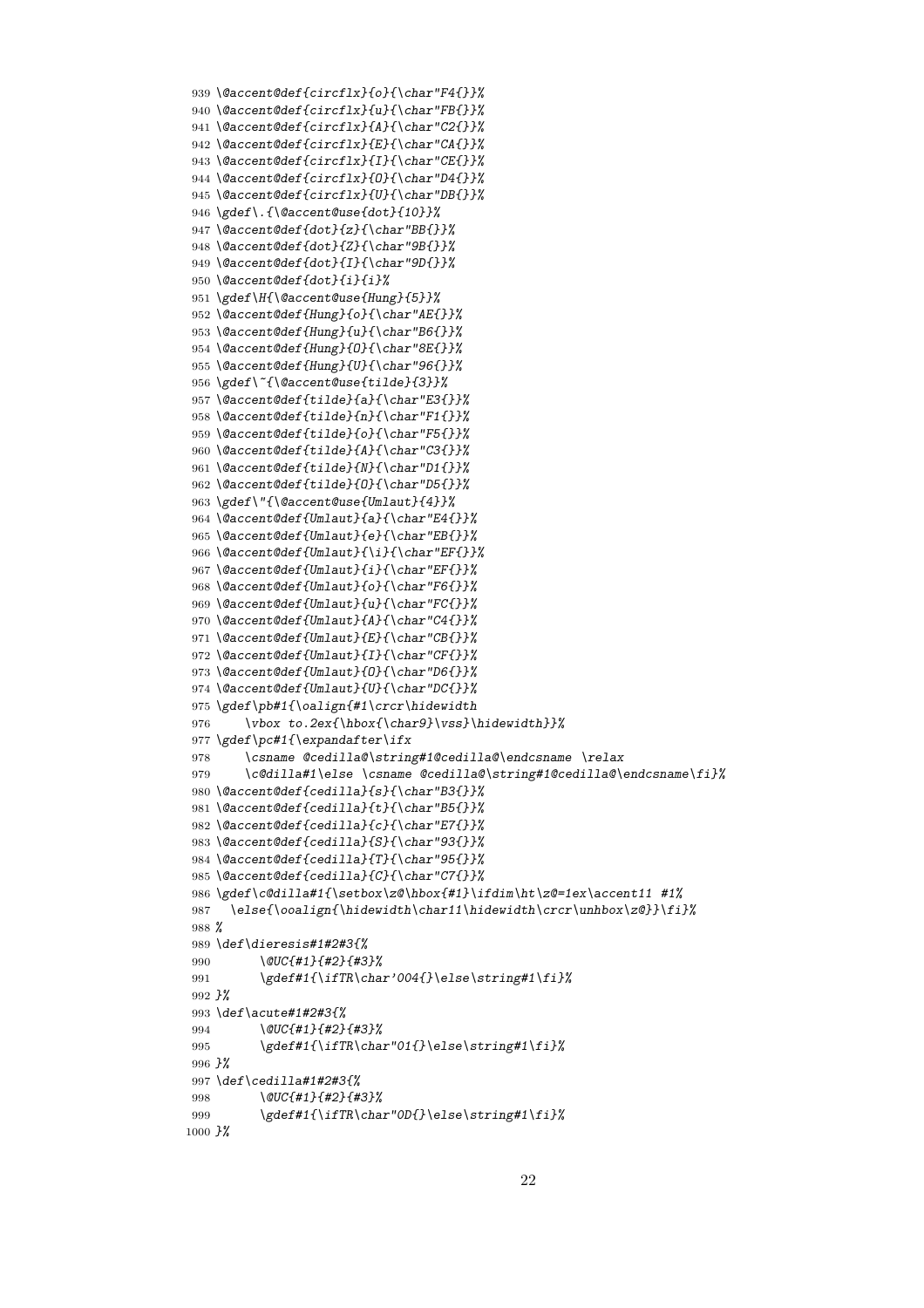```
1001 \def\Agrave#1#2#3{%
1002 \@UC{#1}{#2}{#3}%
1003 \gdef#1{\ifTR\char"C0{}\else\string#1\fi}%
1004 }%
1005 \def\Aacute#1#2#3{%
1006 \@UC{#1}{#2}{#3}%
1007 \gdef#1{\ifTR\char"C1{}\else\string#1\fi}%
1008 }%
1009 \def\Acircumflex#1#2#3{%
1010 \@UC{#1}{#2}{#3}%
1011 \gdef#1{\ifTR\char"C2{}\else\string#1\fi}%
1012 }%
1013 \def\Atilde#1#2#3{%
1014 \@UC{#1}{#2}{#3}%
1015 \gdef#1{\ifTR\char"C3{}\else\string#1\fi}%
1016 }%
1017 \def\Adieresis#1#2#3{%
1018 \@UC{#1}{#2}{#3}%
1019 \gdef#1{\ifTR\char"C4{}\else\string#1\fi}%
1020 }%
1021 \def\Aring#1#2#3{%
1022 \@UC{#1}{#2}{#3}%
1023 \gdef#1{\ifTR\char"C5{}\else\string#1\fi}%
1024 }%
1025 \def\fiLigature#1#2#3{%
1026 \@UC{#1}{#2}{#3}%
1027 \gdef#1{\ifTR{fi}\else\string#1\fi}%
1028 }%
1029 \def\flLigature#1#2#3{%
1030 \@UC{#1}{#2}{#3}%
1031 \gdef#1{\ifTR{fl}\else\string#1\fi}%
1032 }%
1033 \def\AE#1#2#3{%
1034 \@UC{#1}{#2}{#3}%
1035 \gdef#1{\ifTR\char"C6{}\else\string#1\fi}%
1036 }%
1037 \def\Ccedilla#1#2#3{%
         1038 \@UC{#1}{#2}{#3}%
1039 \gdef#1{\ifTR\char"C7{}\else\string#1\fi}%
1040 }%
1041 \def\Egrave#1#2#3{%
1042 \@UC{#1}{#2}{#3}%
1043 \gdef#1{\ifTR\char"C8{}\else\string#1\fi}%
1044 }%
1045 \def\Eacute#1#2#3{%
1046 \@UC{#1}{#2}{#3}%
1047 \gdef#1{\ifTR\char"C9{}\else\string#1\fi}%
1048 }%
1049 \def\Ecircumflex#1#2#3{%
1050 \@UC{#1}{#2}{#3}%
1051 \gdef#1{\ifTR\char"CA{}\else\string#1\fi}%
1052 }%
1053 \def\Edieresis#1#2#3{%
1054 \@UC{#1}{#2}{#3}%
1055 \gdef#1{\ifTR\char"CB{}\else\string#1\fi}%
1056 }%
1057 \def\Igrave#1#2#3{%
1058 \@UC{#1}{#2}{#3}%
1059 \gdef#1{\ifTR\char"CC{}\else\string#1\fi}%
1060 }%
1061 \def\Iacute#1#2#3{%
1062 \@UC{#1}{#2}{#3}%
```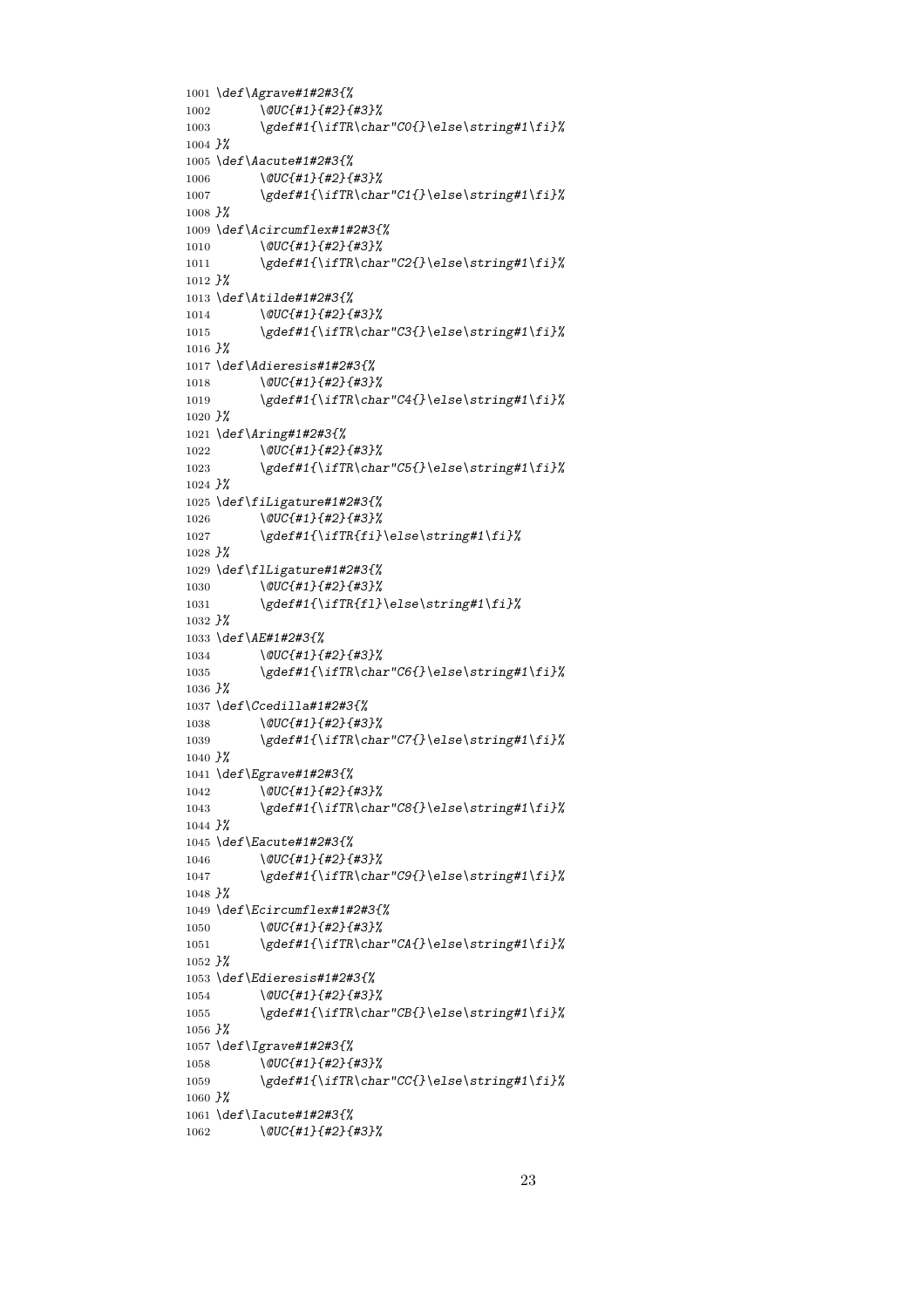```
1063 \gdef#1{\ifTR\char"CD{}\else\string#1\fi}%
1064 }%
1065 \def\Icircumflex#1#2#3{%
1066 \@UC{#1}{#2}{#3}%
1067 \gdef#1{\ifTR\char"CE{}\else\string#1\fi}%
1068 }%
1069 \def\Idieresis#1#2#3{%
1070 \@UC{#1}{#2}{#3}%
1071 \gdef#1{\ifTR\char"CF{}\else\string#1\fi}%
1072 }%
1073 \def\DBar#1#2#3{%
1074 \@UC{#1}{#2}{#3}%
1075 \gdef#1{\ifTR\char"D0{}\else\string#1\fi}%
1076 }%
1077 \def\Ntilde#1#2#3{%
1078 \@UC{#1}{#2}{#3}%<br>1079 \gdef#1{\ifTR\chai
         1079 \gdef#1{\ifTR\char"D1{}\else\string#1\fi}%
1080 }%
1081 \def\Ograve#1#2#3{%
1082 \@UC{#1}{#2}{#3}%
1083 \gdef#1{\ifTR\char"D2{}\else\string#1\fi}%
1084 }%
1085 \def\Oacute#1#2#3{%
1086 \@UC{#1}{#2}{#3}%
1087 \gdef#1{\ifTR\char"D3{}\else\string#1\fi}%
1088 }%
1089 \def\Ocircumflex#1#2#3{%
1090 \@UC{#1}{#2}{#3}%
1091 \gdef#1{\ifTR\char"D4{}\else\string#1\fi}%
1092 }%
1093 \def\Otilde#1#2#3{%
1094 \@UC{#1}{#2}{#3}%
1095 \gdef#1{\ifTR\char"D5{}\else\string#1\fi}%
1096 }%
1097 \def\Odieresis#1#2#3{%
1098 \@UC{#1}{#2}{#3}%
1099 \gdef#1{\ifTR\char"D6{}\else\string#1\fi}%
1100 }%
1101 \def\Oslash#1#2#3{%
1102 \@UC{#1}{#2}{#3}%
1103 \gdef#1{\ifTR\char"D8{}\else\string#1\fi}%
1104 }%
1105 \def\Ugrave#1#2#3{%
1106 \@UC{#1}{#2}{#3}%
1107 \gdef#1{\ifTR\char"D9{}\else\string#1\fi}%
1108 }%
1109 \def\Uacute#1#2#3{%
1110 \@UC{#1}{#2}{#3}%
1111 \gdef#1{\ifTR\char"DA{}\else\string#1\fi}%
1112 }%
1113 \def\Ucircumflex#1#2#3{%
1114 \@UC{#1}{#2}{#3}%
1115 \gdef#1{\ifTR\char"DB{}\else\string#1\fi}%
1116 }%
1117 \def\Udieresis#1#2#3{%
1118 \@UC{#1}{#2}{#3}%
1119 \gdef#1{\ifTR\char"DC{}\else\string#1\fi}%
1120 }%
1121 \def\Yacute#1#2#3{%
1122 \@UC{#1}{#2}{#3}%
1123 \gdef#1{\ifTR\char"DD{}\else\string#1\fi}%
```
*}%*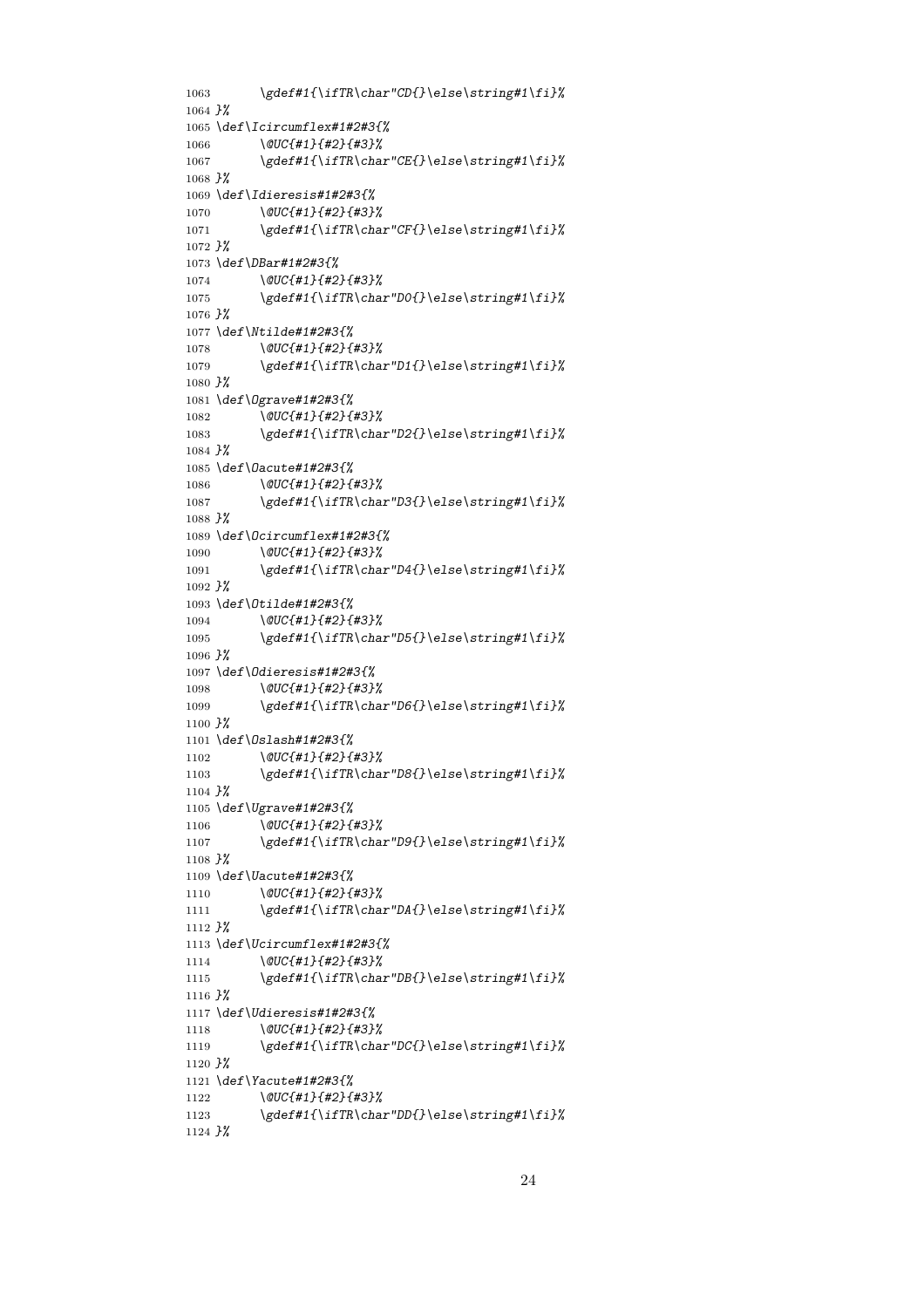```
1125 \def\Thorn#1#2#3{%
1126 \@UC{#1}{#2}{#3}%
1127 \gdef#1{\ifTR\char"DE{}\else\string#1\fi}%
1128 }%
1129 \def\germandbls#1#2#3{%
1130 \@UC{#1}{#2}{#3}%
1131 \gdef#1{\ifTR\char"DF{}\else\string#1\fi}%
1132 }%
1133 \def\agrave#1#2#3{%
1134 \@UC{#1}{#2}{#3}%
1135 \gdef#1{\ifTR\char"E0{}\else\string#1\fi}%
1136 }%
1137 \def\aacute#1#2#3{%
1138 \@UC{#1}{#2}{#3}%
1139 \gdef#1{\ifTR\char"E1{}\else\string#1\fi}%
1140 }%
1141 \def\acircumflex#1#2#3{%
1142 \@UC{#1}{#2}{#3}%
1143 \gdef#1{\ifTR\char"E2{}\else\string#1\fi}%
1144 }%
1145 \def\atilde#1#2#3{%
1146 \@UC{#1}{#2}{#3}%
1147 \gdef#1{\ifTR\char"E3{}\else\string#1\fi}%
1148 }%
1149 \def\adieresis#1#2#3{%
1150 \@UC{#1}{#2}{#3}%
1151 \gdef#1{\ifTR\char"E4{}\else\string#1\fi}%
1152 }%
1153 \def\aring#1#2#3{%
1154 \@UC{#1}{#2}{#3}%
1155 \gdef#1{\ifTR\char"E5{}\else\string#1\fi}%
1156 }%
1157 \def\ae#1#2#3{%
1158 \@UC{#1}{#2}{#3}%
1159 \gdef#1{\ifTR\char"E6{}\else\string#1\fi}%
1160 }%
1161 \def\ccedilla#1#2#3{%
1162 \@UC{#1}{#2}{#3}%
1163 \gdef#1{\ifTR\char"E7{}\else\string#1\fi}%
1164 }%
1165 \def\egrave#1#2#3{%
1166 \@UC{#1}{#2}{#3}%
1167 \gdef#1{\ifTR\char"E8{}\else\string#1\fi}%
1168 }%
1169 \def\eacute#1#2#3{%
1170 \@UC{#1}{#2}{#3}%
1171 \gdef#1{\ifTR\char"E9{}\else\string#1\fi}%
1172 }%
1173 \def\ecircumflex#1#2#3{%
1174 \@UC{#1}{#2}{#3}%
1175 \gdef#1{\ifTR\char"EA{}\else\string#1\fi}%
1176 }%
1177 \def\edieresis#1#2#3{%
1178 \@UC{#1}{#2}{#3}%
1179 \gdef#1{\ifTR\char"EB{}\else\string#1\fi}%
1180 }%
1181 \def\igrave#1#2#3{%
1182 \@UC{#1}{#2}{#3}%
1183 \gdef#1{\ifTR\char"EC{}\else\string#1\fi}%
1184 }%
1185 \def\iacute#1#2#3{%
1186 \@UC{#1}{#2}{#3}%
```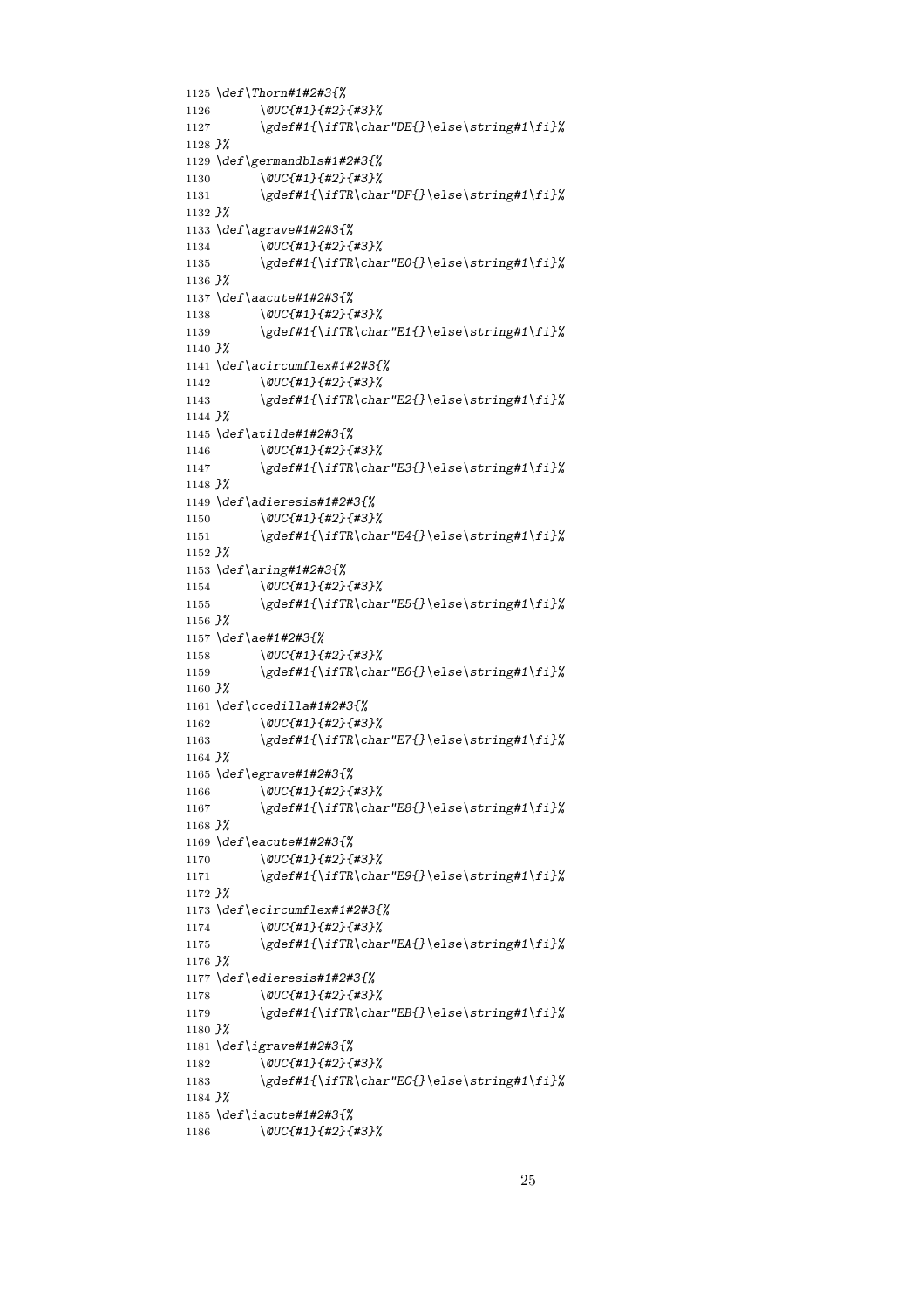```
1187 \gdef#1{\ifTR\char"ED{}\else\string#1\fi}%
1188 }%
1189 \def\icircumflex#1#2#3{%
1190 \@UC{#1}{#2}{#3}%
1191 \gdef#1{\ifTR\char"EE{}\else\string#1\fi}%
1192 }%
1193 \def\idieresis#1#2#3{%
1194 \@UC{#1}{#2}{#3}%
1195 \gdef#1{\ifTR\char"EF{}\else\string#1\fi}%
1196 }%
1197 \def\dBar#1#2#3{%
1198 \@UC{#1}{#2}{#3}%
1199 \gdef#1{\ifTR\char"F0{}\else\string#1\fi}%
1200 }%
1201 \def\ntilde#1#2#3{%
1202 \@UC{#1}{#2}{#3}%
1203 \gdef#1{\ifTR\char"F1{}\else\string#1\fi}%
1204 }%
1205 \def\ograve#1#2#3{%
1206 \@UC{#1}{#2}{#3}%
1207 \gdef#1{\ifTR\char"F2{}\else\string#1\fi}%
1208 }%
1209 \def\oacute#1#2#3{%
1210 \@UC{#1}{#2}{#3}%
1211 \gdef#1{\ifTR\char"F3{}\else\string#1\fi}%
1212 }%
1213 \def\ocircumflex#1#2#3{%
1214 \@UC{#1}{#2}{#3}%
1215 \gdef#1{\ifTR\char"F4{}\else\string#1\fi}%
1216 }%
1217 \def\otilde#1#2#3{%
1218 \@UC{#1}{#2}{#3}%<br>1219 \gdef#1{\ifTR\chai
         1219 \gdef#1{\ifTR\char"F5{}\else\string#1\fi}%
1220 }%
1221 \def\odieresis#1#2#3{%
1222 \@UC{#1}{#2}{#3}%
1223 \gdef#1{\ifTR\char"F6{}\else\string#1\fi}%
1224 }%
1225 \def\OE#1#2#3{%
1226 \@UC{#1}{#2}{#3}%
1227 \gdef#1{\ifTR\OE{}\else\string#1\fi}%
1228 }%
1229 \def\oe#1#2#3{%
1230 \@UC{#1}{#2}{#3}%
1231 \gdef#1{\ifTR\oe{}\else\string#1\fi}%
1232 }%
1233 \def\oslash#1#2#3{%
1234 \@UC{#1}{#2}{#3}%
1235 \gdef#1{\ifTR\char"F8{}\else\string#1\fi}%
1236 }%
1237 \def\ugrave#1#2#3{%
1238 \@UC{#1}{#2}{#3}%
1239 \gdef#1{\ifTR\char"F9{}\else\string#1\fi}%
1240 }%
1241 \def\uacute#1#2#3{%
1242 \@UC{#1}{#2}{#3}%
1243 \gdef#1{\ifTR\char"FA{}\else\string#1\fi}%
1244 }%
1245 \def\ucircumflex#1#2#3{%
1246 \@UC{#1}{#2}{#3}%
1247 \gdef#1{\ifTR\char"FB{}\else\string#1\fi}%
```
*}%*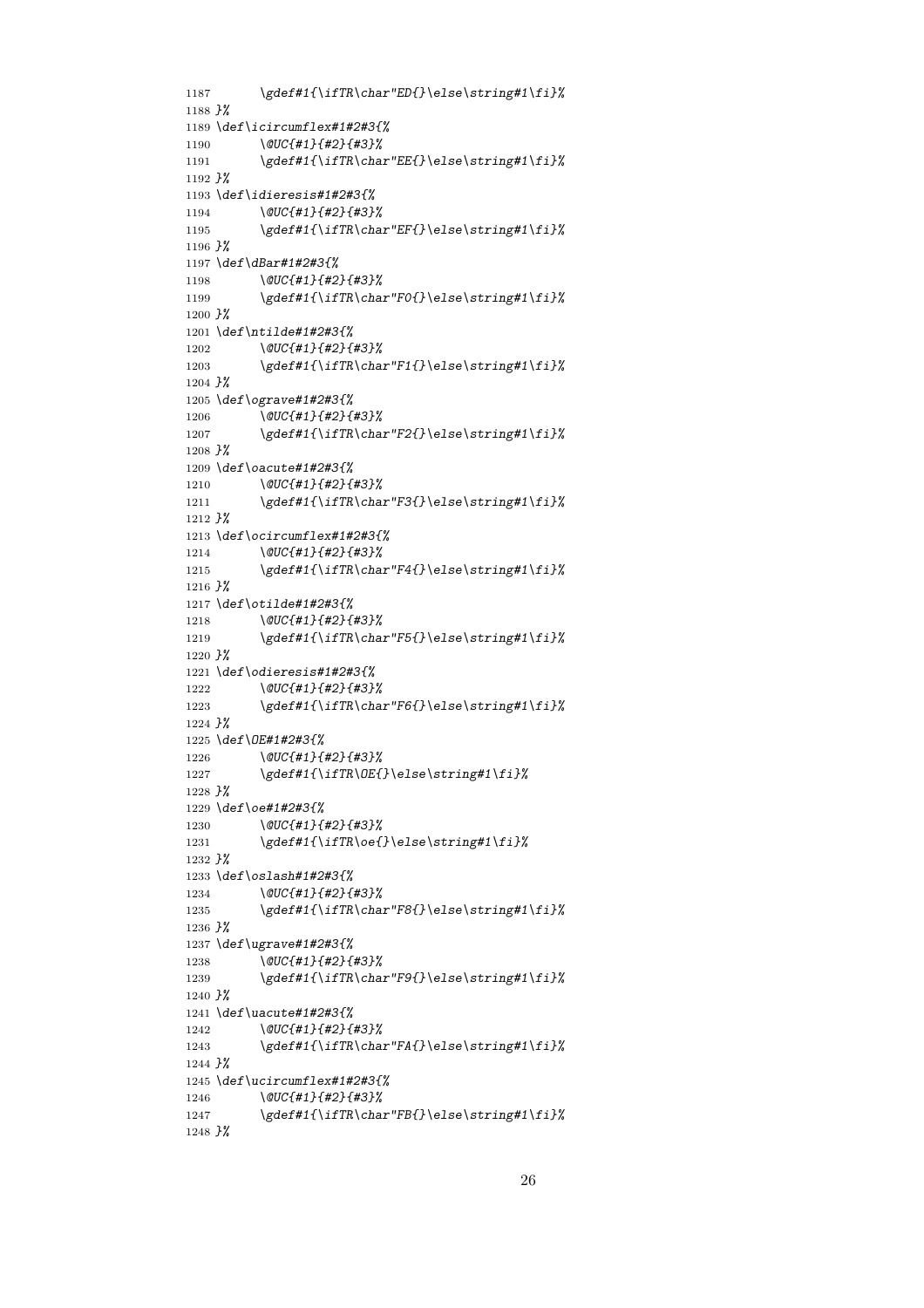```
1249 \def\udieresis#1#2#3{%
1250 \@UC{#1}{#2}{#3}%
1251 \gdef#1{\ifTR\char"FC{}\else\string#1\fi}%
1252 }%
1253 \def\yacute#1#2#3{%
1254 \@UC{#1}{#2}{#3}%
1255 \gdef#1{\ifTR\char"FD{}\else\string#1\fi}%
1256 }%
1257 \def\thorn#1#2#3{%
1258 \@UC{#1}{#2}{#3}%
1259 \gdef#1{\ifTR\char"FE{}\else\string#1\fi}%
1260 }%
1261 \def\ydieresis#1#2#3{%
1262 \@UC{#1}{#2}{#3}%
1263 \gdef#1{\ifTR\char"B8{}\else\string#1\fi}%
1264 }%
1265 \def\Ydieresis#1#2#3{%
1266 \@UC{#1}{#2}{#3}%
1267 \gdef#1{\ifTR\char"98{}\else\string#1\fi}%
1268 }%
1269 %
1270 \def\alpha#1#2#3{%
1271 \@UC{#1}{#2}{#3}%
1272 \@MathSymbol{#1}{alpha}%
1273 }%
1274 \def\approx#1#2#3{%
1275 \@UC{#1}{#2}{#3}%
1276 \@MathSymbol{#1}{approx}%
1277 }%
1278 \def\beta#1#2#3{%
1279 \@UC{#1}{#2}{#3}%
1280 \@MathSymbol{#1}{beta}%
1281 }%
1282 \def\bullet#1#2#3{%
1283 \@UC{#1}{#2}{#3}%
1284 \@MathSymbol{#1}{bullet}%
1285 }%
1286 \def\cap#1#2#3{%
1287 \@UC{#1}{#2}{#3}%
1288 \@MathSymbol{#1}{cap}%
1289 }%
1290 \def\cent#1#2#3{%
1291 \@UC{#1}{#2}{#3}%
1292 % no definition in DC
1293 }%
1294 \def\guillemeotright#1#2#3{%
1295 \@UC{#1}{#2}{#3}%
1296 % a small space is inserted before the french guillemot
1297 % and the pre-existing space is removed
1298 \gdef#1{\ifTR\unskip\@InMath{,}\char'024{}\else\string#1\fi}%
1299 }%
1300 \def\copyright#1#2#3{%
1301 \@UC{#1}{#2}{#3}%
1302 \gdef#1{\ifTR\copyright{}\else\string#1\fi}%
1303 }%
1304 \def\currency#1#2#3{% character hex A4 in Iso latin set 1
1305 \@UC{#1}{#2}{#3}%
1306 % no definition in DC
1307 }%
1308 \def\degree#1#2#3{%
1309 \@UC{#1}{#2}{#3}%
1310 }%
```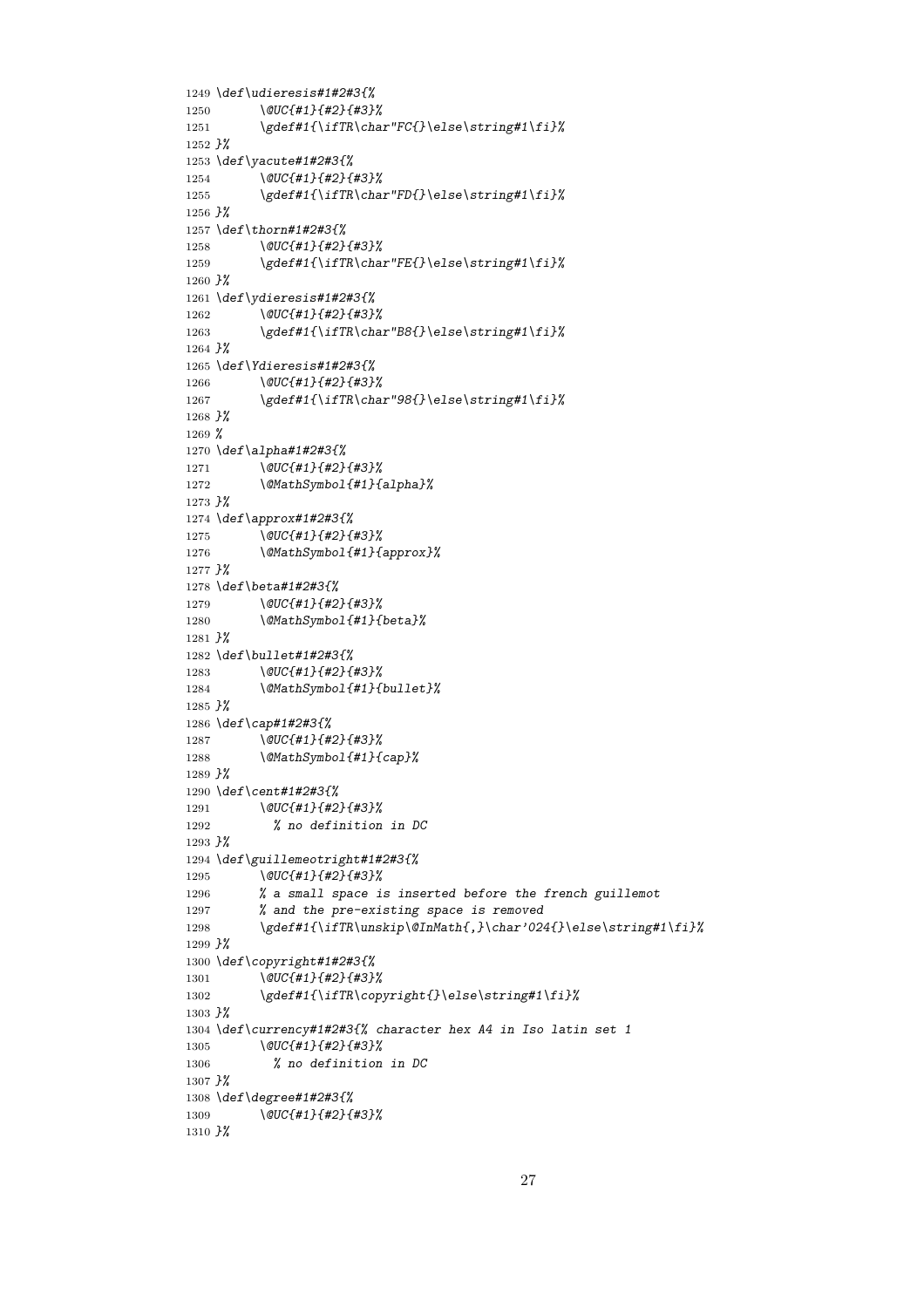```
1311 \def\dag#1#2#3{%
1312 \@UC{#1}{#2}{#3}%
1313 \@MathSymbol{#1}{dag}%
1314 }%
1315 \def\ddag#1#2#3{%
1316 \@UC{#1}{#2}{#3}%
1317 \@MathSymbol{#1}{ddag}%
1318 }%
1319 \def\delta#1#2#3{%
1320 \@UC{#1}{#2}{#3}%<br>1321 \@MathSymbol{#1}{
        1321 \@MathSymbol{#1}{delta}%
1322 }%
1323 \def\div#1#2#3{%
1324 \@UC{#1}{#2}{#3}%
1325 \@MathSymbol{#1}{div}%
1326 }%
1327 \def\diamond#1#2#3{%
1328 \@UC{#1}{#2}{#3}%
1329 \@MathSymbol{#1}{Diamond}%
1330 }%
1331 \def\emptysetSign#1#2#3{%
1332 \@UC{#1}{#2}{#3}%
1333 \@MathSymbol{#1}{emptyset}%
1334 }%
1335 \def\section#1#2#3{%
1336 \@UC{#1}{#2}{#3}%
1337 \gdef#1{\ifTR{\S}\else\string#1\fi}%
1338 }%
1339 \def\epsilon#1#2#3{%
1340 \@UC{#1}{#2}{#3}%
1341 \@MathSymbol{#1}{varepsilon}%
1342 }%
1343 \def\equiv#1#2#3{%
1344 \@UC{#1}{#2}{#3}%
1345 \@MathSymbol{#1}{equiv}%
1346 }%
1347 \def\ellipsis#1#2#3{%
1348 \@UC{#1}{#2}{#3}%
1349 \gdef#1{\ifTR{...}\else\string#1\fi}%
1350 }%
1351 \def\exclamdown#1#2#3{%
1352 \@UC{#1}{#2}{#3}%
1353 \gdef#1{\ifTR\char"BD{}\else\string#1\fi}%
1354 }%
1355 \def\ordfeminine#1#2#3{%
1356 \@UC{#1}{#2}{#3}%
1357 \gdef#1{\ifTR\@Sup{\b{a}}\else\string#1\fi}%
1358 }%
1359 \def\geq#1#2#3{%
1360 \@UC{#1}{#2}{#3}%
1361 \@MathSymbol{#1}{geq}%
1362 }%
1363 \def\Gamma#1#2#3{%
1364 \@UC{#1}{#2}{#3}%
1365 \@MathSymbol{#1}{Gamma}%
1366 }%
1367 \def\infty#1#2#3{%
1368 \@UC{#1}{#2}{#3}%
1369 \@MathSymbol{#1}{infty}%
1370 }%
1371 \def\leq#1#2#3{%
1372 \@UC{#1}{#2}{#3}%
```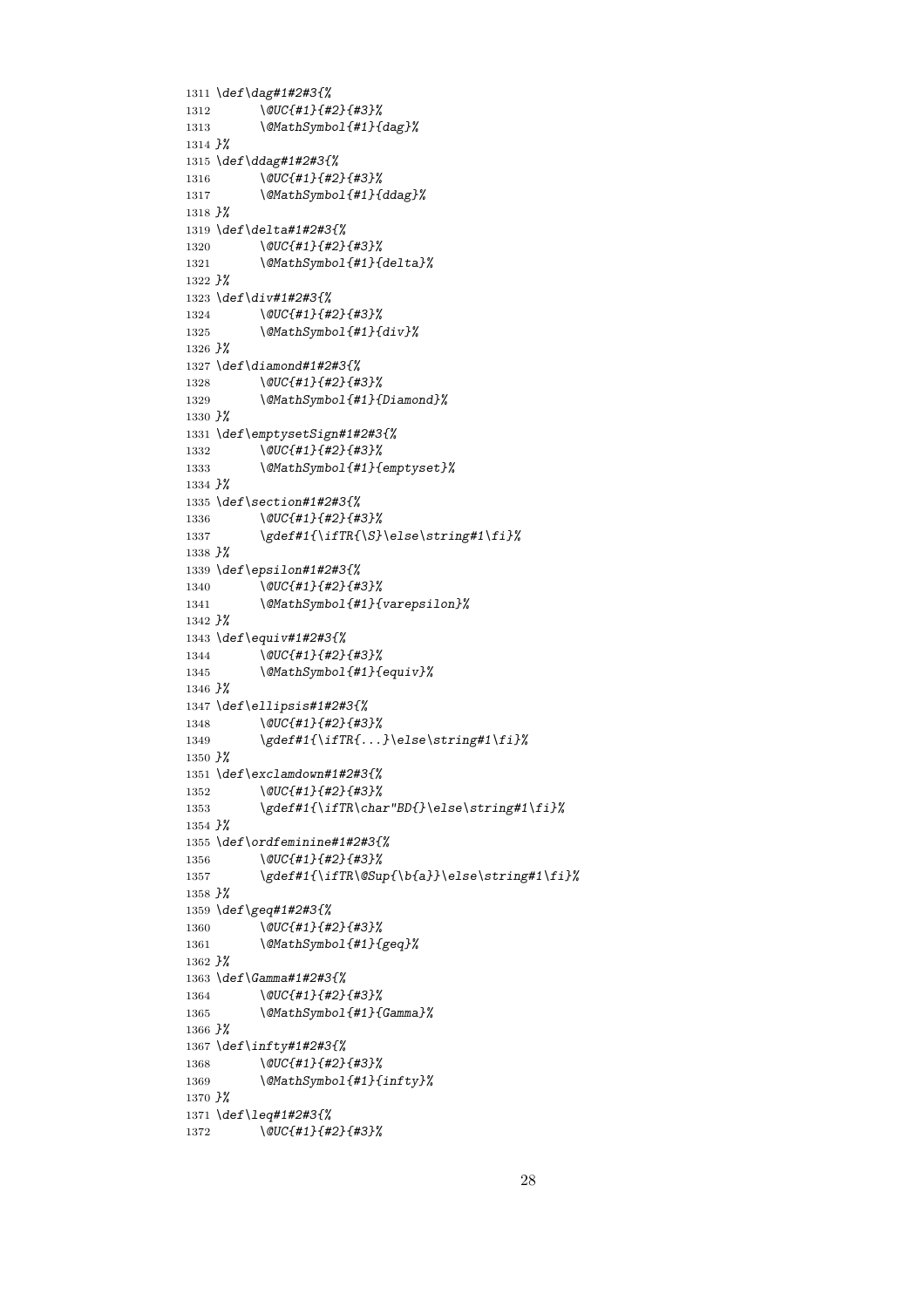```
1373 \@MathSymbol{#1}{leq}%
1374 }%
1375 \def\emdash#1#2#3{%
1376 \@UC{#1}{#2}{#3}%
1377 \gdef#1{\ifTR{---}\else\string#1\fi}%
1378 }%
1379 \def\ordmasculine#1#2#3{%
1380 \@UC{#1}{#2}{#3}%
1381 \gdef#1{\ifTR\@Sup{\b{o}}\else\string#1\fi}%
1382 }%
1383 \def\mu#1#2#3{%
1384 \@UC{#1}{#2}{#3}%
1385 \@MathSymbol{#1}{mu}%
1386 }%
1387 \def\neg#1#2#3{%
1388 \@UC{#1}{#2}{#3}%
1389 \@MathSymbol{#1}{neg}%
1390 }%
1391 \def\neq#1#2#3{%
1392 \@UC{#1}{#2}{#3}%
1393 \@MathSymbol{#1}{neq}%
1394 }%
1395 \def\unbreakablespace#1#2#3{%
1396 \@UC{#1}{#2}{#3}%
1397 \gdef#1{\ifTR~\else\string#1\fi}%
1398 }%
1399 \def\Omega#1#2#3{%
1400 \@UC{#1}{#2}{#3}%
1401 \@MathSymbol{#1}{Omega}%
1402 }%
1403 \def\OneHalf#1#2#3{%
1404   \@UC{#1}{#2}{#3}%<br>1405   \gdef#1{\ifTR{\@F
         1405 \gdef#1{\ifTR{\@Fraction{1}{2}}\else\string#1\fi}%
1406 }%
1407 \def\OneQuarter#1#2#3{%
1408 \@UC{#1}{#2}{#3}%
1409 \gdef#1{\ifTR{\@Fraction{1}{4}}\else\string#1\fi}%
1410 }%
1411 \def\guilletmotleft#1#2#3{%
1412 \@UC{#1}{#2}{#3}%
1413 % a small space is added after the opening guillemot
1414 % and the pre-existing space is removed
1415 \gdef#1{\ifTR\char"13\unskip\@InMath{,}\else\string#1\fi}%
1416 }%
1417 \def\Pi#1#2#3{%
1418 \@UC{#1}{#2}{#3}%
1419 \@MathSymbol{#1}{Pi}%
1420 }%
1421 \def\pi#1#2#3{%
1422 \@UC{#1}{#2}{#3}%
1423 \@MathSymbol{#1}{pi}%
1424 }%
1425 \def\pm#1#2#3{%
1426 \@UC{#1}{#2}{#3}%
1427 \@MathSymbol{#1}{pm}%
1428 }%
1429 \def\ParagraphSign#1#2#3{%
1430 \@UC{#1}{#2}{#3}%
1431 \gdef#1{\ifTR{\P}\else\string#1\fi}%
1432 }%
1433 \def\partial#1#2#3{%
1434 \@UC{#1}{#2}{#3}%
```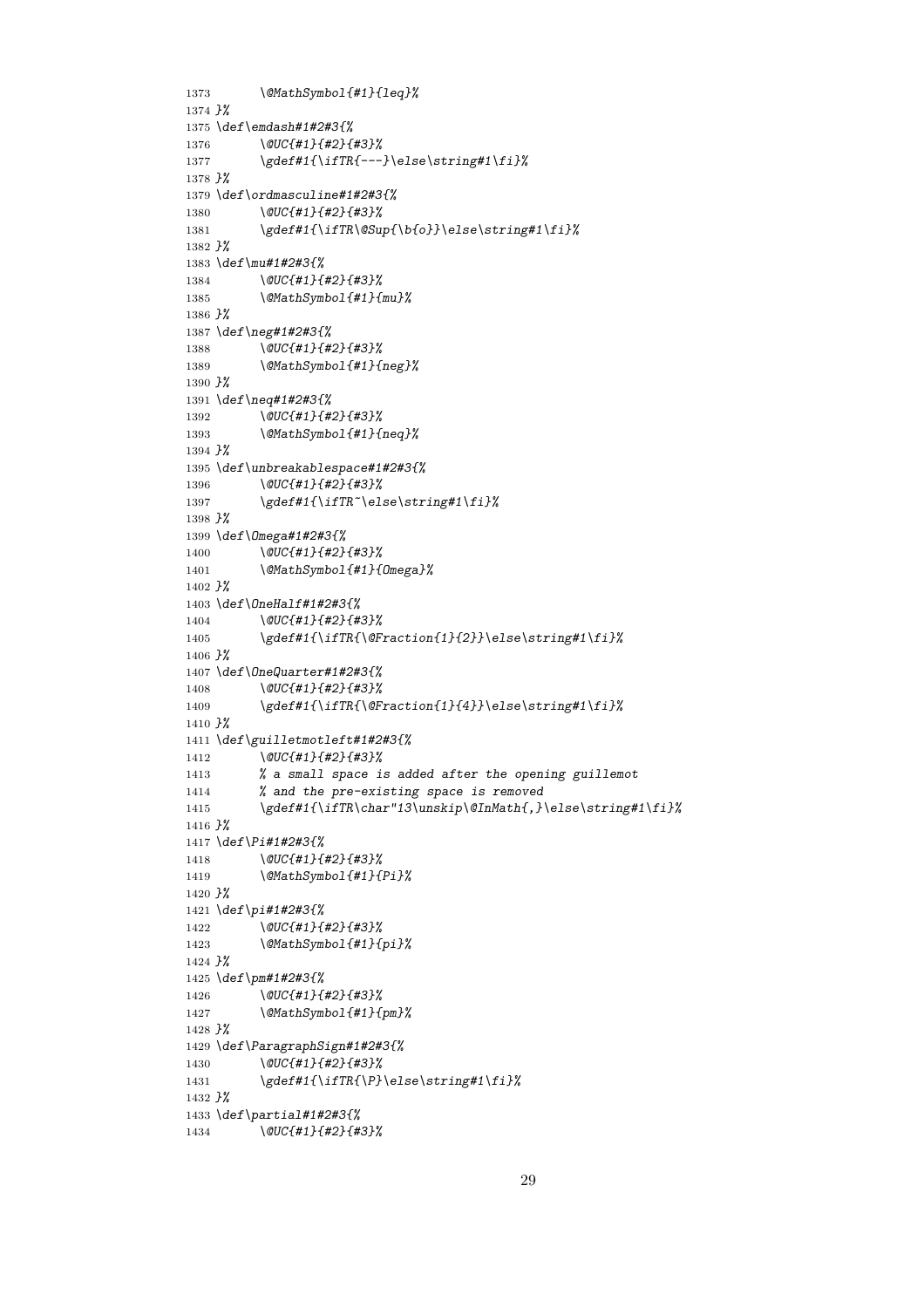```
1435 \@MathSymbol{#1}{partial}%
1436 }%
1437 \def\Phi#1#2#3{%
1438 \@UC{#1}{#2}{#3}%
1439 \@MathSymbol{#1}{Phi}%
1440 }%
1441 \def\pounds#1#2#3{%
1442 \@UC{#1}{#2}{#3}%
1443 \gdef#1{\ifTR\char"BF{}\else\string#1\fi}%
1444 }%
1445 \def\powerone#1#2#3{%
1446 \@UC{#1}{#2}{#3}%
1447 \gdef#1{\ifTR{\@Sup{1}}\else\string#1\fi}%
1448 }%
1449 \def\powerthree#1#2#3{%
1450 \@UC{#1}{#2}{#3}%
1451 \gdef#1{\ifTR{\@Sup{3}}\else\string#1\fi}%
1452 }%
1453 \def\powertwo#1#2#3{%
1454 \@UC{#1}{#2}{#3}%
1455 \gdef#1{\ifTR{\@Sup{2}}\else\string#1\fi}%
1456 }%
1457 \def\questiondown#1#2#3{%
1458 \@UC{#1}{#2}{#3}%
1459 \gdef#1{\ifTR\char"BE{}\else\string#1\fi}%
1460 }%
1461 \def\register#1#2#3{%
1462 \@UC{#1}{#2}{#3}%
1463 % no definition in DC
1464 }%
1465 \def\Sigma#1#2#3{%
1466 \@UC{#1}{#2}{#3}%
         1467 \@MathSymbol{#1}{Sigma}%
1468 }%
1469 \def\sigma#1#2#3{%
1470 \@UC{#1}{#2}{#3}%
1471 \@MathSymbol{#1}{sigma}%
1472 }%
1473 \def\quoteright#1#2#3{%
1474 \@UC{#1}{#2}{#3}%
1475 \gdef#1{\ifTR{'}\else\string#1\fi}%
1476 }%
1477 \def\quoteleft#1#2#3{%
1478 \@UC{#1}{#2}{#3}%
1479 \gdef#1{\ifTR{'}\else\string#1\fi}%
1480 }%
1481 \def\splitbar#1#2#3{%
1482 \@UC{#1}{#2}{#3}%
1483 % no definition in DC
1484 }%
1485 \def\tau#1#2#3{%
1486 \@UC{#1}{#2}{#3}%
1487 \@MathSymbol{#1}{tau}%
1488 }%
1489 \def\ThetaSign#1#2#3{%
1490 \@UC{#1}{#2}{#3}%
1491 \@MathSymbol{#1}{Theta}%
1492 }%
1493 \def\threequarter#1#2#3{%
1494 \@UC{#1}{#2}{#3}%
1495 \gdef#1{\ifTR{\@Fraction{3}{4}}\else\string#1\fi}%
1496 }%
```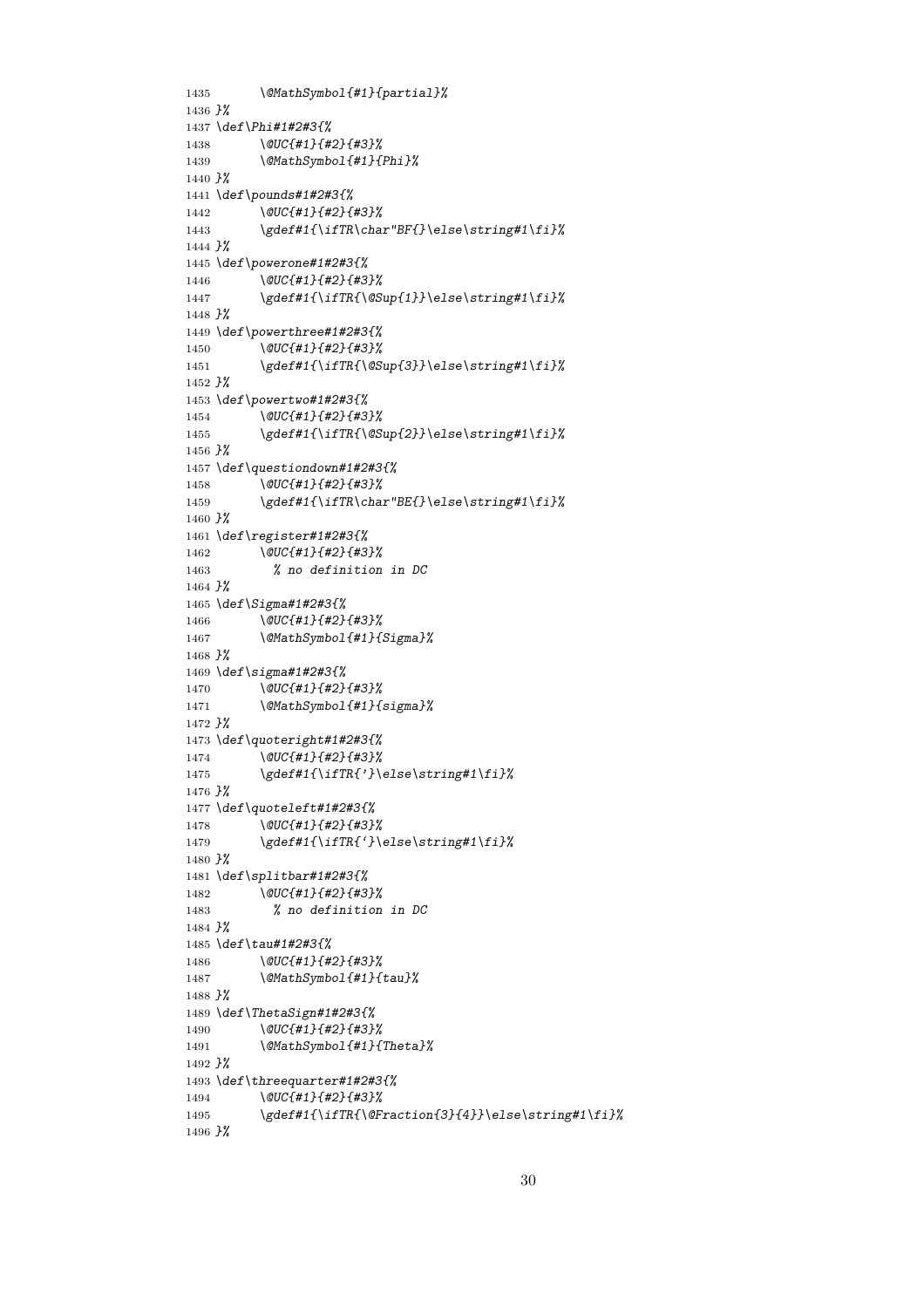```
1497 \def\times#1#2#3{%
1498 \@UC{#1}{#2}{#3}%
1499 \@MathSymbol{#1}{times}%
1500 }%
1501 \def\trademark#1#2#3{%
1502 \@UC{#1}{#2}{#3}%
1503 \gdef#1{\ifTR\@Sup{TM}\else\string#1\fi}%
1504 }%
1505 \def\quotedblright#1#2#3{%
1506 \@UC{#1}{#2}{#3}%
1507 \gdef#1{\ifTR{''}\else\string#1\fi}%
1508 }%
1509 \def\quotedblleft#1#2#3{%
1510 \@UC{#1}{#2}{#3}%
1511 \gdef#1{\ifTR{''}\else\string#1\fi}%
1512 }%
1513 \def\yen#1#2#3{%
1514 \@UC{#1}{#2}{#3}%
1515 % no definition in DC
1516 }%
1517 \def\perthousand#1#2#3{%
1518 \@UC{#1}{#2}{#3}%
1519 % no definition in DC
1520 }%
1521 \def\florin#1#2#3{%
1522 \@UC{#1}{#2}{#3}%
1523 \gdef#1{\ifTR{\it f}\else\string#1\fi}%
1524 }%
1525 \catcode'\@=\atcatcode \let\atcatcode\relax
1526 %
1527 \langle/shapedc\rangle
```
### **4.4 Table for the code page 850 (file:** code850.tex**)**

This file contains code to set up the table to convert the code page 850 to the DC or Cm encoding scheme (depending on the value of global variable \CurrentEncoding). This file should be moved into TEX's memory with an \input command and all the characters above 127 should be active before the call to the \input command.

Some normal unaccented character should be made active, just for the case where the \uppercase command is used with lowercase accented character which don't have uppercase accented equivalent (the normal unaccented character is used).

Since the \uppercase or \lowercase command doesn't change the catcode, the resulting character will have the catcode **\active** (since all the characters above 127 are active). Thus a macro should exist !

```
1528 \langle *codepage{850} \rangle1529 \chardef\atcatcode=\catcode'\@
1530 \catcode'\@=11\relax
1531 {%
1532 \catcode'\Y=\active
1533 \gdef Y{\string Y}%
1534 }%
```
All the characters are assigned to a default value (each character issue a message telling it could not be drawn with T<sub>EX</sub> commands) and a group is started (in effect when the file code850.tex is read) to limit the scope of macros created by the inputting of files shapecm or shapedc. These macros are used just for setting the tables and never useful after that.

```
1535 \begingroup
1536 \input initcar %
1537 \ifcase\CurrentEncoding
1538 \input shapecm %
1539 \or
```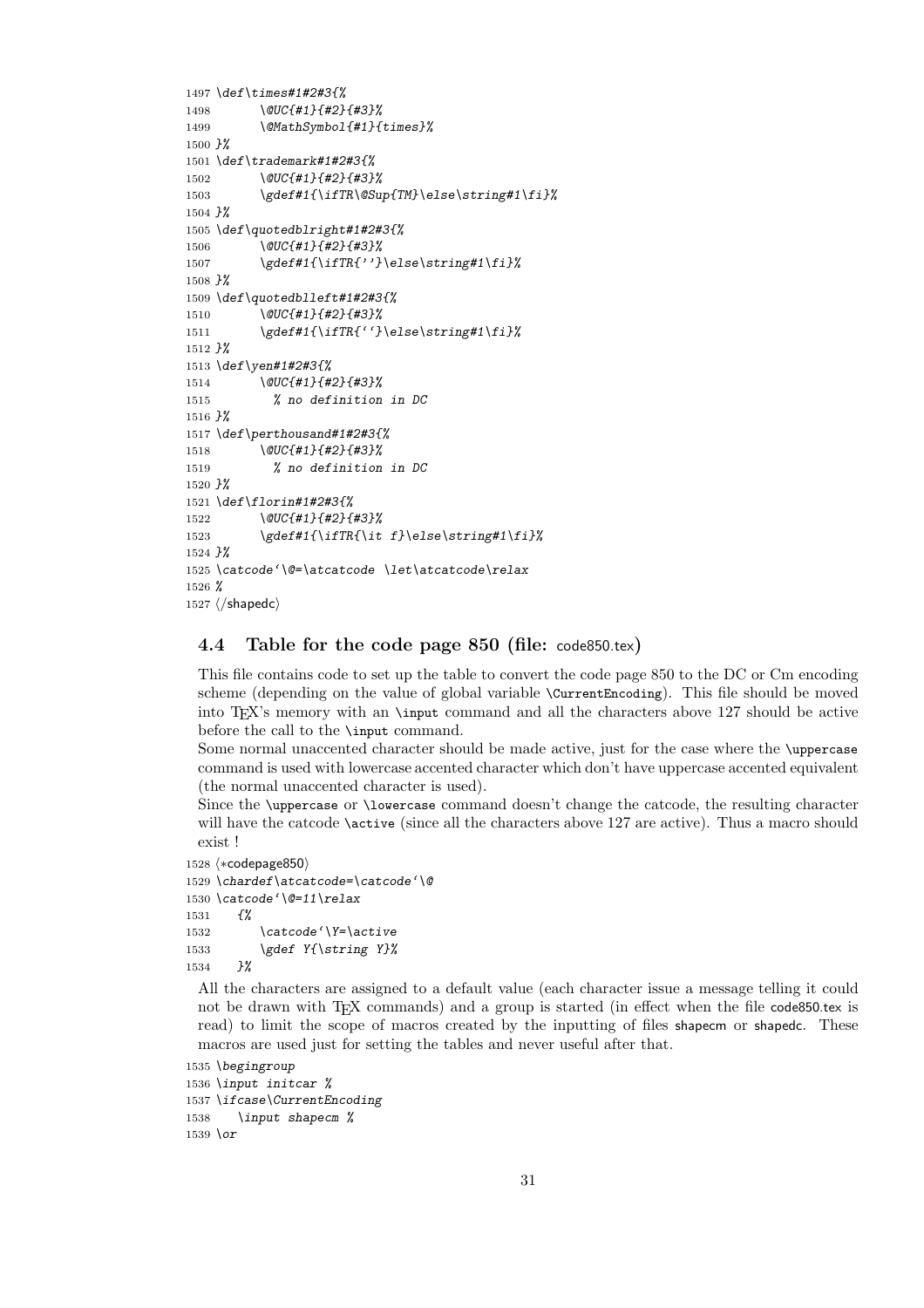*\input shapedc % \fi \Ccedilla{^^80}{"80}{"87}% \udieresis{^^81}{"9A}{"81}% \eacute{^^82}{"90}{"82}% \acircumflex{^^83}{"B6}{"83}% \adieresis{^^84}{"8E}{"84}% \agrave{^^85}{"B7}{"85}% \aring{^^86}{"8F}{"86}% \ccedilla{^^87}{"80}{"87}% \ecircumflex{^^88}{"D2}{"88}% \edieresis{^^89}{"D3}{"89}% \egrave{^^8a}{"D4}{"8A}% \idieresis{^^8b}{"D8}{"8B}% \icircumflex{^^8c}{"D7}{"8C}% \igrave{^^8d}{"DE}{"8D}% \Adieresis{^^8e}{"8E}{"84}% \Aring{^^8f}{"8F}{"86}% \Eacute{^^90}{"90}{"82}% \ae{^^91}{"92}{"91}% \AE{^^92}{"92}{"91}% \ocircumflex{^^93}{"E2}{"93}% \odieresis{^^94}{"99}{"94}% \ograve{^^95}{"E3}{"95}% \ucircumflex{^^96}{"EA}{"96}% \ugrave{^^97}{"EB}{"97}% \ydieresis{^^98}{"59}{"98}% \Odieresis{^^99}{"99}{"94}% \Udieresis{^^9a}{"9A}{"81}% \oslash{^^9b}{"9D}{"9B}% \pounds{^^9c}{"9C}{"9C}% \Oslash{^^9d}{"9D}{"9B}% \times{^^9e}{"9E}{"9E}% \florin{^^9f}{"9F}{"9F}% \aacute{^^a0}{"B5}{"A0}% \iacute{^^a1}{"D6}{"A1}% \oacute{^^a2}{"E0}{"A2}% \uacute{^^a3}{"E9}{"A3}% \ntilde{^^a4}{"A5}{"A4}% \Ntilde{^^a5}{"A5}{"A4}% \ordfeminine{^^a6}{"A6}{"A6}% \ordmasculine{^^a7}{"A7}{"A7}% \questiondown{^^a8}{"A8}{"A8}% \register{^^a9}{"A9}{"A9}% \neg{^^aa}{"AA}{"AA}% \OneHalf{^^ab}{"AB}{"AB}% \OneQuarter{^^ac}{"AC}{"AC}% \exclamdown{^^ad}{"AD}{"AD}% \guilletmotleft{^^ae}{"AE}{"AE}% \guillemeotright{^^af}{"AF}{"AF}% \Aacute{^^b5}{"B5}{"A0}% \Acircumflex{^^b6}{"B6}{"83}% \Agrave{^^b7}{"B7}{"85}% \copyright{^^b8}{"B8}{"B8}% \cent{^^bd}{"BD}{"BD}% \yen{^^be}{"BE}{"BE}% \atilde{^^c6}{"C7}{"C6}% \Atilde{^^c7}{"C7}{"C6}% \currency{^^cf}{"CF}{"CF}% \dBar{^^d0}{"D1}{"D0}% \DBar{^^d1}{"D1}{"D0}% \Ecircumflex{^^d2}{"D2}{"88}%*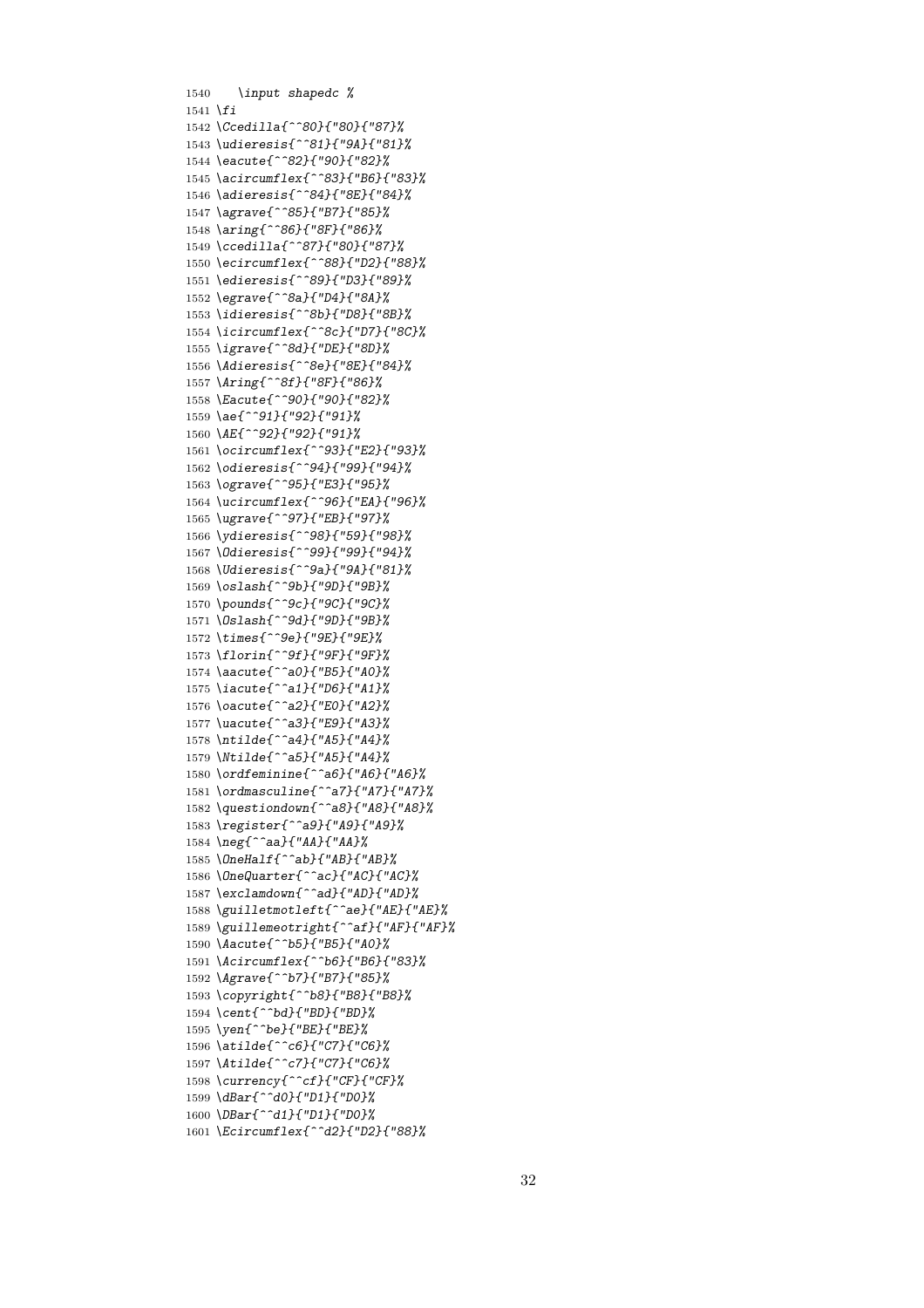```
1602 \Edieresis{^^d3}{"D3}{"89}%
1603 \Egrave{^^d4}{"D4}{"8A}%
1604 \powerone{^^d5}{"D5}{"D5}%
1605 \Iacute{^^d6}{"D6}{"A1}%
1606 \Icircumflex{^^d7}{"D7}{"8C}%
1607 \Idieresis{^^d8}{"D8}{"8B}%
1608 \splitbar{^^dd}{"DD}{"DD}%
1609 \Igrave{^^de}{"DE}{"8D}%
1610 \Oacute{^^e0}{"E0}{"A2}%
1611 \beta{^^e1}{"E1}{"E1}%
1612 \Ocircumflex{^^e2}{"E2}{"93}%
1613 \Ograve{^^e3}{"E3}{"95}%
1614 \otilde{^^e4}{"E5}{"E4}%
1615 \Otilde{^^e5}{"E5}{"E4}%
1616 \mu{^^e6}{"E6}{"E6}%
1617 \thorn{^^e7}{"E8}{"E7}%
1618 \Thorn{^^e8}{"E8}{"E7}%
1619 \Uacute{^^e9}{"E9}{"A3}%
1620 \Ucircumflex{^^ea}{"EA}{"96}%
1621 \Ugrave{^^eb}{"EB}{"97}%
1622 \yacute{^^ec}{"ED}{"EC}%
1623 \Yacute{^^ed}{"ED}{"EC}%
1624 \pm{^^f1}{"F1}{"F1}%
1625 \threequarter{^^f3}{"F3}{"F3}%
1626 \ParagraphSign{^^f4}{"F4}{"F4}%
1627 \section{^^f5}{"F5}{"F5}%
1628 \div{^^f6}{"F6}{"F6}%
1629 \cedilla{^^f7}{"F7}{"F7}%
1630 \degree{^^f8}{"F8}{"F8}%
1631 \dieresis{^^f9}{"F9}{"F9}%
1632 \bullet{^^fa}{"FA}{"FA}%
1633 \powerone{^^fb}{"FB}{"FB}%
1634 \powerthree{^^fc}{"FC}{"FC}%
1635 \powertwo{^^fd}{"FD}{"FD}%
1636 \endgroup
```
\@MakeHyphenation850 \@MakeHyphenationEightFiveZero prepare a letter given as parameter to do a letter for hyphenation exception.

> The algorithm to build the exception hyphenation pattern put all the characters to lower case before setting up the hyphenation tables. When a string should be broken it is transformed in lowercase and then compared with the hyphenation pattern.

> Since these two transformations are performed on two different characters (the first, before a character from a code page was translated, the second after), a match could never occur.

> The aim of this macro is to adapt the value of the \lccode of a character to be used in the \hyphenation to permit a match when this character will be translated in something else.

#### **Examples:**

"e grave" (character hexa 8a) in code page 850 will be translated in Dc encoding scheme to character hexa (E8). In code page 850, the character hexa E8 will have a lowercase character hexa E7 (in code page 850). When the translated character "e grave" will be put in lowercase, his value will be hexa E7. From that we can deduce that to use \hyphenation with "e grave" (character hexa 8a in code page 850), "e grave" should have \lccode="E7.

"n tilde" (character hexa A4 in code page 850) will be translated to character hexa F1 in Dc encoding. Character hexa F1 in code page 850 is "plus-minus" sign which has lowercase hexa F1 thus the \lccode for "n tilde" for use with the \hyphenation command should be hexa F1.

```
This macro is meaningless with the CM encoding !
```

```
1637 \ifnum\CurrentEncoding=\DC\relax
1638 \def\@MakeHyphenationEightFiveZero#1{%
1639 \catcode'#1=12% make character given in parameter other which is
1640 % a legal catcode for \hyphenation
1641 \ifnum'#1="80
1642 %C cedilla translated in DC encoding to "D7 (which is A tilde)
```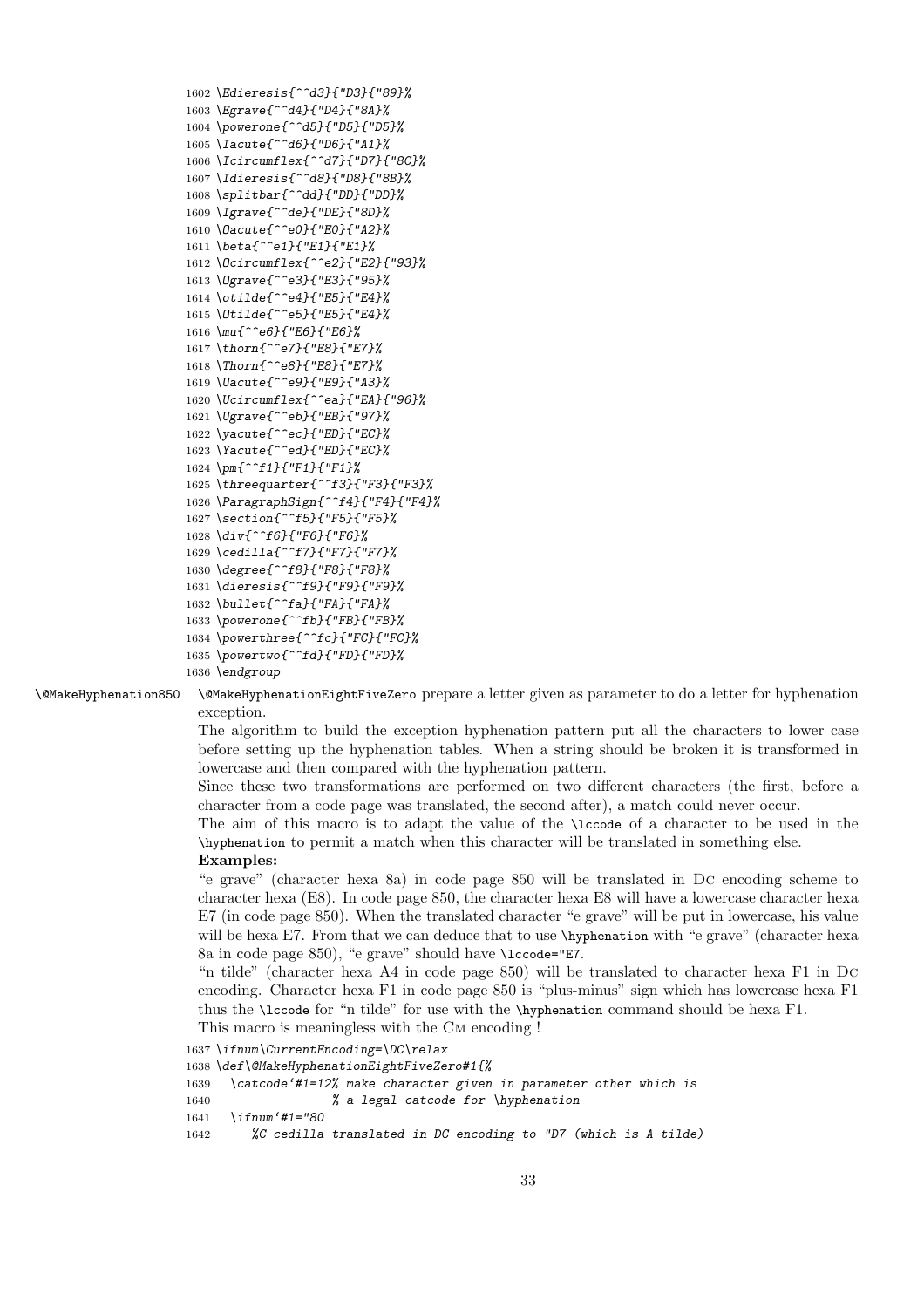```
1643 %with a tilde ("d6) as lowercase
1644 \lccode'#1="D6%
1645 \else\ifnum'#1="81
1646 %u dieresis --> "FC
1647 \lccode'#1="FC%
1648 \else\ifnum'#1="82
1649 %e acute --> "E9 (U acute) --> u acute
1650 \lccode'#1="A3%
1651 \else\ifnum'#1="83
1652 %a circumflex --> "E2 O circumflex --> o circumflex
1653 \lccode'#1="93%
1654 \else\ifnum'#1="84
1655 %a dieresis --> "E4 o tilde
1656 \lccode'#1="E4%
1657 \@ConflictHyphenCarMsg{a dieresis ("84)}{a ring ("86)}
1658 \else\ifnum'#1="85
1659 %a grave --> "E O acute --> "A2 (o acute in code page 850)
1660 \lccode'#1="A2%
1661 \else\ifnum'#1="86
1662 %a ring --> "E5 O tilde --> "E4
1663 \lccode'#1="E4%
1664 \@ConflictHyphenCarMsg{a ring ("86)}{a dieresis ("84)}
1665 \else\ifnum'#1="87
1666 %c cedilla --> "E7 --> "E7
1667 \lccode'#1="E7%
1668 \@ConflictHyphenCarMsg{c cedilla ("87)}{e grave ("8A)}
1669 \else\ifnum'#1="88
1670 %e circumflex --> "EA (U circumflex ---> "96
1671 \lccode'#1="96%
1672 \else\ifnum'#1="89
1673 %e dieresis --> "EB U grave --> "97
1674 \lccode'#1="97%
1675 \else\ifnum'#1="8A
1676 %e grave --> "E8 Thorn --> "E7
1677 \lccode'#1="E7%
1678 \@ConflictHyphenCarMsg{e grave ("8A)}{c cedilla ("87)}
1679 \else\ifnum'#1="8B
1680 %i dieresis --> "EF (acute accent)
1681 \lccode'#1="EF%
1682 \else\ifnum'#1="8C
1683 %i circumflex --> "EE (BAR Accent)
1684 \lccode'#1="EE%
1685 \else\ifnum'#1="8D
1686 %i grave --> "EC (y acute)
1687 \lccode'#1="EC%
1688 \@ConflictHyphenCarMsg{i grave ("8D)}{i acute ("A1)}
1689 \else\ifnum'#1="8E
1690 %A dieresis --> "C4 (semi graphical character)
1691 \lccode'#1="C4%
1692 \else\ifnum'#1="8F
1693 %A ring --> "C5 (semi graphical character)
1694 \lccode'#1="C5%
1695 \else\ifnum'#1="90
1696 %E acute --> "C9 (semi graphical character)
1697 \lccode'#1="C9%
1698 \else\ifnum'#1="91
1699 %ae ligature --> "E6 (mu sign)
1700 \lccode'#1="E6%
1701 \else\ifnum'#1="92
1702 %AE ligature --> "C6 (a tilde)
1703 \lccode'#1="C6%
1704 \else\ifnum'#1="93
```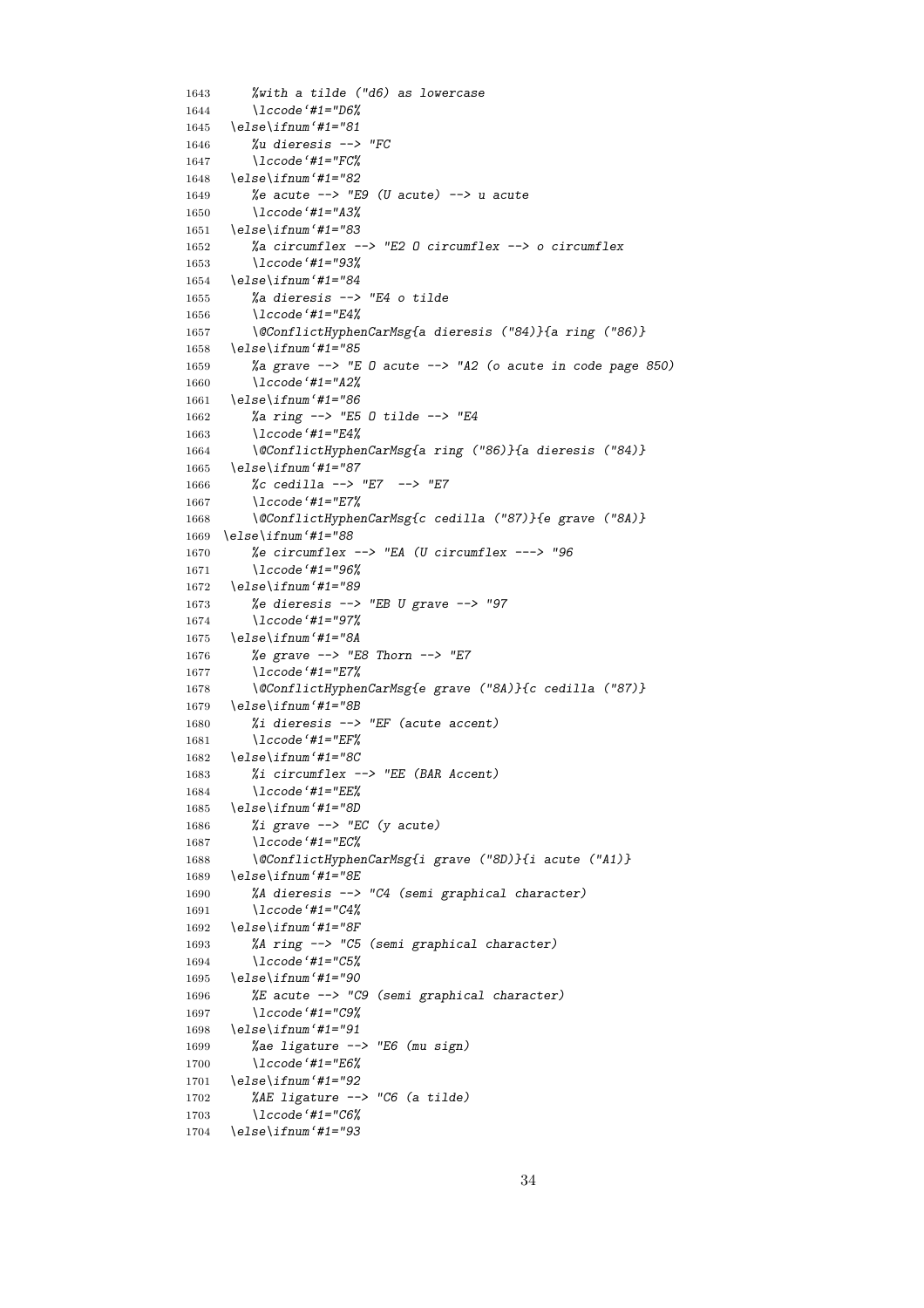```
1705 %o circumflex --> "F4 (Paragraph Sign)
1706 \lccode'#1="F4%
1707 \else\ifnum'#1="94
1708 %o dieresis --> "F6 (divide sign)
1709 \lccode'#1="F6%
1710 \else\ifnum'#1="95
1711 %O grave --> "F2 (equal sign)
1712 \lccode'#1="F2%
1713 \else\ifnum'#1="96
1714 %u circumflex --> "FB (Power one sign)
1715 \lccode'#1="FB%
1716 \else\ifnum'#1="97
1717 %u grave --> "F9 (dieresis accent)
1718 \lccode'#1="F9%
1719 \else\ifnum'#1="98
1720 %y dieresis --> "B8 (Copyright sign)
1721 \lccode'#1="B8%
1722 \else\ifnum'#1="99
1723 %O dieresis --> "D6 (I acute) --> i acute
1724 \lccode'#1="A1%
1725 \else\ifnum'#1="9A
1726 %U dieresis --> "DC (semi graphical sign)
1727 \lccode'#1="DC%
1728 \else\ifnum'#1="9B
1729 %o slash --> "F8 (Degree sign)
1730 \lccode'#1="F8%
1731 \else\ifnum'#1="9D
1732 %O slash --> "D8 (I dieresis) --> i dieresis
1733 \lccode'#1="8B%
1734 \else\ifnum'#1="A0
1735 %a acute --> "E1 (Beta sign)
1736 \lccode'#1="E1%
1737 \else\ifnum'#1="A1
1738 %i acute --> "ED (Y acute) --> y acute
1739 \lccode'#1="EC%
1740 \@ConflictHyphenCarMsg{i acute ("A1)}{i grave ("8D)}
1741 \else\ifnum'#1="A2
1742 %o acute --> "F3 (three quarter sign)
1743 \lccode'#1="F3%
1744 \else\ifnum'#1="A3
1745 %u acute --> "FA (Bullet sign)
1746 \lccode'#1="FA%
1747 \else\ifnum'#1="A4
1748 %n tilde --> "F1 (Plus minus sign)
1749 \lccode'#1="F1%
1750 \else\ifnum'#1="A5
1751 %N tilde --> "D1 (D bar) --> d bar
1752 \lccode'#1="D0%
1753 \@ConflictHyphenCarMsg{N tilde ("A5)}{D bar ("D1)}
1754 \else\ifnum'#1="B5
1755 %A acute --> "C1 (semi graphical sign)
1756 \lccode'#1="C1%
1757 \else\ifnum'#1="B6
1758 %A circumflex --> "C2 (semi graphical sign)
1759 \lccode'#1="C2%
1760 \else\ifnum'#1="B7
1761 %A grave --> "C0 (Semi graphical sign)
1762 \lccode'#1="C0%
1763 \else\ifnum'#1="D0
1764 %d bar --> "F0 (minus sign)
1765 \lccode'#1="F0%
1766 \else\ifnum'#1="D1
```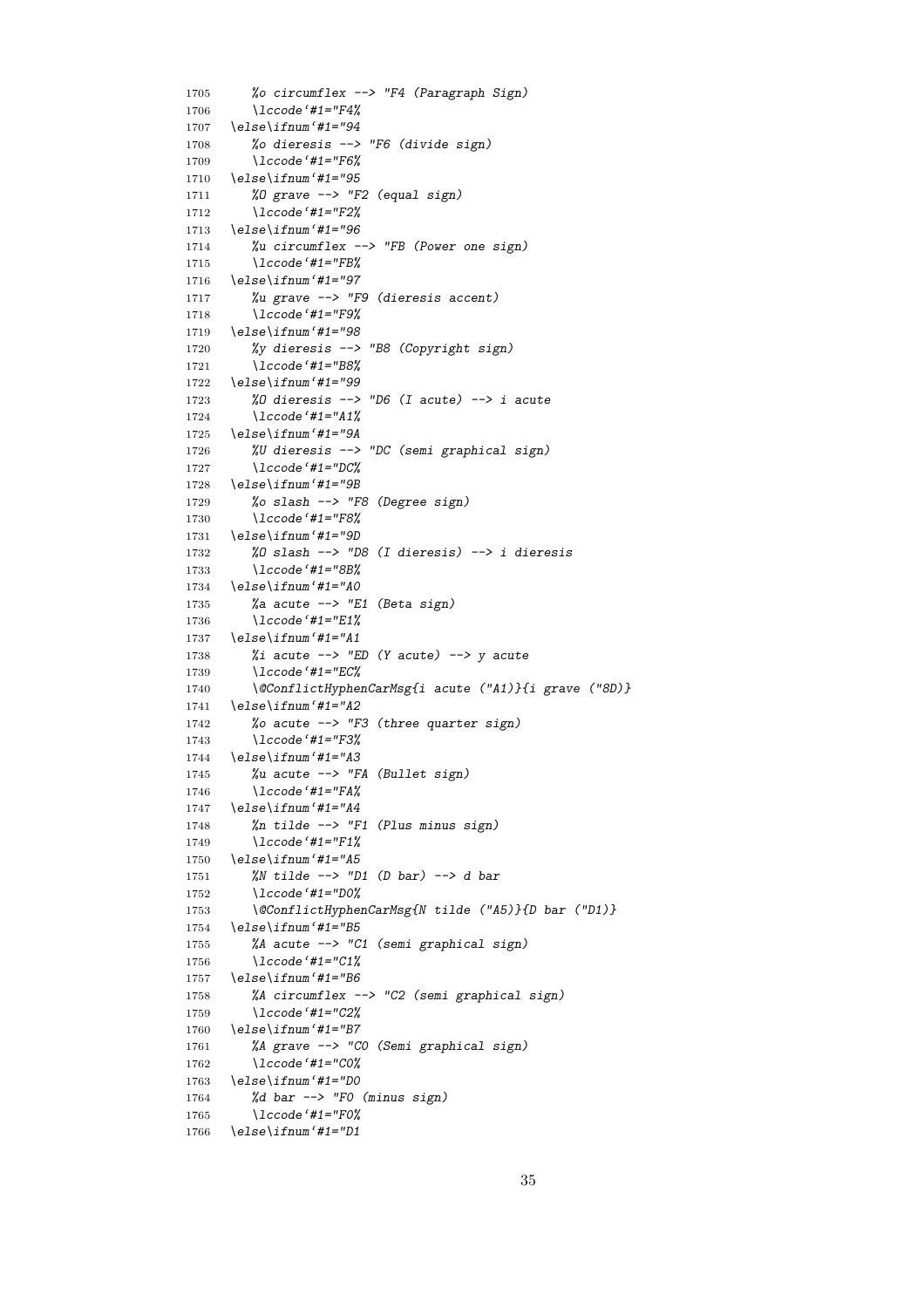```
1767 %D bar --> "D0 (d bar)
1768 \lccode'#1="D0%
1769 \@ConflictHyphenCarMsg{D bar ("D1)}{N tilde ("A5}
1770 \else\ifnum'#1="D2
1771 %E circumflex --> "CA (semi-graphical sign)
1772 \lccode'#1="CA%
1773 \else\ifnum'#1="D3
1774 %E dieresis --> "CB (semi graphical sign)
1775 \lccode'#1="CB%
1776 \else\ifnum'#1="D4
1777 %E grave --> "C8 (semi graphical sign)
1778 \lccode'#1="C8%
1779 \else\ifnum'#1="D6
1780 %I acute --> "CD (semi graphical sign)
1781 \lccode'#1="CD%
1782 \else\ifnum'#1="D7
1783 %I circumflex --> "CE (semi-graphical sign)
1784 \lccode'#1="CE%
1785 \else\ifnum'#1="D8
1786 %I dieresis --> "CF (currency sign)
1787 \lccode'#1="CF%
1788 \else\ifnum'#1="E0
1789 %O acute --> "D3 (E dieresis) --> e dieresis
1790 \lccode'#1="89%
1791 \else\ifnum'#1="E2
1792 %O circumflex --> "D4 (E grave) --> e grave
1793 \lccode'#1="8A%
1794 \else\ifnum'#1="E3
1795 %O grave --> "D2 (E circumflex) --> e circumflex
1796 \lccode'#1="88%
1797 \else\ifnum'#1="E4
1798 %o tilde --> "F5 (End of flow sign)
1799 \lccode'#1="F5%
1800 \else\ifnum'#1="E5
1801 %O tilde --> "D5 (Power One sign)
1802 \lccode'#1="D5%
1803 \else\ifnum'#1="E7
1804 %thorn --> "FE (semi graphical sign)
1805 \lccode'#1="FE%
1806 \else\ifnum'#1="E8
1807 %P like letter --> "DE (I acute) --> i acute
1808 \lccode'#1="8D%
1809 \else\ifnum'#1="E9
1810 %U acute --> "DA (semi graphical sign)
1811 \lccode'#1="DA%
1812 \else\ifnum'#1="EA
1813 %U circumflex --> "DB (semi graphical sign)
1814 \lccode'#1="DB%
1815 \else\ifnum'#1="EB
1816 %U grave --> "D9 (semi graphical sign)
1817 \lccode'#1="D9%
1818 \else\ifnum'#1="EC
1819 %y acute --> "FD (Power two sign)
1820 \lccode'#1="FD%
1821 \else\ifnum'#1="ED
1822 %Y acute --> "DD (Slit vertical bar sign)
1823 \lccode'#1="DD%
1824 \else
1825 %we don't have a letter (a character to form word)
1826 \@BadHyphenCarMsg{#1}
1827 \catcode'#1=15% make this character invalid
1828 \fi\fi\fi\fi\fi\fi\fi\fi\fi\fi
```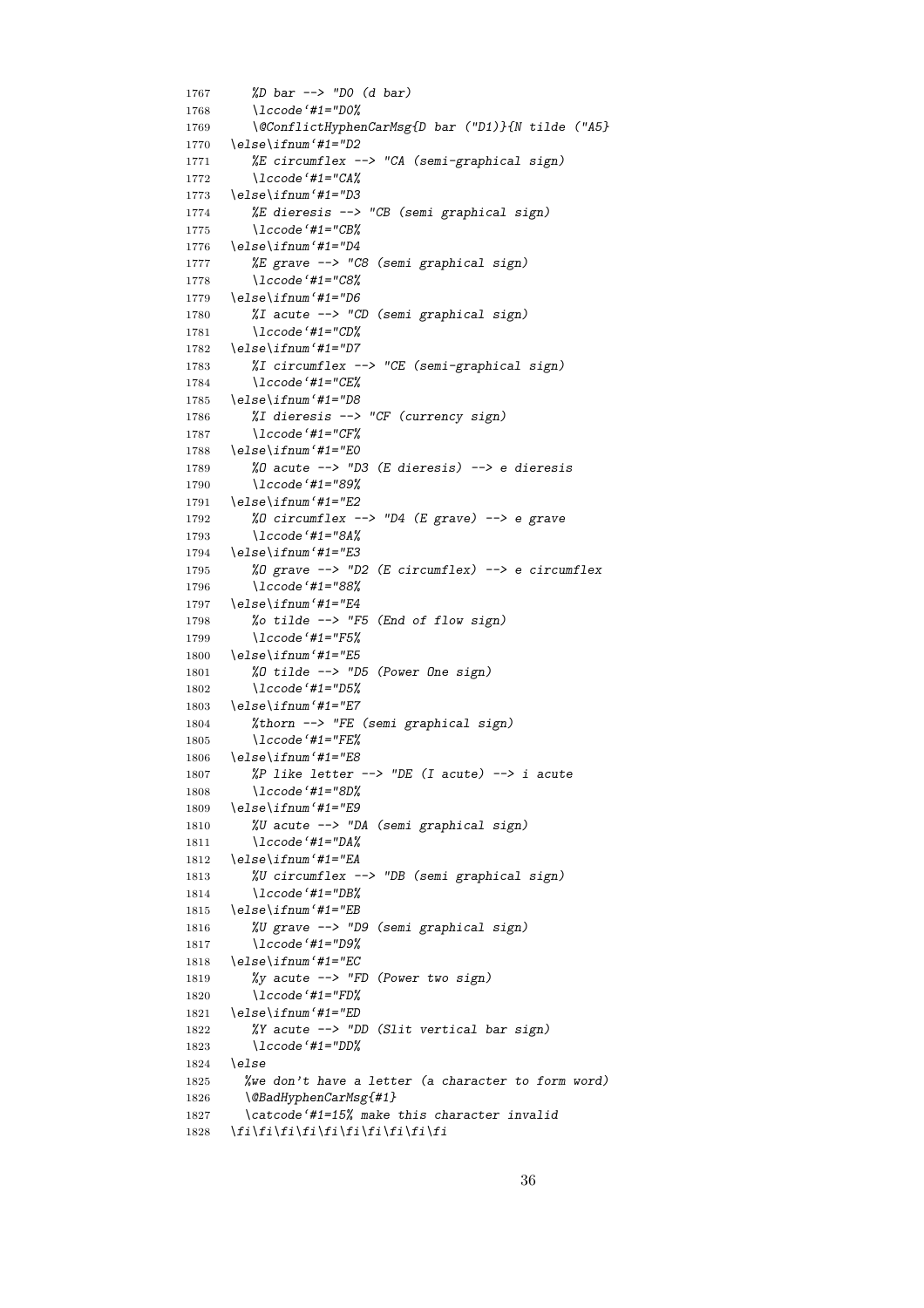```
1829 \fi\fi\fi\fi\fi\fi\fi\fi\fi\fi
1830 \fi\fi\fi\fi\fi\fi\fi\fi\fi\fi
1831 \fi\fi\fi\fi\fi\fi\fi\fi\fi\fi
1832 \fi\fi\fi\fi\fi\fi\fi\fi\fi\fi
1833 \fi\fi\fi\fi\fi\fi\fi\fi
1834 % We must have same count of \fi than \ifnum (58)
1835 }%\@MakeHyphenationEightFiveZero
1836 \fi % \ifx\CurrentEncoding...
1837 \catcode'\@=\atcatcode \let\atcatcode\relax
1838 \langle/codepage850\rangle
```
### **4.5 Table for the code page 437 (file:** code437.tex**)**

#### \@FourThreeSeven

```
1839 \; \langle *codepage{437} \rangle1840 \chardef\atcatcode=\catcode'\@
1841 \catcode'\@=11\relax
1842 \begingroup
1843 \catcode'\A=\active
1844 \catcode'\E=\active
1845 \catcode'\I=\active
1846 \catcode'\O=\active
1847 \catcode'\U=\active
1848 \catcode'\Y=\active
1849 \gdef A{\string A}%
1850 \gdef E{\string E}%
1851 \gdef I{\string I}%
1852 \gdef O{\string O}%
1853 \gdef U{\string U}%
1854 \gdef Y{\string Y}%
1855 \endgroup
1856 \input initcar %
1857 \begingroup
1858 \ifcase\CurrentEncoding
1859 \input shapecm %
1860 \or
1861 \input shapedc %
1862 \fi
1863 \Ccedilla{^^80}{"80}{"87}%
1864 \Adieresis{^^8e}{"8E}{"84}%
1865 \Aring{^^8f}{"8F}{"86}%
1866 \Eacute{^^90}{"90}{"82}%
1867 \AE{^^92}{"92}{"91}%
1868 \Odieresis{^^99}{"99}{"94}%
1869 \Udieresis{^^9a}{"9A}{"81}%
1870 \Ntilde{^^a5}{"A5}{"A4}%
1871 \udieresis{^^81}{"9A}{"81}%
1872 \eacute{^^82}{"90}{"82}%
1873 \acircumflex{^^83}{"41}{"83}%
1874 \adieresis{^^84}{"8E}{"84}%
1875 \agrave{^^85}{"41}{"85}%
1876 \aring{^^86}{"8F}{"86}%
1877 \ccedilla{^^87}{"80}{"87}%
1878 \ecircumflex{^^88}{"45}{"88}%
1879 \edieresis{^^89}{"45}{"89}%
1880 \egrave{^^8a}{"45}{"8A}%
1881 \idieresis{^^8b}{"49}{"8B}%
1882 \icircumflex{^^8c}{"49}{"8C}%
1883 \igrave{^^8d}{"49}{"8D}%
1884 \ae{^^91}{"92}{"91}%
1885 \ocircumflex{^^93}{"4F}{"93}%
```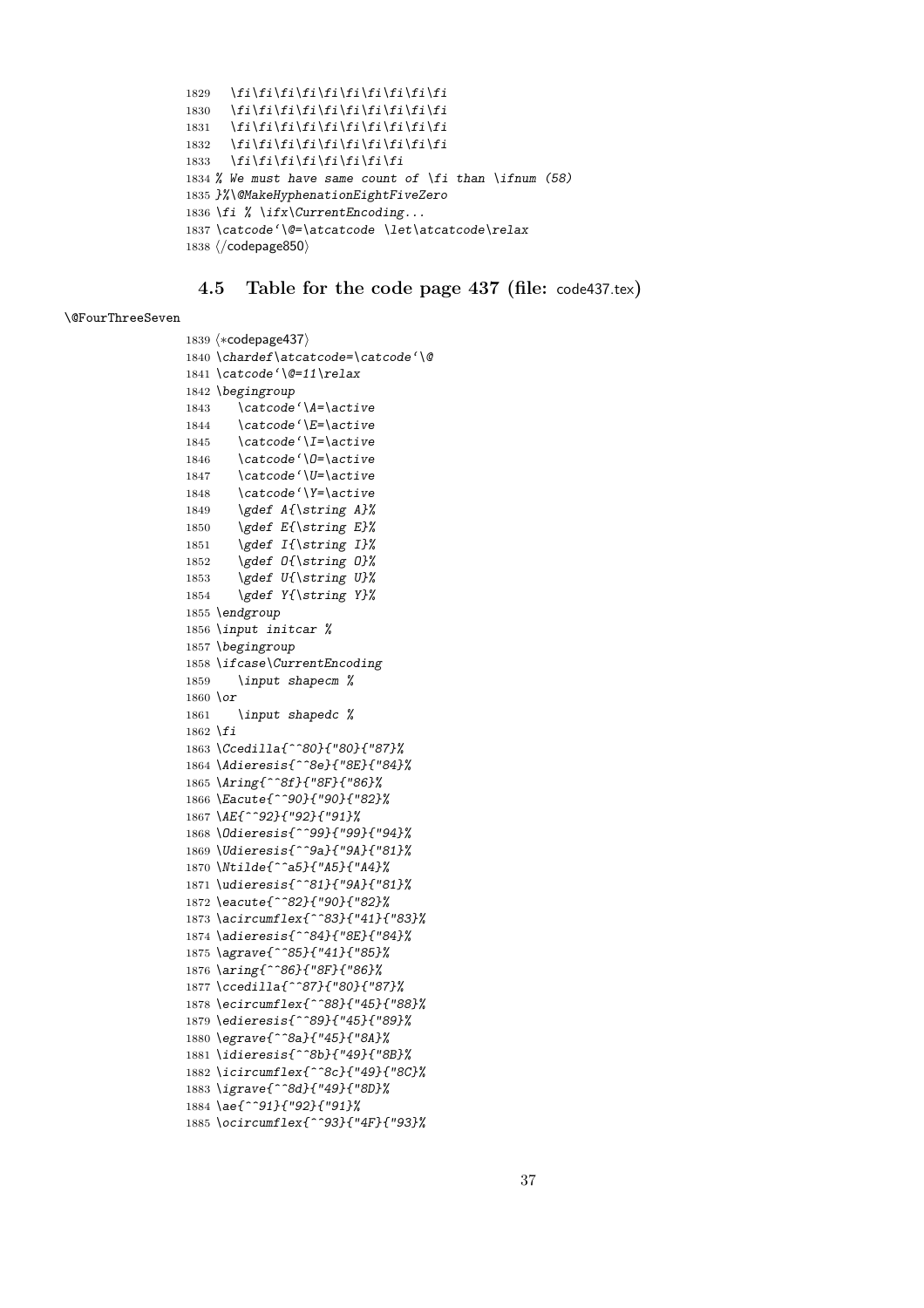```
1912 \Omega{^^ea}{"EA}{"EA}%
1913 \delta{^^eb}{"EB}{"EB}%
1914 \infty{^^ec}{"EC}{"EC}%
1915 \emptysetSign{^^ed}{"ED}{"ED}%
1916 \epsilon{^^ee}{"EE}{"EE}%
1917 \cap{^^ef}{"EF}{"EF}%
1918 \equiv{^^f0}{"F0}{"F0}%
1919 \pm{^^f1}{"F1}{"F1}%
1920 \geq{^^f2}{"F2}{"F2}%
1921 \leq{^^f3}{"F3}{"F3}%
1922 \div{^^f6}{"F6}{"F6}%
1923 \approx{^^f7}{"F7}{"F7}%
1924 \bullet{^^f9}{"F9}{"F9}%
1925 \endgroup
1926 \ifnum\CurrentEncoding=\DC\relax
1927 \def\@MakeHyphenationFourThreeSeven#1{%
1928 \catcode'#1=12%
1929 \ifnum'#1="80
1930 % C cedilla translated in DC encoding to "D7 (which is a semi graphical
1931 % sign in code page 437)
1932 \lccode'#1="D7%
1933 \else\ifnum'#1="81
1934 %u dieresis --> "FC
1935 \lccode'#1="FC%
1936 \else\ifnum'#1="82
1937 %e acute --> "E9 (Theta sign)
1938 \lccode'#1="E9%
1939 \else\ifnum'#1="83
1940 %a circumflex --> "E2 (Gamma sign)
1941 \lccode'#1="E2%
1942 \else\ifnum'#1="84
1943 %a dieresis --> "E4 o tilde
1944 \lccode'#1="E4%
1945 \else\ifnum'#1="85
```
#### \@MakeHyphenation437

 *\odieresis{^^94}{"99}{"94}% \ograve{^^95}{"4F}{"95}% \ucircumflex{^^96}{"55}{"96}% \ugrave{^^97}{"55}{"97}% \ydieresis{^^98}{"59}{"98}% \pounds{^^9c}{"9C}{"9C}% \florin{^^9f}{"9F}{"9F}% \aacute{^^a0}{"41}{"A0}% \iacute{^^a1}{"49}{"A1}% \oacute{^^a2}{"4F}{"A2}% \uacute{^^a3}{"55}{"A3}% \ntilde{^^a4}{"A5}{"A4}% \questiondown{^^a8}{"A8}{"A8}% \exclamdown{^^ad}{"AD}{"AD}% \guilletmotleft{^^ae}{"AE}{"AE}% \guillemeotright{^^af}{"AF}{"AF}%*

 *\alpha{^^e0}{"E0}{"E0}% \beta{^^e1}{"E1}{"E1}% \Gamma{^^e2}{"E2}{"E2}% \pi{^^e3}{"E3}{"E3}% \Sigma{^^e4}{"E4}{"E4}% \sigma{^^e5}{"E5}{"E5}% \mu{^^e6}{"E6}{"E6}% \tau{^^e7}{"E7}{"E7}% \Phi{^^e8}{"E8}{"E8}% \ThetaSign{^^e9}{"E9}{"E9}%*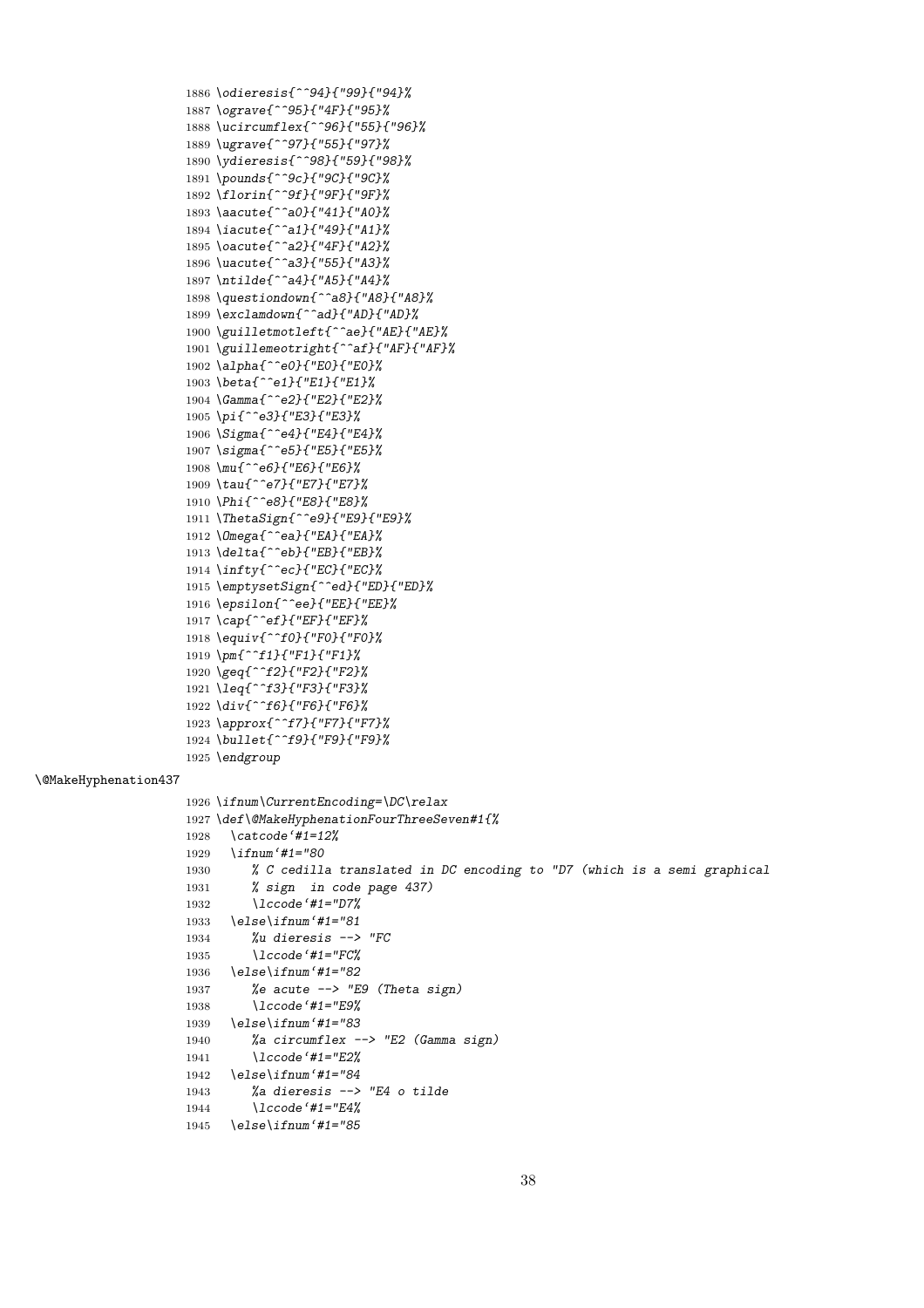```
1946 %a grave --> "E0 (alpha sign)
1947 \lccode'#1="E0%
1948 \else\ifnum'#1="86
1949 %a ring --> "E5 (sigma sign)
1950 \lccode'#1="E5%
1951 \else\ifnum'#1="87
1952 %c cedilla --> "E7 (tau sign)
1953 \lccode'#1="E7%
1954 \else\ifnum'#1="88
1955 %e circumflex --> "EA (Omega sign)
1956 \lccode'#1="EA%
1957 \else\ifnum'#1="89
1958 %e dieresis --> "EB (delta sign)
1959 \lccode'#1="EB%
1960 \else\ifnum'#1="8A
1961 %e grave --> "E8 (Phi sign)
1962 \lccode'#1="E8%
1963 \else\ifnum'#1="8B
1964 %i dieresis --> "EF (set intersection sign)
1965 \lccode'#1="EF%
1966 \else\ifnum'#1="8C
1967 %i circumflex --> "EE (epsilon sign)
1968 \lccode'#1="EE%
1969 \else\ifnum'#1="8D
1970 %i grave --> "EC (infinity sign)
1971 \lccode'#1="EC%
1972 \else\ifnum'#1="8E
1973 %A dieresis --> "C4 (semi graphical character)
1974 \lccode'#1="C4%
1975 \else\ifnum'#1="8F
1976 %A ring --> "C5 (semi graphical character)
1977 \lccode'#1="C5%
1978 \else\ifnum'#1="90
1979 %E acute --> "C9 (semi graphical character)
1980 \lccode'#1="C9%
1981 \else\ifnum'#1="91
1982 %ae ligature --> "E6 (mu sign)
1983 \lccode'#1="E6%
1984 \else\ifnum'#1="92
1985 %AE ligature --> "C6 (semi graphical character)
1986 \lccode'#1="C6%
1987 \else\ifnum'#1="93
1988 %o circumflex --> "F4 (upper part of integral sign)
1989 \lccode'#1="F4%
1990 \else\ifnum'#1="94
1991 %o dieresis --> "F6 (divide sign)
1992 \lccode'#1="F6%
1993 \else\ifnum'#1="95
1994 %O grave --> "F2 (greater or equal sign)
1995 \lccode'#1="F2%
1996 \else\ifnum'#1="96
1997 %u circumflex --> "FB (square sign)
1998 \lccode'#1="FB%
1999 \else\ifnum'#1="97
2000 %u grave --> "F9 (big bullet sign)
2001 \lccode'#1="F9%
2002 \else\ifnum'#1="98
2003 %y dieresis --> "B8 (semi graphical character)
2004 \lccode'#1="B8%
2005 \else\ifnum'#1="99
2006 %O dieresis --> "D6 (semi graphical character)
2007 \lccode'#1="D6%
```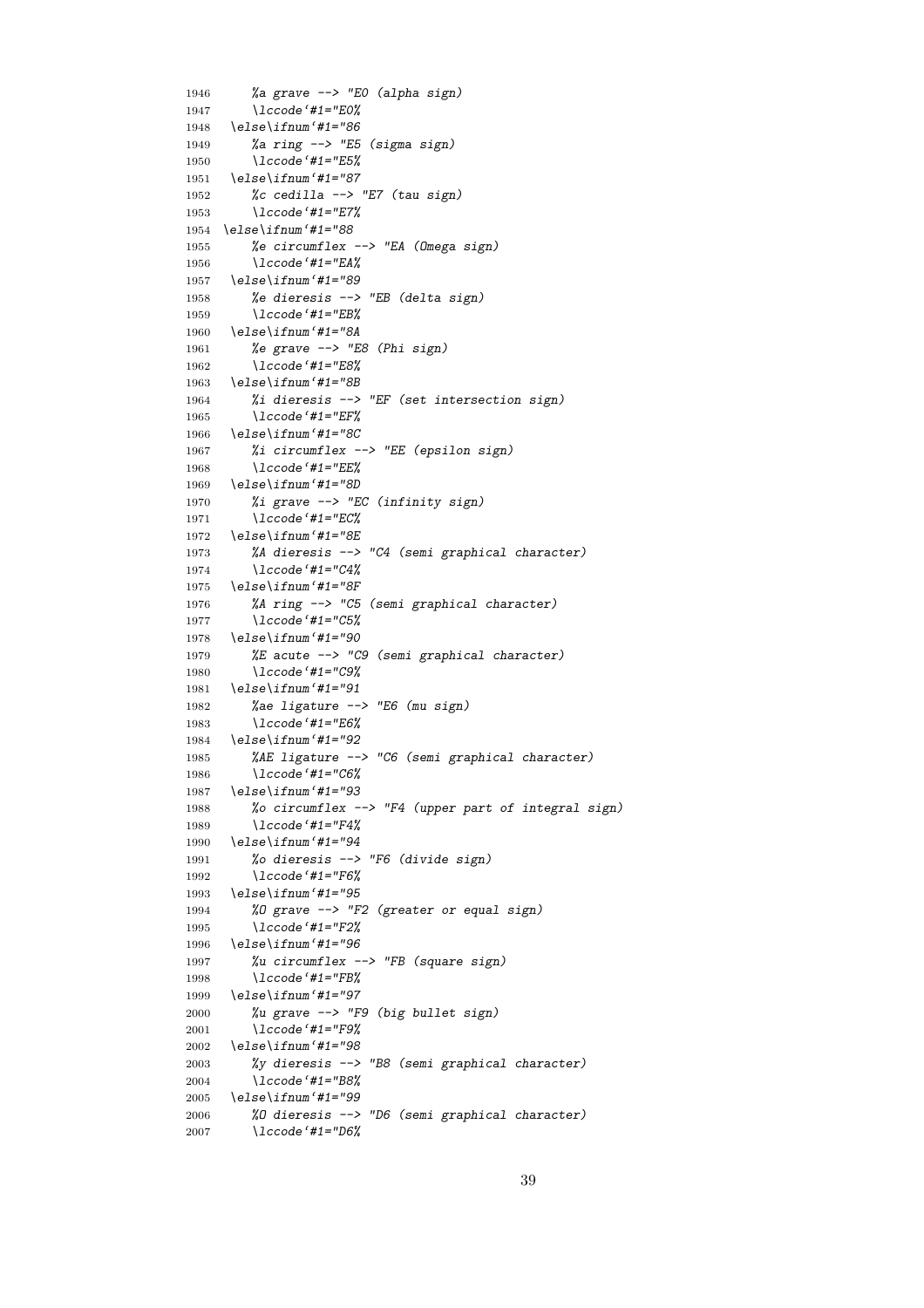```
2008 \else\ifnum'#1="9A
2009 %U dieresis --> "DC (semi graphical sign)
2010 \lccode'#1="DC%
2011 \else\ifnum'#1="A0
2012 %a acute --> "E1 (Beta sign)
2013 \lccode'#1="E1%
2014 \else\ifnum'#1="A1
2015 %i acute --> "ED (empty set sign)
2016 \lccode'#1="ED%
2017 \else\ifnum'#1="A2
2018 %o acute --> "F3 (less or equal sign)
2019 \lccode'#1="F3%
2020 \else\ifnum'#1="A3
2021 %u acute --> "FA (Bullet sign)
2022 \lccode'#1="FA%
2023 \else\ifnum'#1="A4
2024 %n tilde --> "F1 (Plus minus sign)
2025 \lccode'#1="F1%
2026 \else\ifnum'#1="A5
2027 %N tilde --> "D1 (semi graphical character)
2028 \lccode'#1="D1%
2029 \else
2030 %we don't have a letter (a character to form word)
2031 \@BadHyphenCarMsg{#1}
2032 \catcode'#1=15% make this character invalid
2033 \fi\fi\fi\fi\fi\fi\fi\fi\fi\fi
2034 \fi\fi\fi\fi\fi\fi\fi\fi\fi\fi
2035 \fi\fi\fi\fi\fi\fi\fi\fi\fi\fi
2036 \fi\fi\fi
2037 % We must have same count of \fi than \ifnum (33)
2038 }%
2039 \fi %\ifx\CurrentEncoding...
2040 \catcode'\@=\atcatcode \let\atcatcode\relax
2041 \langle/codepage437\rangle
```
## **4.6 Table for the code page of** Mc Intosh **(file:** codemac.tex**)**

#### \@CodeMac

```
_{2042} \langle *{\rm code}pagemac\rangle2043 \chardef\atcatcode=\catcode'\@
2044 \catcode'\@=11\relax
2045 {%
2046 \catcode'\Y=\active
2047 \gdef Y{\string Y}%
2048 }%
2049 \begingroup
2050 \input initcar %
2051 \ifcase\CurrentEncoding
2052 \input shapecm %
2053 \or
2054 \input shapedc %
2055 \fi
2056 \Adieresis{^^80}{"80}{"8A}%
2057 \Aring{^^81}{"81}{"8C}%
2058 \Ccedilla{^^82}{"82}{"8D}%
2059 \Eacute{^^83}{"83}{"8E}%
2060 \Ntilde{^^84}{"84}{"96}%
2061 \Odieresis{^^85}{"85}{"9A}%
2062 \Udieresis{^^86}{"86}{"9F}%
2063 \aacute{^^87}{"E7}{"87}%
2064 \agrave{^^88}{"CB}{"88}%
```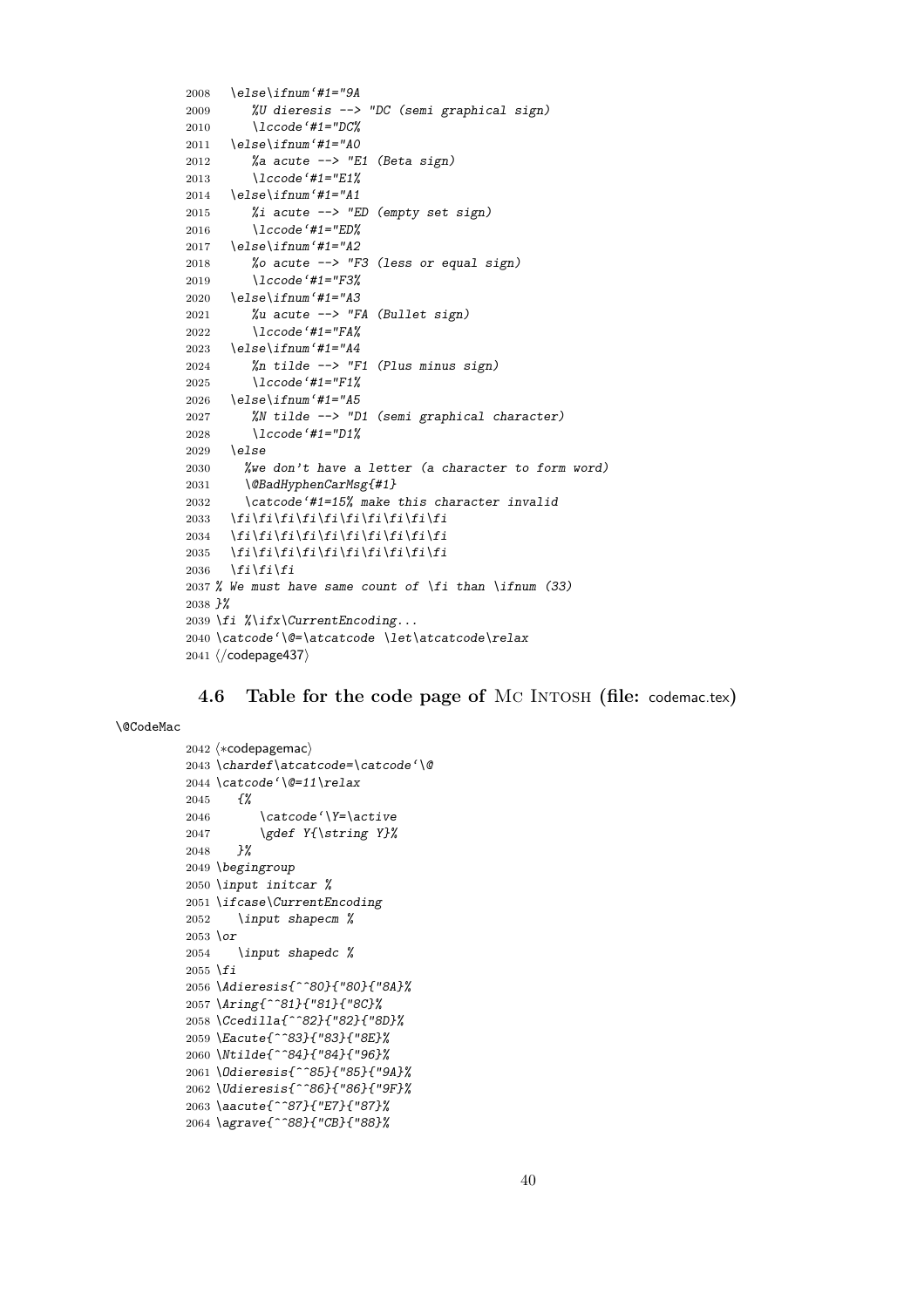*\acircumflex{^^89}{"E5}{"89}% \adieresis{^^8a}{"80}{"8A}% \atilde{^^8b}{"CC}{"8B}% \aring{^^8c}{"81}{"8C}% \ccedilla{^^8d}{"82}{"8D}% \eacute{^^8e}{"83}{"8E}% \egrave{^^8f}{"E9}{"8F}% \ecircumflex{^^90}{"E6}{"90}% \edieresis{^^91}{"E8}{"91}% \iacute{^^92}{"EA}{"92}% \igrave{^^93}{"ED}{"93}% \icircumflex{^^94}{"EB}{"94}% \idieresis{^^95}{"EC}{"95}% \ntilde{^^96}{"84}{"96}% \oacute{^^97}{"EE}{"97}% \ograve{^^98}{"F1}{"98}% \ocircumflex{^^99}{"EF}{"99}% \odieresis{^^9a}{"85}{"9A}% \otilde{^^9b}{"CD}{"9B}% \uacute{^^9c}{"F2}{"9C}% \ugrave{^^9d}{"F4}{"9D}% \ucircumflex{^^9e}{"F3}{"9E}% \udieresis{^^9f}{"86}{"9F}% \dag{^^a0}{"A0}{"A0}% \degree{^^a1}{"A1}{"A1}% \cent{^^a2}{"A2}{"A2}% \pounds{^^a3}{"A3}{"A3}% \section{^^a4}{"A4}{"A4}% \bullet{^^a5}{"A5}{"A5}% \ParagraphSign{^^a6}{"A6}{"A6}% \beta{^^a7}{"A7}{"A7}% \register{^^a8}{"A8}{"A8}% \copyright{^^a9}{"A9}{"A9}% \trademark{^^aa}{"AA}{"AA}% \acute{^^ab}{"AB}{"AB}% \dieresis{^^ac}{"AC}{"AC}% \neq{^^ad}{"AD}{"AD}% \AE{^^ae}{"AE}{"BE}% \Oslash{^^af}{"AF}{"BF}% \pm{^^b1}{"B1}{"B1}% \leq{^^b2}{"B2}{"B2}% \geq{^^b3}{"B3}{"B3}% \yen{^^b4}{"B4}{"B4}% \mu{^^b5}{"B5}{"B5}% \delta{^^b6}{"B6}{"B6}% \Sigma{^^b7}{"B7}{"B7}% \Pi{^^b8}{"B8}{"B8}% \pi{^^b9}{"B9}{"B9}% \florin{^^ba}{"BA}{"BA}% \ordfeminine{^^bb}{"BB}{"BB}% \ordmasculine{^^bc}{"BC}{"BC}% \Omega{^^bd}{"BD}{"BD}% \ae{^^be}{"AE}{"BE}% \oslash{^^bf}{"AF}{"BF}% \questiondown{^^c0}{"C0}{"C0}% \exclamdown{^^c1}{"C1}{"C1}% \neg{^^c2}{"C2}{"C2}% \approx{^^c5}{"C5}{"C5}% \partial{^^c6}{"C6}{"C6}% \guilletmotleft{^^c7}{"C7}{"C7}% \guillemeotright{^^c8}{"C8}{"C8}% \ellipsis{^^c9}{"C9}{"C9}%*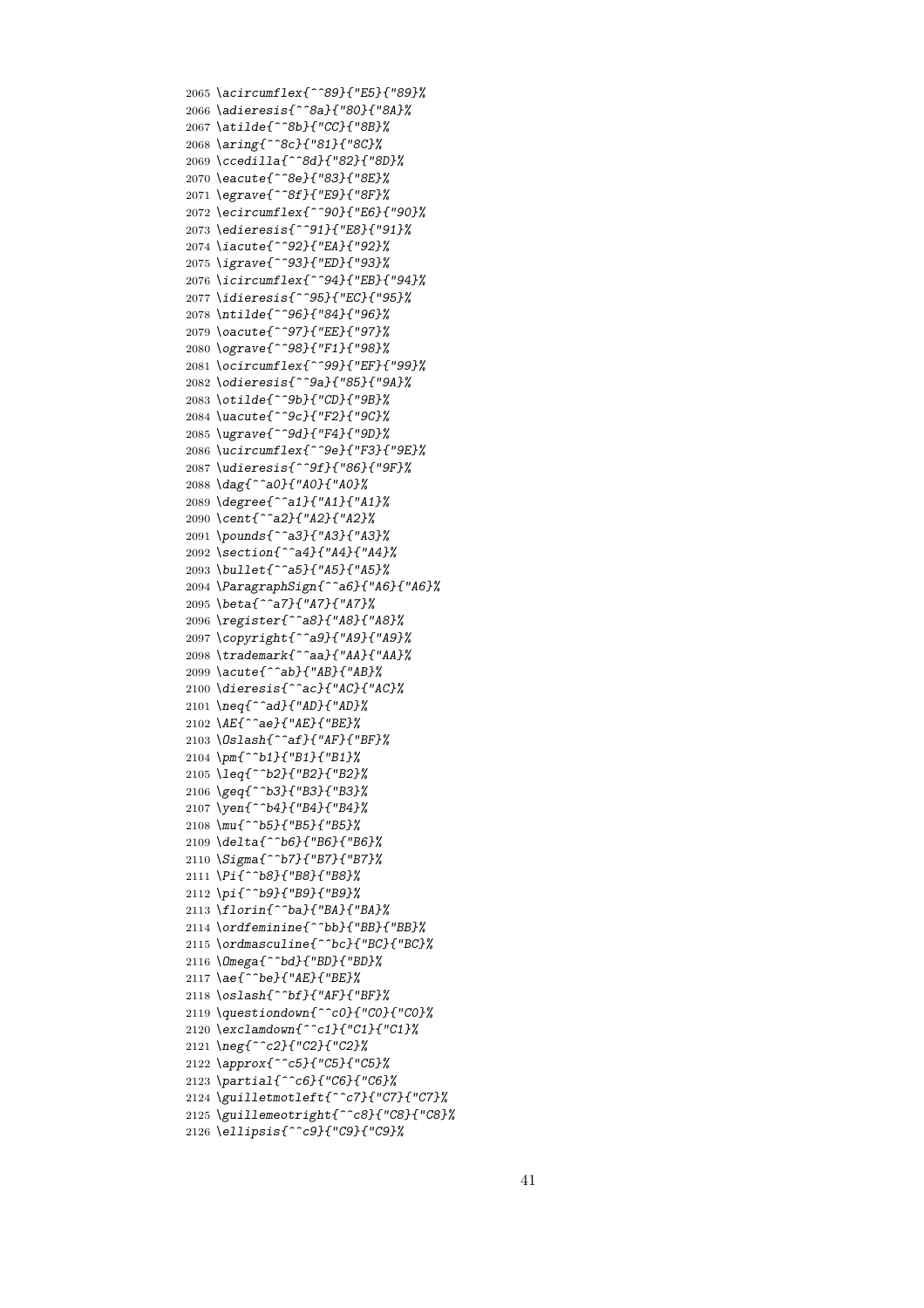```
2127 \unbreakablespace{^^ca}{"CA}{"CA}%
2128 \Agrave{^^cb}{"CB}{"88}%
2129 \Atilde{^^cc}{"CC}{"8B}%
2130 \Otilde{^^cd}{"CD}{"9B}%
2131 \OE{^^ce}{"CE}{"CF}%
2132 \oe{^^cf}{"CE}{"CF}%
2133 \emdash{^^d1}{"D1}{"D1}%
2134 \quotedblleft{^^d2}{"D2}{"D2}%
2135 \quotedblright{^^d3}{"D3}{"D3}%
2136 \quoteleft{^^d4}{"D4}{"D4}%
2137 \quoteright{^^d5}{"D5}{"D5}%
2138 \div{^^d6}{"D6}{"D6}%
2139 \diamond{^^d7}{"D7}{"D7}%
2140 \ydieresis{^^d8}{"D9}{"D8}%
2141 \Ydieresis{^^d9}{"D9}{"D8}%
2142 \currency{^^db}{"DB}{"DB}%
2143 \fiLigature{^^de}{"DE}{"DE}%
2144 \flLigature{^^df}{"DF}{"DF}%
2145 \ddag{^^e0}{"E0}{"E0}%
2146 \cedilla{^^e2}{"E2}{"E2}%
2147 \perthousand{^^e4}{"E4}{"E4}%
2148 \Acircumflex{^^e5}{"E5}{"89}%
2149 \Ecircumflex{^^e6}{"E6}{"90}%
2150 \Aacute{^^e7}{"E7}{"87}%
2151 \Edieresis{^^e8}{"E8}{"91}%
2152 \Egrave{^^e9}{"E9}{"8F}%
2153 \Iacute{^^ea}{"EA}{"92}%
2154 \Icircumflex{^^eb}{"EB}{"94}%
2155 \Idieresis{^^ec}{"EC}{"95}%
2156 \Igrave{^^ed}{"ED}{"93}%
2157 \Oacute{^^ee}{"EE}{"97}%
2158 \Ocircumflex{^^ef}{"EF}{"99}%
2159 \Ograve{^^f1}{"F1}{"98}%
2160 \Uacute{^^f2}{"F2}{"9C}%
2161 \Ucircumflex{^^f3}{"F3}{"9E}%
2162 \Ugrave{^^f4}{"F4}{"9D}%
2163 \powerone{^^f5}{"F5}{"F5}%
2164 \endgroup
```
#### \@MakeHyphenationMac

```
2165 \ifnum\CurrentEncoding=\DC\relax
2166 \def\@MakeHyphenationMac#1{%
2167 \catcode'#1=12%Legal value for \hyphenation
2168 \ifnum'#1="80
2169 % A dieresis --> C4 (graphical symbol)
2170 \lccode'#1="C4%
2171 \else\ifnum'#1="81
2172 %A ring --> "C5 (approx sign)
2173 \lccode'#1="C5%
2174 \else\ifnum'#1="82
2175 %C cedilla --> "C7 (french opening guillemet)
2176 \lccode'#1="C7%
2177 \else\ifnum'#1="83
2178 %E acute --> "C9 (three dot sign)
2179 \lccode'#1="C9%
2180 \else\ifnum'#1="84
2181 %N tilde --> "D1 (long dash)
2182 \lccode'#1="D1%
2183 \else\ifnum'#1="85
2184 %O dieresis --> "D6 (divide sign)
2185 \lccode'#1="D6%
2186 \else\ifnum'#1="86
```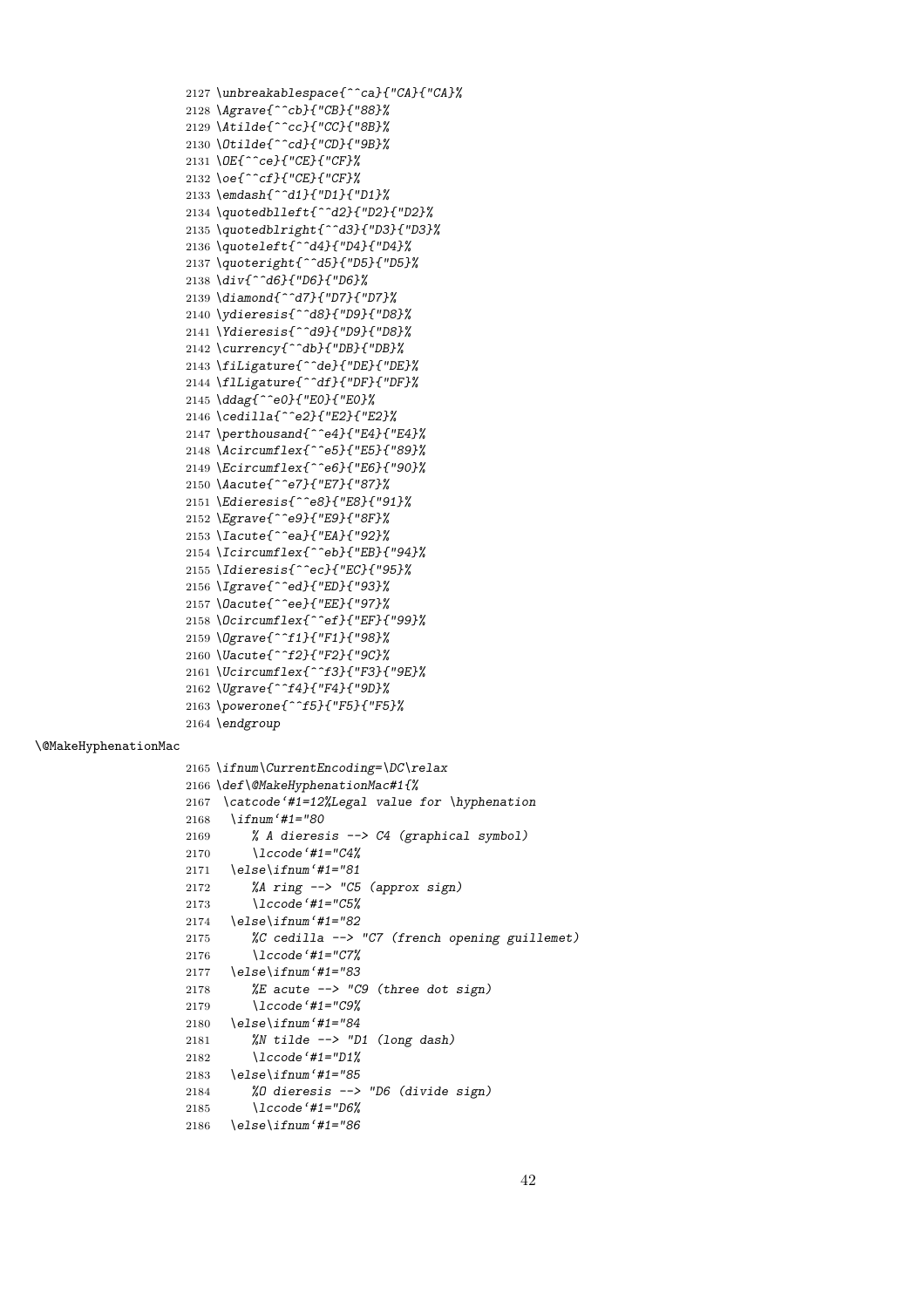```
2187 %U dieresis --> "DC (graphical symbol)
2188 \lccode'#1="DC%
2189 \else\ifnum'#1="87
2190 %a acute --> "E1 (graphical symbol)
2191 \lccode'#1="E1%
2192 \else\ifnum'#1="88
2193 %a grave --> "E0 (double dag sign)
2194 \lccode'#1="E0%
2195 \else\ifnum'#1="89
2196 %a circumflex --> "E2 (cedilla accent)
2197 \lccode'#1="E2%
2198 \else\ifnum'#1="8A
2199 %a dieresis --> "E4 (graphical symbol)
2200 \lccode'#1="E4%
2201 \else\ifnum'#1="8B
2202 %a tilde --> "E3 (graphical symbol)
2203 \lccode'#1="E3%
2204 \else\ifnum'#1="8C
2205 %a ring --> "E5 (A circumflex) --> a circumflex
2206 \lccode'#1="89%
2207 \else\ifnum'#1="8D
2208 %c cedilla --> "E7 (A acute) --> a acute
2209 \lccode'#1="87%
2210 \else\ifnum'#1="8E
2211 %e acute --> "E9 (E grave) --> e grave
2212 \lccode'#1="8F%
2213 \else\ifnum'#1="8F
2214 %e grave --> "E8 (E dieresis) --> e dieresis
2215 \lccode'#1="91%
2216 \else\ifnum'#1="90
2217 %e circumflex --> "EA (I acute) --> i acute
2218 \lccode'#1="92%
2219 \else\ifnum'#1="91
2220 %e dieresis --> "EB (I circumflex) --> i circumflex
2221 \lccode'#1="94%
2222 \else\ifnum'#1="92
2223 %i acute --> "ED (I grave) --> i grave
2224 \lccode'#1="93%
2225 \else\ifnum'#1="93
2226 %i grave --> "EC (I dieresis) --> i dieresis
2227 \lccode'#1="95%
2228 \else\ifnum'#1="94
2229 %i circumflex --> "EE (O acute) --> o acute
2230 \lccode'#1="97%
2231 \else\ifnum'#1="95
2232 %i dieresis --> "EF (O circumflex) --> o circumflex
2233 \lccode'#1="99%
2234 \else\ifnum'#1="96
2235 %n tilde --> "F1 (O grave) --> o grave
2236 \lccode'#1="98%
2237 \else\ifnum'#1="97
2238 %o acute --> "F3 (U circumflex) --> u circumflex
2239 \lccode'#1="9E%
2240 \else\ifnum'#1="98
2241 %o grave --> "F2 (U acute) --> u acute
2242 \lccode'#1="9C%
2243 \else\ifnum'#1="99
2244 %o circumflex --> "F4 (U grave) --> u grave
2245 \lccode'#1="9D%
2246 \else\ifnum'#1="9A
2247 %o dieresis --> "F6 (graphical sign)
2248 \lccode'#1="F6%
```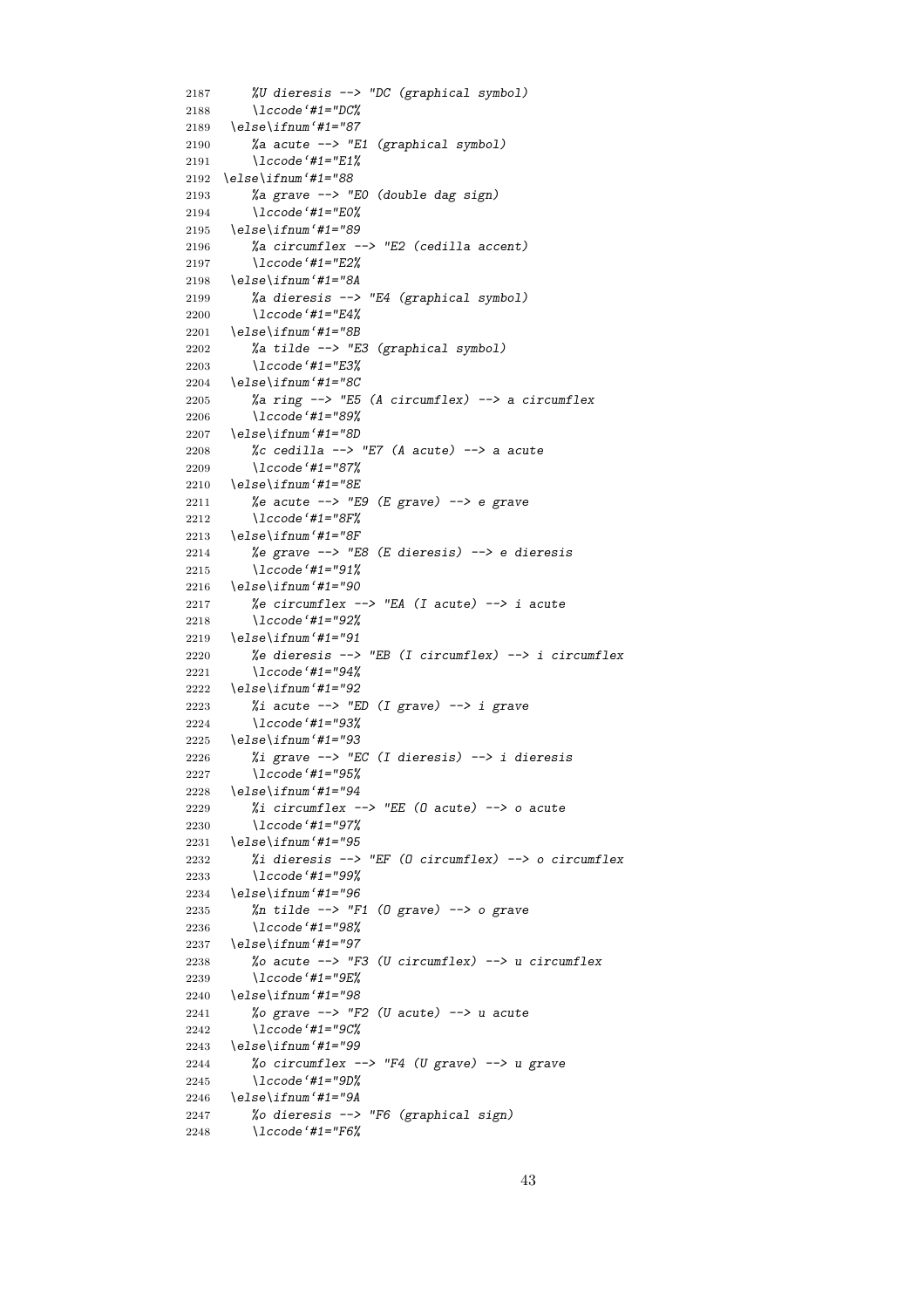```
2249 \else\ifnum'#1="9B
2250 %o tilde --> "F5 (power one sign)
2251 \lccode'#1="F5%
2252 \else\ifnum'#1="9C
2253 %u acute --> "FA (graphical sign)
2254 \lccode'#1="FA%
2255 \else\ifnum'#1="9D
2256 %u grave --> "F9 (graphical sign)
2257 \lccode'#1="F9%
2258 \else\ifnum'#1="9E
2259 %u circumflex --> "FB (graphical sign)
2260 \lccode'#1="FB%
2261 \else\ifnum'#1="9F
2262 %u dieresis --> "FC (graphical sign)
2263 \lccode'#1="FC%
2264 \else\ifnum'#1="AE
2265 %AE ligature --> "C6 (differential sign)
2266 \lccode'#1="C6%
2267 \else\ifnum'#1="BE
2268 %ae ligature --> "E6 (E circumflex) --> e circumflex
2269 \lccode'#1="90%
2270 \else\ifnum'#1="CB
2271 %A grave --> "C0 (Interrogation down sign)
2272 \lccode'#1="C0%
2273 \else\ifnum'#1="CC
2274 %A tilde --> "C3 (graphical sign)
2275 \lccode'#1="C3%
2276 \else\ifnum'#1="CD
2277 %O tilde --> "D5 (closing american quote)
2278 \lccode'#1="D5%
2279 \else\ifnum'#1="CE
2280 %OE ligature --> "D7 (diamond sign)
2281 \lccode'#1="D7%
2282 \else\ifnum'#1="CF
2283 %oe ligature --> "F7 (graphical sign)
2284 \lccode'#1="F7%
2285 \else\ifnum'#1="D8
2286 %y dieresis --> "B8 (Pi sign)
2287 \lccode'#1="B8%
2288 \else\ifnum'#1="E5
2289 %A circumflex --> "C2 (neg sign)
2290 \lccode'#1="C2%
2291 \else\ifnum'#1="E6
2292 %E circumflex --> "CA (graphical sign)
2293 \lccode'#1="CA%
2294 \else\ifnum'#1="E7
2295 %A acute --> "C1 (Exclam down sign)
2296 \lccode'#1="C1%
2297 \else\ifnum'#1="E8
2298 %E dieresis --> "CB (A acute) --> a acute
2299 \lccode'#1="88%
2300 \else\ifnum'#1="E9
2301 %E grave --> "C8 (closing french guillemet)
2302 \lccode'#1="C8%
2303 \else\ifnum'#1="EA
2304 %I acute --> "CD (O tilde) --> o tilde
2305 \lccode'#1="9B%
2306 \else\ifnum'#1="EB
2307 %I circumflex --> "CE (OE ligature) --> oe ligature
2308 \lccode'#1="EF%
2309 \@ConflictHyphenCarMsg{I circumflex ("EB)}{I dieresis ("EC)}%
2310 \else\ifnum'#1="EC
```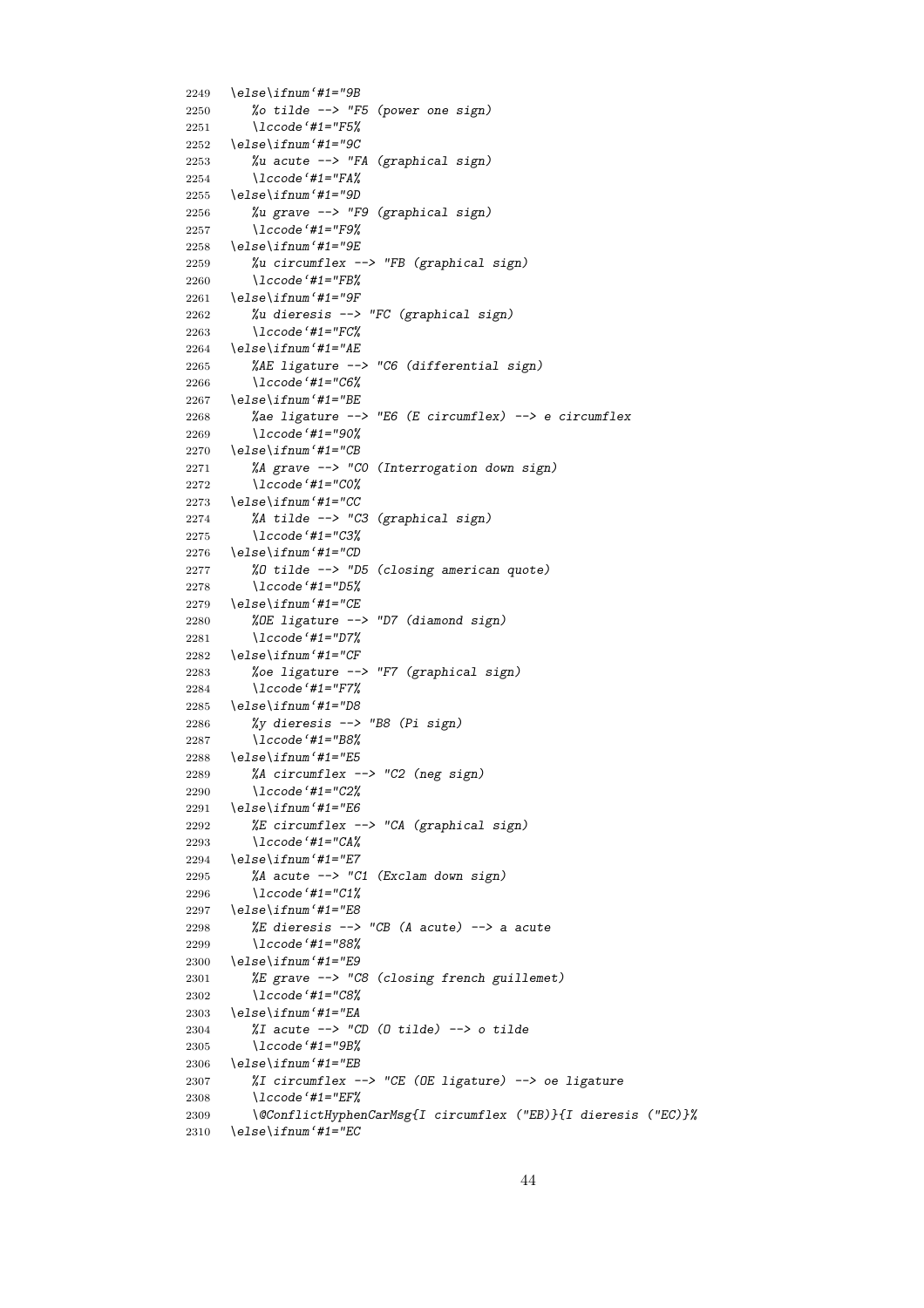```
2311 %I dieresis --> "CF (oe ligature)
2312 \lccode'#1="EF%
2313 \@ConflictHyphenCarMsg{I dieresis ("EC)}{I circumflex ("EB)}%
2314 \else\ifnum'#1="ED
2315 %I acute --> "CC (A tilde) --> a tilde
2316 \lccode'#1="8B%
2317 \else\ifnum'#1="EE%
2318 %O acute --> "D3 (closing us guillemet)
2319 \lccode'#1="D3%
2320 \else\ifnum'#1="EF%
2321 %O circumflex --> "D4 (opening quote)
2322 \lccode'#1="D4%
2323 \else\ifnum'#1="F1%
2324 %O grave --> "D2 (Opening US guillemets)
2325 \lccode'#1="D2%
2326 \else\ifnum'#1="F2%
2327 %U acute --> "DA (graphical character)
2328 \lccode'#1="DA%
2329 \else\ifnum'#1="F3%
2330 %U circumflex --> "DB (graphical character)
2331 \lccode'#1="DB%
2332 \else\ifnum'#1="F4%
2333 %U grave --> "D9 (Y dieresis) --> y dieresis
2334 \lccode'#1="D8%
2335 \else
2336 %we don't have a letter (a character to form word)
2337 \@BadHyphenCarMsg{#1}
2338 \catcode'#1=15% make this character invalid
2339 \fi\fi\fi\fi\fi\fi\fi\fi\fi\fi
2340 \fi\fi\fi\fi\fi\fi\fi\fi\fi\fi\fi
2341 \fi\fi\fi\fi\fi\fi\fi\fi\fi\fi
2342 \fi\fi\fi\fi\fi\fi\fi\fi\fi\fi
2343 \overline{f_i\}f_i\}f_i\}f_i\}f_i\}f_i\}f_i\}2344 \fi\fi\fi\fi\fi
2345 % We must have same count of \fi than \ifnum (55)
2346 }%
2347 \fi %\ifx\CurrentEncoding...
2348 \catcode'\@=\atcatcode \let\atcatcode\relax
2349 \langle/codepagemac\rangle
```
## **4.7** Table for the code page of ISO LATIN SET ONE (file: codeisol.tex)

#### \@IsoLatinSetOne

```
_{2350} \langle *{\rm code}pageiso1\rangle2351 \chardef\atcatcode=\catcode'\@
2352 \catcode'\@=11\relax
2353 {%
2354 \catcode'\Y=\active
2355 \gdef Y{\string Y}%
2356 }%
2357 \begingroup
2358 \input initcar %
2359 \ifcase\CurrentEncoding
2360 \input shapecm %
2361 \Agrave{^^c0}{"C0}{"E0}%
2362 \Aacute{^^c1}{"C1}{"E1}%
2363 \Acircumflex{^^c2}{"C2}{"E2}%
2364 \Atilde{^^c3}{"C3}{"E3}%
2365 \Adieresis{^^c4}{"C4}{"E4}%
2366 \Aring{^^c5}{"C5}{"E5}%
2367 \AE{^^c6}{"C6}{"E6}%
```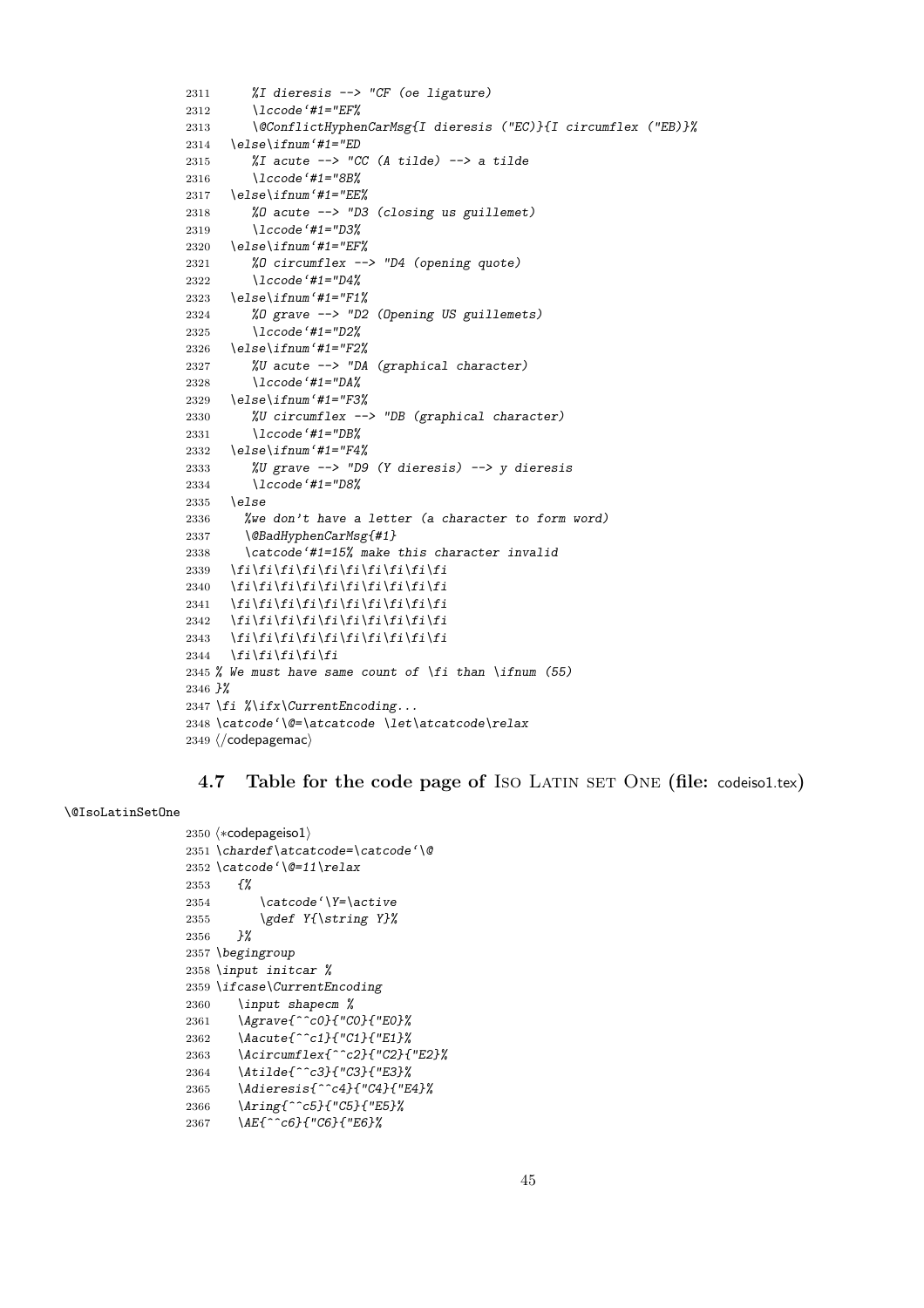*\Ccedilla{^^c7}{"C7}{"E7}% \Egrave{^^c8}{"C8}{"E8}% \Eacute{^^c9}{"C9}{"E9}% \Ecircumflex{^^ca}{"CA}{"EA}% \Edieresis{^^cb}{"CB}{"EB}% \Igrave{^^cc}{"CC}{"EC}% \Iacute{^^cd}{"CD}{"ED}% \Icircumflex{^^ce}{"CE}{"EE}% \Idieresis{^^cf}{"CF}{"EF}% \DBar{^^d0}{"D0}{"F0}% \Ntilde{^^d1}{"D1}{"F1}% \Ograve{^^d2}{"D2}{"F2}% \Oacute{^^d3}{"D3}{"F3}% \Ocircumflex{^^d4}{"D4}{"F4}% \Otilde{^^d5}{"D5}{"F5}% \Odieresis{^^d6}{"D6}{"F6}% \times{^^d7}{"D7}{"D7}% \Oslash{^^d8}{"D8}{"F8}% \Ugrave{^^d9}{"D9}{"F9}% \Uacute{^^da}{"DA}{"FA}% \Ucircumflex{^^db}{"DB}{"FB}% \Udieresis{^^dc}{"DC}{"FC}% \Yacute{^^dd}{"DD}{"FD}% \thorn{^^de}{"FE}{"DE}% \beta{^^df}{"DF}{"DF}% \agrave{^^e0}{"C0}{"E0}% \aacute{^^e1}{"C1}{"E1}% \acircumflex{^^e2}{"C2}{"E2}% \atilde{^^e3}{"C3}{"E3}% \adieresis{^^e4}{"C4}{"E4}% \aring{^^e5}{"C5}{"E5}% \ae{^^e6}{"C6}{"E6}% \ccedilla{^^e7}{"C7}{"E7}% \egrave{^^e8}{"C8}{"E8}% \eacute{^^e9}{"C9}{"E9}% \ecircumflex{^^ea}{"CA}{"EA}% \edieresis{^^eb}{"CB}{"EB}% \igrave{^^ec}{"CC}{"EC}% \iacute{^^ed}{"CD}{"ED}% \icircumflex{^^ee}{"CE}{"EE}% \idieresis{^^ef}{"CF}{"EF}% \dBar{^^f0}{"D0}{"F0}% \ntilde{^^f1}{"D1}{"F1}% \ograve{^^f2}{"D2}{"F2}% \oacute{^^f3}{"D3}{"F3}% \ocircumflex{^^f4}{"D4}{"F4}% \otilde{^^f5}{"D5}{"F5}% \odieresis{^^f6}{"D6}{"F6}% \div{^^f7}{"F7}{"F7}% \oslash{^^f8}{"D8}{"F8}% \ugrave{^^f9}{"D9}{"F9}% \uacute{^^fa}{"DA}{"FA}% \ucircumflex{^^fb}{"DB}{"FB}% \udieresis{^^fc}{"DC}{"FC}% \yacute{^^fd}{"DD}{"FD}% \Thorn{^^fe}{"DE}{"FE}% \ydieresis{^^ff}{"59}{"FF}% \or \input shapedc %*

The following characters are in the same place in both (Iso1 and Dc) encodings. Thus the only thing to do is to change the *catcode* to transform the character in letter (can be used in control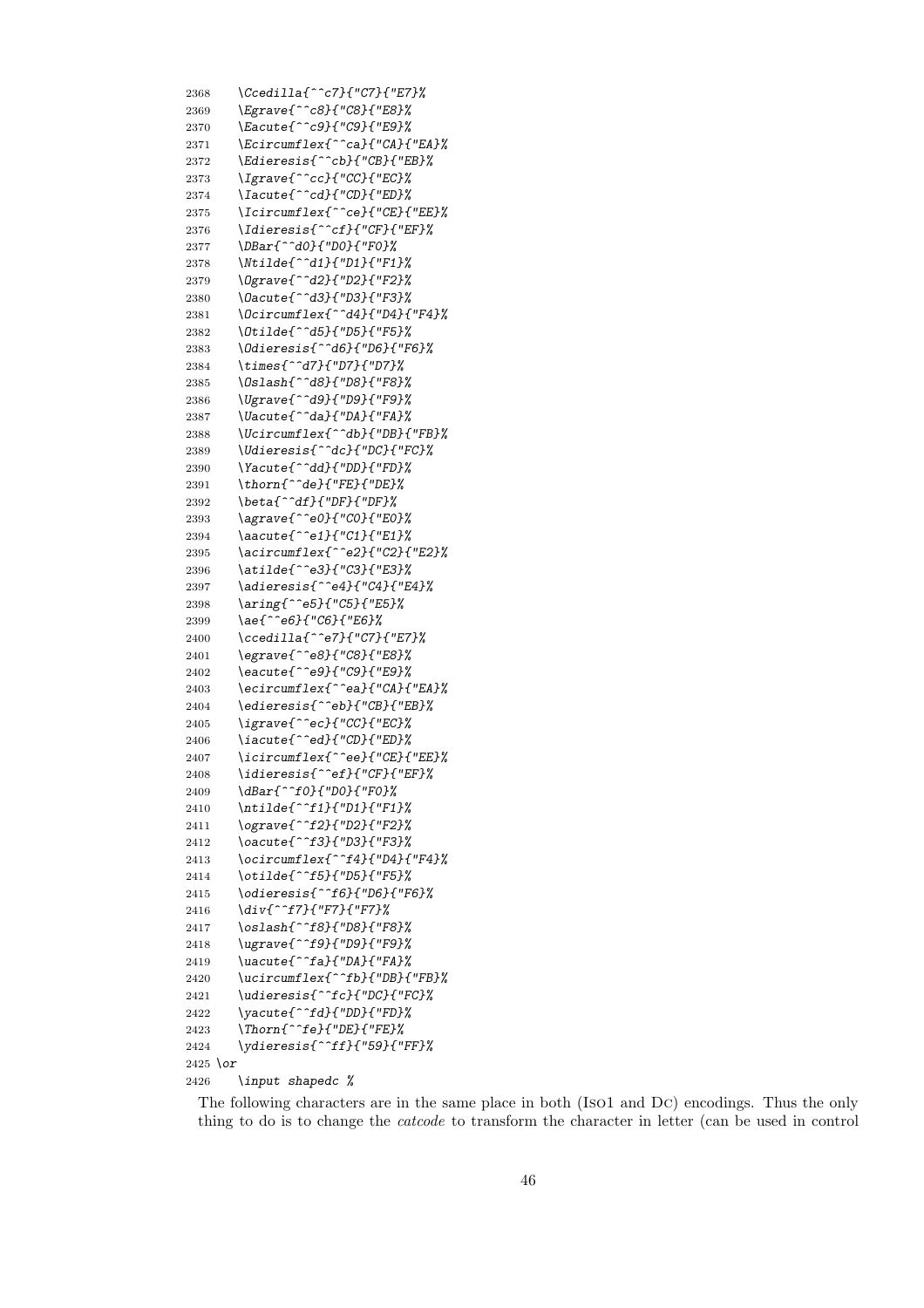sequence, but this is not recommended if one want have portable documents) and to define good values for uppercase and lowercase characters.

| 2427         | <i>%Agrave</i>                                                                               |
|--------------|----------------------------------------------------------------------------------------------|
| 2428         | \global\catcode"C0=11\global\uccode"C0="C0\global\lccode"C0="E0%                             |
| 2429         | <i><b>%Aacute</b></i>                                                                        |
| 2430         | \global\catcode"C1=11\global\uccode"C1="C1\global\lccode"C1="E1%                             |
| 2431         | <i>%Acircumflex</i>                                                                          |
| 2432         | \global\catcode"C2=11\global\uccode"C2="C2\global\lccode"C2="E2%                             |
| 2433         | <i>%Atilde</i>                                                                               |
| 2434         | \global\catcode"C3=11\global\uccode"C3="C3\global\lccode"C3="E3%<br><i>%Adieresis</i>        |
| 2435<br>2436 | \global\catcode"C4=11\global\uccode"C4="C4\global\lccode"C4="E4%                             |
| 2437         | <i>%Aring</i>                                                                                |
| 2438         | \global\catcode"C5=11\global\uccode"C5="C5\global\lccode"C5="E5%                             |
| 2439         | %AE                                                                                          |
| 2440         | \global\catcode"C6=11\global\uccode"C6="C6\global\lccode"C6="E6%                             |
| 2441         | <i>%Ccedilla</i>                                                                             |
| 2442         | \global\catcode"C7=11\global\uccode"C7="C7\global\lccode"C7="E7                              |
| 2443         | <i>%Egrave</i>                                                                               |
| 2444         | \global\catcode"C8=11\global\uccode"C8="C8\global\lccode"C8="E8%                             |
| 2445         | <i>%Eacute</i>                                                                               |
| 2446         | \global\catcode"C9=11\global\uccode"C9="C9\global\lccode"C9="E9%                             |
| 2447         | <i>%Ecircumflex</i>                                                                          |
| 2448         | \global\catcode"CA=11\global\uccode"CA="CA\global\lccode"CA="EA%<br><i><b>%Edieresis</b></i> |
| 2449<br>2450 | \global\catcode"CB=11\global\uccode"CB="CB\global\lccode"CB="EB%                             |
| 2451         | <i>%Igrave</i>                                                                               |
| 2452         | \global\catcode"CC=11\global\uccode"CC="CC\global\lccode"CC="EC%                             |
| 2453         | <i>%Iacute</i>                                                                               |
| 2454         | \global\catcode"CD=11\global\uccode"CD="CD\global\lccode"CD="ED%                             |
| 2455         | <i>%Icircumflex</i>                                                                          |
| 2456         | \global\catcode"CE=11\global\uccode"CE="CE\global\lccode"CE="EE%                             |
| 2457         | <i>%Idieresis</i>                                                                            |
| 2458         | \global\catcode"CF=11\global\uccode"CF="CF\global\lccode"CF="EF%                             |
| 2459         | %DBar                                                                                        |
| 2460         | \global\catcode"D0=11\global\uccode"D0="D0\global\lccode"D0="F0%                             |
| 2461<br>2462 | <i>%Ntilde</i><br>\global\catcode"D1=11\global\uccode"D1="D1\global\lccode"D1="F1%           |
| 2463         | %Ograve                                                                                      |
| 2464         | \global\catcode"D2=11\global\uccode"D2="D2\global\lccode"D2="F2%                             |
| 2465         | <i>%Dacute</i>                                                                               |
| 2466         | \global\catcode"D3=11\global\uccode"D3="D3\global\lccode"D3="F3%                             |
| 2467         | %Ocircumflex                                                                                 |
| 2468         | \global\catcode"D4=11\global\uccode"D4="D4\global\lccode"D4="F4%                             |
| 2469         | %Otilde                                                                                      |
| 2470         | \global\catcode"D5=11\global\uccode"D5="D5\global\lccode"D5="F5%                             |
| 2471         | <i>%Odieresis</i>                                                                            |
| 2472         | \global\catcode"D6=11\global\uccode"D6="D6\global\lccode"D6="F6%                             |
| 2473         | \times{^^d7}{"D7}{"D7}%<br>%Oslash                                                           |
| 2474<br>2475 | \global\catcode"D8=11\global\uccode"D8="D8\global\lccode"D8="F8%                             |
| 2476         | <i>%Ugrave</i>                                                                               |
| 2477         | \global\catcode"D9=11\global\uccode"D9="D9\global\lccode"D9="F9%                             |
| 2478         | <i>%Uacute</i>                                                                               |
| 2479         | \global\catcode"DA=11\global\uccode"DA="DA\global\lccode"DA="FA%                             |
| 2480         | <i>%Ucircumflex</i>                                                                          |
| 2481         | \global\catcode"DB=11\global\uccode"DB="DB\global\lccode"DB="FB%                             |
| 2482         | <i>%Udieresis</i>                                                                            |
| 2483         | \global\catcode"DC=11\global\uccode"DC="DC\global\lccode"DC="FC%                             |
| 2484         | <i>%Yacute</i>                                                                               |
| 2485         | \global\catcode"DD=11\global\uccode"DD="DD\global\lccode"DD="FD%                             |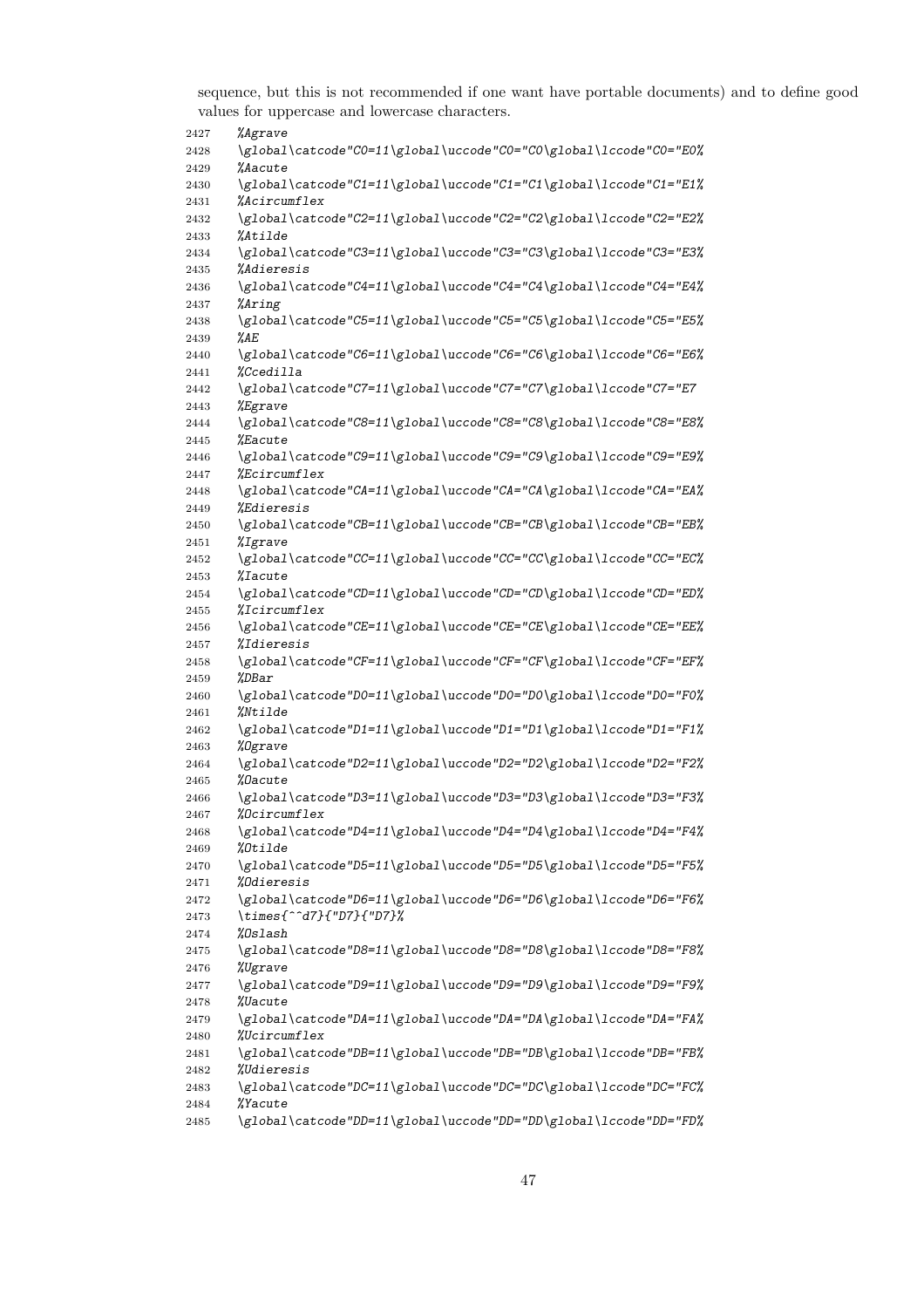| 2486         | %thorn                                                                                |
|--------------|---------------------------------------------------------------------------------------|
| 2487         | \global\catcode"DE=11\global\uccode"DE="FE\global\lccode"DE="DE%                      |
| 2488         | \beta{^^df}{"DF}{"DF}%                                                                |
| 2489         | <i>%agrave</i>                                                                        |
| 2490         | \global\catcode"E0=11\global\uccode"E0="C0\global\lccode"E0="E0%                      |
| 2491         | %aacute                                                                               |
| 2492         | \global\catcode"E1=11\global\uccode"E1="C1\global\lccode"E1="E1%                      |
| 2493         | %acircumflex                                                                          |
| 2494         | \global\catcode"E2=11\global\uccode"E2="C2\global\lccode"E2="E2%                      |
| 2495         | %atilde                                                                               |
| 2496<br>2497 | \global\catcode"E3=11\global\uccode"E3="C3\global\lccode"E3="E3%<br><i>%adieresis</i> |
| 2498         | \global\catcode"E4=11\global\uccode"E4="C4\global\lccode"E4="E4%                      |
| 2499         | %aring                                                                                |
| 2500         | \global\catcode"E5=11\global\uccode"E5="C5\global\lccode"E5="E5%                      |
| 2501         | %ae                                                                                   |
| 2502         | \global\catcode"E6=11\global\uccode"E6="C6\global\lccode"E6="E6%                      |
| 2503         | %ccedilla                                                                             |
| 2504         | \global\catcode"E7=11\global\uccode"E7="C7\global\lccode"E7="E7%                      |
| 2505         | %egrave                                                                               |
| 2506         | \global\catcode"E8=11\global\uccode"E8="C8\global\lccode"E8="E8%                      |
| 2507         | %eacute                                                                               |
| 2508         | \global\catcode"E9=11\global\uccode"E9="C9\global\lccode"E9="E9%                      |
| 2509         | %ecircumflex                                                                          |
| 2510         | \global\catcode"EA=11\global\uccode"EA="CA\global\lccode"EA="EA%                      |
| 2511         | <i>%edieresis</i>                                                                     |
| 2512         | \global\catcode"EB=11\global\uccode"EB="CB\global\lccode"EB="EB%                      |
| 2513         | %igrave                                                                               |
| 2514         | \global\catcode"EC=11\global\uccode"EC="CC\global\lccode"EC="EC%<br>%iacute           |
| 2515<br>2516 | \global\catcode"ED=11\global\uccode"ED="CD\global\lccode"ED="ED%                      |
| 2517         | %icircumflex                                                                          |
| 2518         | \global\catcode"EE=11\global\uccode"EE="CE\global\lccode"EE="EE%                      |
| 2519         | <i>%idieresis</i>                                                                     |
| 2520         | \global\catcode"EF=11\global\uccode"EF="CF\global\lccode"EF="EF%                      |
| 2521         | %dBar                                                                                 |
| 2522         | \global\catcode"F0=11\global\uccode"F0="D0\global\lccode"F0="F0%                      |
| 2523         | %ntilde                                                                               |
| 2524         | \global\catcode"F1=11\global\uccode"F1="D1\global\lccode"F1="F1%                      |
| 2525         | %ograve                                                                               |
| 2526         | \global\catcode"F2=11\global\uccode"F2="D2\global\lccode"F2="F2%                      |
| 2527         | <i><b>Loacute</b></i>                                                                 |
| 2528         | \global\catcode"F3=11\global\uccode"F3="D3\global\lccode"F3="F3%                      |
| 2529         | %ocircumflex                                                                          |
| 2530         | \global\catcode"F4=11\global\uccode"F4="D4\global\lccode"F4="F4%                      |
| 2531         | %otilde<br>\global\catcode"F5=11\global\uccode"F5="D5\global\lccode"F5="F5%           |
| 2532<br>2533 | <i>%odieresis</i>                                                                     |
| 2534         | \global\catcode"F6=11\global\uccode"F6="D6\global\lccode"F6="F6%                      |
| 2535         | \div{^^f7}{"F7}{"F7}%                                                                 |
| 2536         | %oslash                                                                               |
| 2537         | \global\catcode"F8=11\global\uccode"F8="D8\global\lccode"F8="F8%                      |
| 2538         | %ugrave                                                                               |
| 2539         | \global\catcode"F9=11\global\uccode"F9="D9\global\lccode"F9="F9%                      |
| 2540         | %uacute                                                                               |
| 2541         | \global\catcode"FA=11\global\uccode"FA="DA\global\lccode"FA="FA%                      |
| 2542         | %ucircumflex                                                                          |
| 2543         | \global\catcode"FB=11\global\uccode"FB="DB\global\lccode"FB="FB%                      |
| 2544         | <i>%udieresis</i>                                                                     |
| 2545         | \global\catcode"FC=11\global\uccode"FC="DC\global\lccode"FC="FC%                      |
| 2546         | %yacute                                                                               |
| 2547         | \global\catcode"FD=11\global\uccode"FD="DD\global\lccode"FD="FD%                      |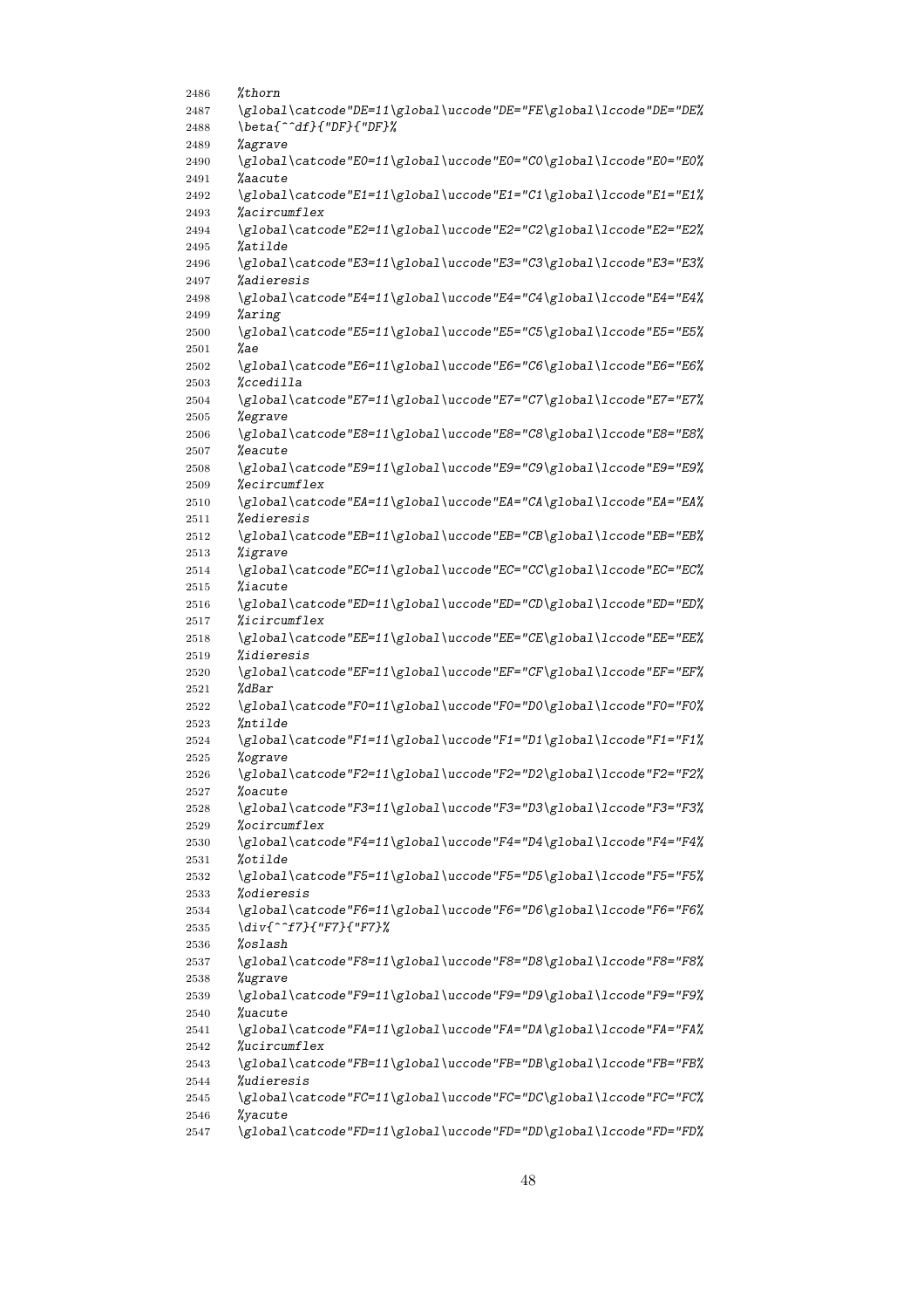```
2548 %Thorn
2549 \global\catcode"FE=11\global\uccode"FE="DE\global\lccode"FE="FE%
2550 %ydieresis
2551 \global\catcode"FF=11\global\uccode"FF="59\global\lccode"FF="FF%
2552 \fi %\ifcase
```
These symbols are drawn with mathematical commands and thus are aleways "active" in both encoding

```
2553 \exclamdown{^^a1}{"A1}{"A1}%
2554 \cent{^^a2}{"A2}{"A2}%
2555 \pounds{^^a3}{"A3}{"A3}%
2556 \currency{^^a4}{"A4}{"A4}%
2557 \yen{^^a5}{"A5}{"A5}%
2558 \splitbar{^^a6}{"A6}{"A6}%
2559 \section{^^a7}{"A7}{"A7}%
2560 \dieresis{^^a8}{"A8}{"A8}%
2561 \copyright{^^a9}{"A9}{"A9}%
2562 \ordfeminine{^^aa}{"AA}{"AA}%
2563 \guilletmotleft{^^ab}{"AB}{"AB}%
2564 \neg{^^ac}{"AC}{"AC}%
2565 \register{^^ad}{"AD}{"AD}%
2566 \degree{^^b0}{"B0}{"B0}%
2567 \pm{^^b1}{"B1}{"B1}%
2568 \powertwo{^^b2}{"B2}{"B2}%
2569 \powerthree{^^b3}{"B3}{"B3}%
2570 \mu{^^b5}{"B5}{"B5}%
2571 \ParagraphSign{^^b6}{"B6}{"B6}%
2572 \bullet{^^b7}{"B7}{"B7}%
2573 \cedilla{^^b8}{"B8}{"B8}%
2574 \powerone{^^b9}{"B9}{"B9}%
2575 \ordmasculine{^^ba}{"BA}{"BA}%
2576 \guillemeotright{^^bb}{"BB}{"BB}%
2577 \OneQuarter{^^bc}{"BC}{"BC}%
2578 \OneHalf{^^bd}{"BD}{"BD}%
2579 \threequarter{^^be}{"BE}{"BE}%
2580 \questiondown{^^bf}{"BF}{"BF}%
2581 \endgroup
```
\@MakeHyphenationLatin1

*\ifnum\CurrentEncoding=\DC*

 $2604 \; \langle \text{/codepage}|\text{so1}\rangle$ 

```
2583 \def\@MakeHyphenationLatinOne#1{%
2584 % Here we have not too much work since the character from Iso Latin set one and
2585 % from DC encoding are the same. We just do the verification that the character
2586 % is a letter.
2587 \catcode'#1=12%
2588 \ifnum'#1>"C0%
2589 \ifnum'#1="D7% Times sign
2590 \@BadHyphenCarMsg{#1}%
2591 \fi
2592 \ifnum'#1="DF% beta sign
2593 \@BadHyphenCarMsg{#1}%
2594 \fi
2595 \ifnum'#1="F7% Divide sign
2596 \@BadHyphenCarMsg{#1}%
2597 \fi
2598 \else
2599 \@BadHyphenCarMsg{#1}%
2600 \fi
2601 }%
2602 \fi %\ifnum\CurrentEncoding...
2603 \catcode'\@=\atcatcode \let\atcatcode\relax
```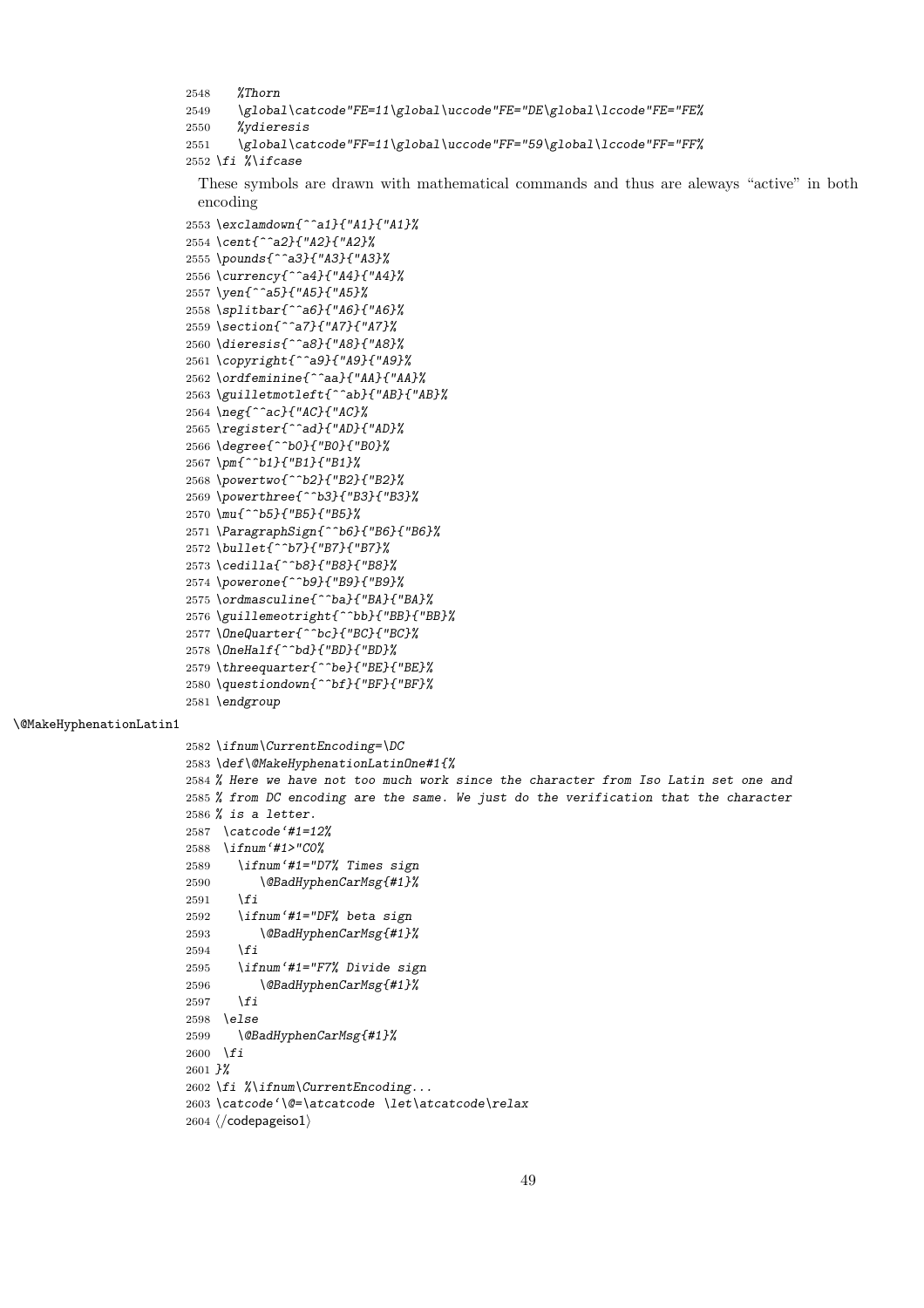## **4.8 Default value for each character (file:** initcar.tex**)**

The file when inputting give a default value to each character above 127, and set the value for \lccode and \uccode to the character itself. This convention doesn't follow the normal TEX convention (where a character without uppercase or lowercase has value zero for both code) but it is necessary to be able to declare hyphenation exception (containing character above 127) with the command \hyphenation.

```
2605 \langle * \text{inter} \rangle
```
 *\gdef^^80{\@DefaultValue{80}}\global\uccode"80="80\global\lccode"80="80% \gdef^^81{\@DefaultValue{81}}\global\uccode"81="81\global\lccode"81="81% \gdef^^82{\@DefaultValue{82}}\global\uccode"82="82\global\lccode"82="82% \gdef^^83{\@DefaultValue{83}}\global\uccode"83="83\global\lccode"83="83% \gdef^^84{\@DefaultValue{84}}\global\uccode"84="84\global\lccode"84="84% \gdef^^85{\@DefaultValue{85}}\global\uccode"85="85\global\lccode"85="85% \gdef^^86{\@DefaultValue{86}}\global\uccode"86="86\global\lccode"86="86% \gdef^^87{\@DefaultValue{87}}\global\uccode"87="87\global\lccode"87="87% \gdef^^88{\@DefaultValue{88}}\global\uccode"88="88\global\lccode"88="88% \gdef^^89{\@DefaultValue{89}}\global\uccode"89="89\global\lccode"89="89% \gdef^^8a{\@DefaultValue{8a}}\global\uccode"8A="8A\global\lccode"8A="8A% \gdef^^8b{\@DefaultValue{8b}}\global\uccode"8B="8B\global\lccode"8B="8B% \gdef^^8c{\@DefaultValue{8c}}\global\uccode"8C="8C\global\lccode"8C="8C% \gdef^^8d{\@DefaultValue{8d}}\global\uccode"8D="8D\global\lccode"8D="8D% \gdef^^8e{\@DefaultValue{8e}}\global\uccode"8E="8E\global\lccode"8E="8E% \gdef^^8f{\@DefaultValue{8f}}\global\uccode"8F="8F\global\lccode"8F="8F% \gdef^^90{\@DefaultValue{90}}\global\uccode"90="90\global\lccode"90="90% \gdef^^91{\@DefaultValue{91}}\global\uccode"91="91\global\lccode"91="91% \gdef^^92{\@DefaultValue{92}}\global\uccode"92="92\global\lccode"92="92% \gdef^^93{\@DefaultValue{93}}\global\uccode"93="93\global\lccode"93="93% \gdef^^94{\@DefaultValue{94}}\global\uccode"94="94\global\lccode"94="94% \gdef^^95{\@DefaultValue{95}}\global\uccode"95="95\global\lccode"95="95% \gdef^^96{\@DefaultValue{96}}\global\uccode"96="96\global\lccode"96="96% \gdef^^97{\@DefaultValue{97}}\global\uccode"97="97\global\lccode"97="97% \gdef^^98{\@DefaultValue{98}}\global\uccode"98="98\global\lccode"98="98% \gdef^^99{\@DefaultValue{99}}\global\uccode"99="99\global\lccode"99="99% \gdef^^9a{\@DefaultValue{9a}}\global\uccode"9A="9A\global\lccode"9A="9A% \gdef^^9b{\@DefaultValue{9b}}\global\uccode"9B="9B\global\lccode"9B="9B% \gdef^^9c{\@DefaultValue{9c}}\global\uccode"9C="9C\global\lccode"9C="9C% \gdef^^9d{\@DefaultValue{9d}}\global\uccode"9D="9D\global\lccode"9D="9D% \gdef^^9e{\@DefaultValue{9e}}\global\uccode"9E="9E\global\lccode"9E="9E% \gdef^^9f{\@DefaultValue{9f}}\global\uccode"9F="9F\global\lccode"9F="9F% \gdef^^a0{\@DefaultValue{a0}}\global\uccode"A0="A0\global\lccode"A0="A0% \gdef^^a1{\@DefaultValue{a1}}\global\uccode"A1="A1\global\lccode"A1="A1% \gdef^^a2{\@DefaultValue{a2}}\global\uccode"A2="A2\global\lccode"A2="A2% \gdef^^a3{\@DefaultValue{a3}}\global\uccode"A3="A3\global\lccode"A3="A3% \gdef^^a4{\@DefaultValue{a4}}\global\uccode"A4="A4\global\lccode"A4="A4% \gdef^^a5{\@DefaultValue{a5}}\global\uccode"A5="A5\global\lccode"A5="A5% \gdef^^a6{\@DefaultValue{a6}}\global\uccode"A6="A6\global\lccode"A6="A6% \gdef^^a7{\@DefaultValue{a7}}\global\uccode"A7="A7\global\lccode"A7="A7% \gdef^^a8{\@DefaultValue{a8}}\global\uccode"A8="A8\global\lccode"A8="A8% \gdef^^a9{\@DefaultValue{a9}}\global\uccode"A9="A9\global\lccode"A9="A9% \gdef^^aa{\@DefaultValue{aa}}\global\uccode"AA="AA\global\lccode"AA="AA% \gdef^^ab{\@DefaultValue{ab}}\global\uccode"AB="AB\global\lccode"AB="AB% \gdef^^ac{\@DefaultValue{ac}}\global\uccode"AC="AC\global\lccode"AC="AC% \gdef^^ad{\@DefaultValue{ad}}\global\uccode"AD="AD\global\lccode"AD="AD% \gdef^^ae{\@DefaultValue{ae}}\global\uccode"AE="AE\global\lccode"AE="AE% \gdef^^af{\@DefaultValue{af}}\global\uccode"AF="AF\global\lccode"AF="AF% \gdef^^b0{\@DefaultValue{b0}}\global\uccode"B0="B0\global\lccode"B0="B0% \gdef^^b1{\@DefaultValue{b1}}\global\uccode"B1="B1\global\lccode"B1="B1% \gdef^^b2{\@DefaultValue{b2}}\global\uccode"B2="B2\global\lccode"B2="B2% \gdef^^b3{\@DefaultValue{b3}}\global\uccode"B3="B3\global\lccode"B3="B3% \gdef^^b4{\@DefaultValue{b4}}\global\uccode"B4="B4\global\lccode"B4="B4%*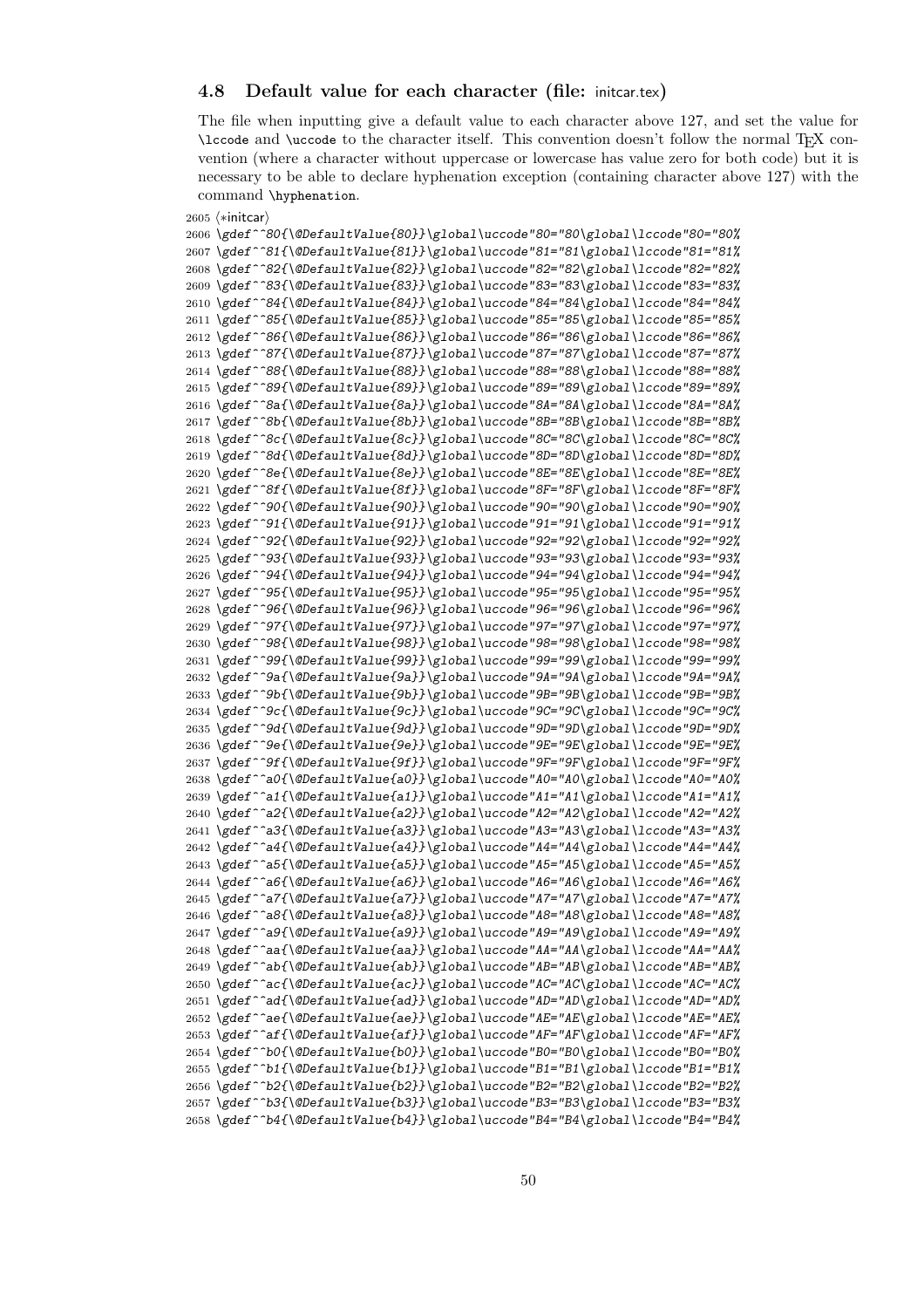*\gdef^^b5{\@DefaultValue{b5}}\global\uccode"B5="B5\global\lccode"B5="B5% \gdef^^b6{\@DefaultValue{b6}}\global\uccode"B6="B6\global\lccode"B6="B6% \gdef^^b7{\@DefaultValue{b7}}\global\uccode"B7="B7\global\lccode"B7="B7% \gdef^^b8{\@DefaultValue{b8}}\global\uccode"B8="B8\global\lccode"B8="B8% \gdef^^b9{\@DefaultValue{b9}}\global\uccode"B9="B9\global\lccode"B9="B9% \gdef^^ba{\@DefaultValue{ba}}\global\uccode"BA="BA\global\lccode"BA="BA% \gdef^^bb{\@DefaultValue{bb}}\global\uccode"BB="BB\global\lccode"BB="BB% \gdef^^bc{\@DefaultValue{bc}}\global\uccode"BC="BC\global\lccode"BC="BC% \gdef^^bd{\@DefaultValue{bd}}\global\uccode"BD="BD\global\lccode"BD="BD% \gdef^^be{\@DefaultValue{be}}\global\uccode"BE="BE\global\lccode"BE="BE% \gdef^^bf{\@DefaultValue{bf}}\global\uccode"BF="BF\global\lccode"BF="BF% \gdef^^c0{\@DefaultValue{c0}}\global\uccode"C0="C0\global\lccode"C0="C0% \gdef^^c1{\@DefaultValue{c1}}\global\uccode"C1="C1\global\lccode"C1="C1% \gdef^^c2{\@DefaultValue{c2}}\global\uccode"C2="C2\global\lccode"C2="C2% \gdef^^c3{\@DefaultValue{c3}}\global\uccode"C3="C3\global\lccode"C3="C3% \gdef^^c4{\@DefaultValue{c4}}\global\uccode"C4="C4\global\lccode"C4="C4% \gdef^^c5{\@DefaultValue{c5}}\global\uccode"C5="C5\global\lccode"C5="C5% \gdef^^c6{\@DefaultValue{c6}}\global\uccode"C6="C6\global\lccode"C6="C6% \gdef^^c7{\@DefaultValue{c7}}\global\uccode"C7="C7\global\lccode"C7="C7% \gdef^^c8{\@DefaultValue{c8}}\global\uccode"C8="C8\global\lccode"C8="C8% \gdef^^c9{\@DefaultValue{c9}}\global\uccode"C9="C9\global\lccode"C9="C9% \gdef^^ca{\@DefaultValue{ca}}\global\uccode"CA="CA\global\lccode"CA="CA% \gdef^^cb{\@DefaultValue{cb}}\global\uccode"CB="CB\global\lccode"CB="CB% \gdef^^cc{\@DefaultValue{cc}}\global\uccode"CC="CC\global\lccode"CC="CC% \gdef^^cd{\@DefaultValue{cd}}\global\uccode"CD="CD\global\lccode"CD="CD% \gdef^^ce{\@DefaultValue{ce}}\global\uccode"CE="CE\global\lccode"CE="CE% \gdef^^cf{\@DefaultValue{cf}}\global\uccode"CF="CF\global\lccode"CF="CF% \gdef^^d0{\@DefaultValue{d0}}\global\uccode"D0="D0\global\lccode"D0="D0% \gdef^^d1{\@DefaultValue{d1}}\global\uccode"D1="D1\global\lccode"D1="D1% \gdef^^d2{\@DefaultValue{d2}}\global\uccode"D2="D2\global\lccode"D2="D2% \gdef^^d3{\@DefaultValue{d3}}\global\uccode"D3="D3\global\lccode"D3="D3% \gdef^^d4{\@DefaultValue{d4}}\global\uccode"D4="D4\global\lccode"D4="D4% \gdef^^d5{\@DefaultValue{d5}}\global\uccode"D5="D5\global\lccode"D5="D5% \gdef^^d6{\@DefaultValue{d6}}\global\uccode"D6="D6\global\lccode"D6="D6% \gdef^^d7{\@DefaultValue{d7}}\global\uccode"D7="D7\global\lccode"D7="D7% \gdef^^d8{\@DefaultValue{d8}}\global\uccode"D8="D8\global\lccode"D8="D8% \gdef^^d9{\@DefaultValue{d9}}\global\uccode"D9="D9\global\lccode"D9="D9% \gdef^^da{\@DefaultValue{da}}\global\uccode"DA="DA\global\lccode"DA="DA% \gdef^^db{\@DefaultValue{db}}\global\uccode"DB="DB\global\lccode"DB="DB% \gdef^^dc{\@DefaultValue{dc}}\global\uccode"DC="DC\global\lccode"DC="DC% \gdef^^dd{\@DefaultValue{dd}}\global\uccode"DD="DD\global\lccode"DD="DD% \gdef^^de{\@DefaultValue{de}}\global\uccode"DE="DE\global\lccode"DE="DE% \gdef^^df{\@DefaultValue{df}}\global\uccode"DF="DF\global\lccode"DF="DF% \gdef^^e0{\@DefaultValue{e0}}\global\uccode"E0="E0\global\lccode"E0="E0% \gdef^^e1{\@DefaultValue{e1}}\global\uccode"E1="E1\global\lccode"E1="E1% \gdef^^e2{\@DefaultValue{e2}}\global\uccode"E2="E2\global\lccode"E2="E2% \gdef^^e3{\@DefaultValue{e3}}\global\uccode"E3="E3\global\lccode"E3="E3% \gdef^^e4{\@DefaultValue{e4}}\global\uccode"E4="E4\global\lccode"E4="E4% \gdef^^e5{\@DefaultValue{e5}}\global\uccode"E5="E5\global\lccode"E5="E5% \gdef^^e6{\@DefaultValue{e6}}\global\uccode"E6="E6\global\lccode"E6="E6% \gdef^^e7{\@DefaultValue{e7}}\global\uccode"E7="E7\global\lccode"E7="E7% \gdef^^e8{\@DefaultValue{e8}}\global\uccode"E8="E8\global\lccode"E8="E8% \gdef^^e9{\@DefaultValue{e9}}\global\uccode"E9="E9\global\lccode"E9="E9% \gdef^^ea{\@DefaultValue{ea}}\global\uccode"EA="EA\global\lccode"EA="EA% \gdef^^eb{\@DefaultValue{eb}}\global\uccode"EB="EB\global\lccode"EB="EB% \gdef^^ec{\@DefaultValue{ec}}\global\uccode"EC="EC\global\lccode"EC="EC% \gdef^^ed{\@DefaultValue{ed}}\global\uccode"ED="ED\global\lccode"ED="ED% \gdef^^ee{\@DefaultValue{ee}}\global\uccode"EE="EE\global\lccode"EE="EE% \gdef^^ef{\@DefaultValue{ef}}\global\uccode"EF="EF\global\lccode"EF="EF% \gdef^^f0{\@DefaultValue{f0}}\global\uccode"F0="F0\global\lccode"F0="F0% \gdef^^f1{\@DefaultValue{f1}}\global\uccode"F1="F1\global\lccode"F1="F1% \gdef^^f2{\@DefaultValue{f2}}\global\uccode"F2="F2\global\lccode"F2="F2%*